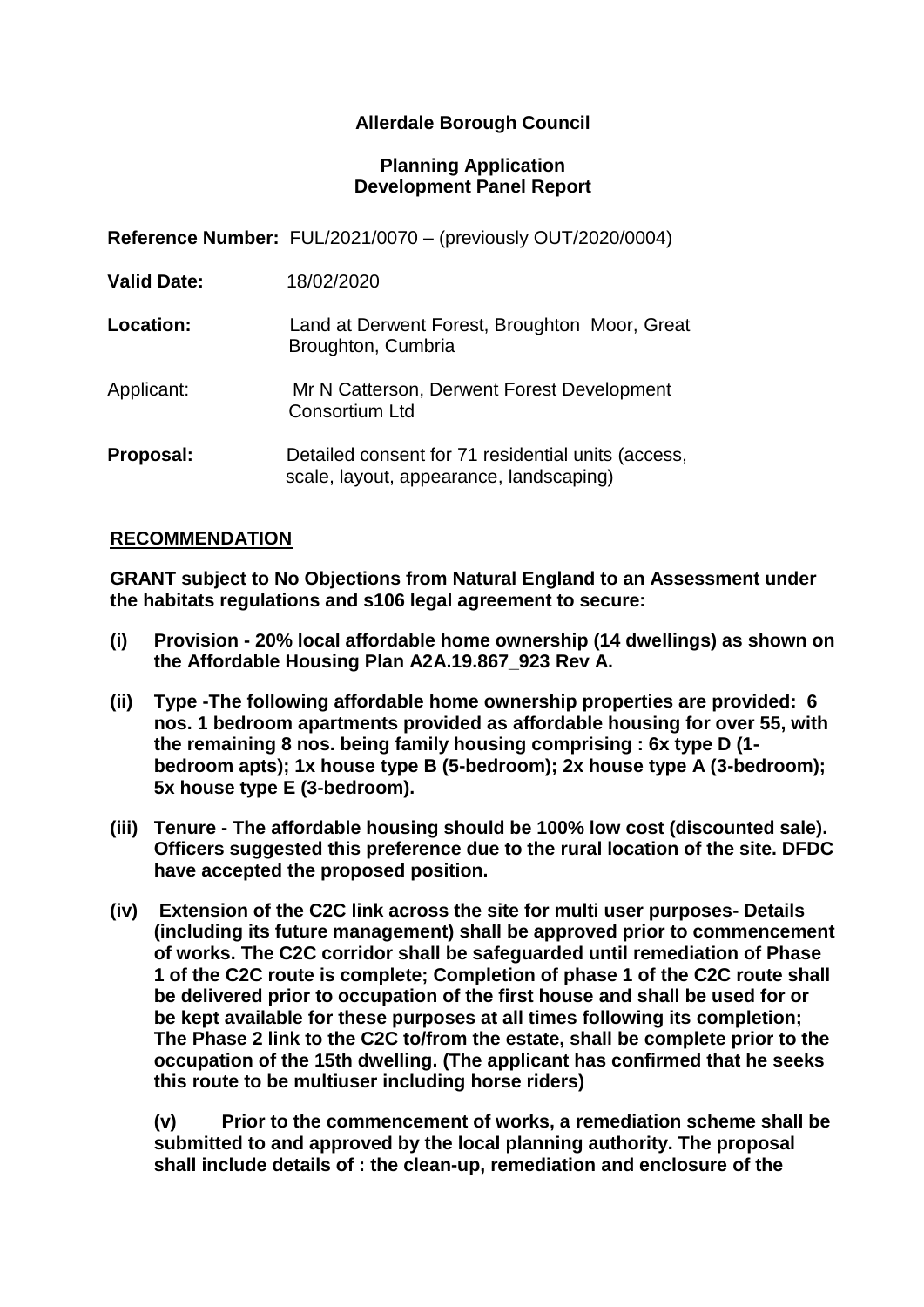**extended C2C route and the demolition ,removal and remediation of MAG63 and MAG 64 prior to the occupation of the first dwellinghouse, the clean-up remediation and enclosure of the route of the C2C link to the estate prior to the occupation of the fifteenth dwelling and the programme for the demolition , removal and remediation of land of all the former MoD buildings/structures south of the extended C2C corridor route prior to the occupation of the fiftieth dwelling or 30th month from the decision(whichever is the sooner of the two) This shall include the satisfactory removal of any asbestos materials , plus any supplementary pre demolition ecology surveys of the sheds to be demolished.**

- **(vi) The submission of a commuted Education sum contribution of: £250,000 (10% prior to commencement and 90% upon the completion of the 15th dwelling) towards improving education facilities at Broughton Academy; £71,250 transport contribution towards costs for pupils at Netherhall Academy, Maryport; and £6,888 towards administration for the school transport provision.**
- **(vii) Public open space - Prior to development commencing, POS management details shall be submitted and agreed, in order to deliver and secure a management plan for 5.6ha of both formal and informal space including the provision of a children's play area.**
- **(viii) Should the section 106 not be completed within 6 months, the proposal be delegated to the Head of Service, for refusal on the basis that those measures necessary to make the development acceptable in policy terms have not been secured through the necessary legal agreement.**

| <b>Issue</b>                    | <b>Conclusion</b>                                                                                                                                                                                                                                      |
|---------------------------------|--------------------------------------------------------------------------------------------------------------------------------------------------------------------------------------------------------------------------------------------------------|
| <b>Principle of Development</b> | The scheme as amended is acceptable in<br>accordance with the objectives of Policy<br>S18 of ALLP1. The proposal will deliver<br>beneficial local connectivity and restoration<br>measures, proportionate to the scale of the<br>development proposed. |
| Layout and scale                | As amended, the major development<br>proposed seeks to reflect the house style<br>concepts of the original development and<br>be sympathetic with its open countryside<br>setting.                                                                     |
|                                 | The nearest property is approx. 260m<br>distance from the site. A Construction<br>Environment Management Plan (CEMP)<br>has been submitted for the development                                                                                         |

#### **1. Summary**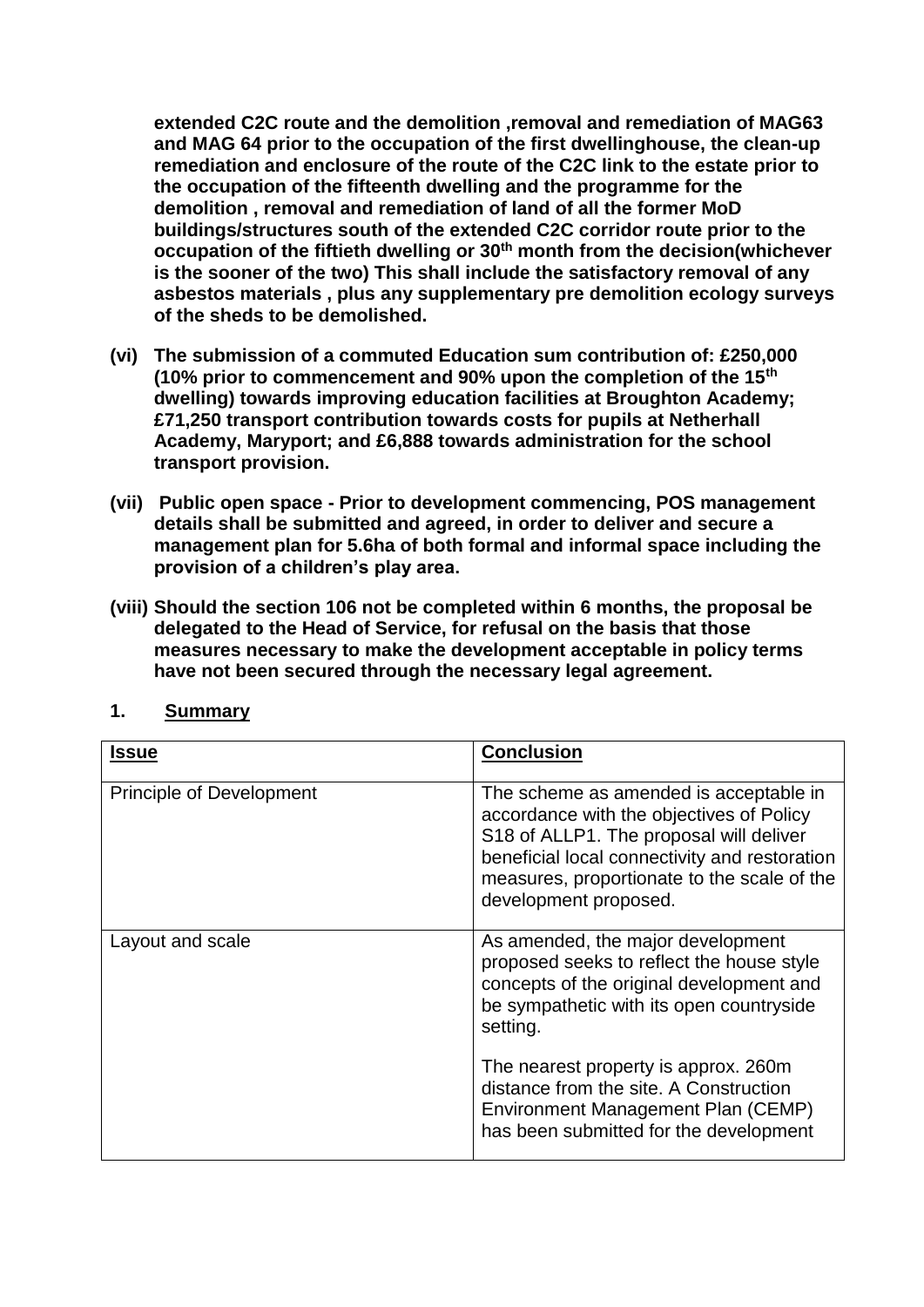| Highways      | The layout and access details as amended<br>meet the requirements of the County<br>highway authority. In order to improve<br>connectivity, the scheme incorporates the<br>extension of the existing C2C route which<br>lies to the west of the site, across the site<br>to the Broughton Moor/ Gt Broughton<br>highway as well as the estate itself.<br>The issue of the C2C extension has been<br>confirmed by the applicant as to be<br>Multiuser i.e. available for additional use<br>by horse riders.<br>The applicant has provided details for the<br><b>Construction Traffic Management Plan.</b>                                                                                                                                                                                                                                                                                                                              |
|---------------|--------------------------------------------------------------------------------------------------------------------------------------------------------------------------------------------------------------------------------------------------------------------------------------------------------------------------------------------------------------------------------------------------------------------------------------------------------------------------------------------------------------------------------------------------------------------------------------------------------------------------------------------------------------------------------------------------------------------------------------------------------------------------------------------------------------------------------------------------------------------------------------------------------------------------------------|
| Education     | The securing of the enhanced education<br>infrastructure/ transport services has been<br>assessed with the County Education<br>department.<br>The scheme was amended to deliver all<br>primary/ junior education contributions to<br>the academy at Gt Broughton (£250,000)<br>as unlike Broughton Moor there is already<br>the bulk of an existing pedestrian footway<br>link to this settlement, which would be<br>completed as part of the development.<br>In terms of secondary school education<br>contributions, the County agreed to amend<br>their recommendation to deliver the<br>secondary education element to Maryport<br>rather than Cockermouth School as it is<br>nearer and has spare capacity, however<br>would be subject to the provision of a<br>(£71,250) contribution for transport.<br>The applicant has provided a timetable for<br>the submissions of these sums which has<br>been accepted by the County. |
| Contamination | The bespoke Policy S18 of ALPP1 relating<br>to this specific Derwent Forest site seeks a<br>form of enabling development (e.g.<br>residential) to facilitate the clean-up of the<br>site. Policy S30 also endorses the<br>remediation of existing contaminated<br>land/buildings. There has been detailed<br>examination of the historical legacy of the                                                                                                                                                                                                                                                                                                                                                                                                                                                                                                                                                                             |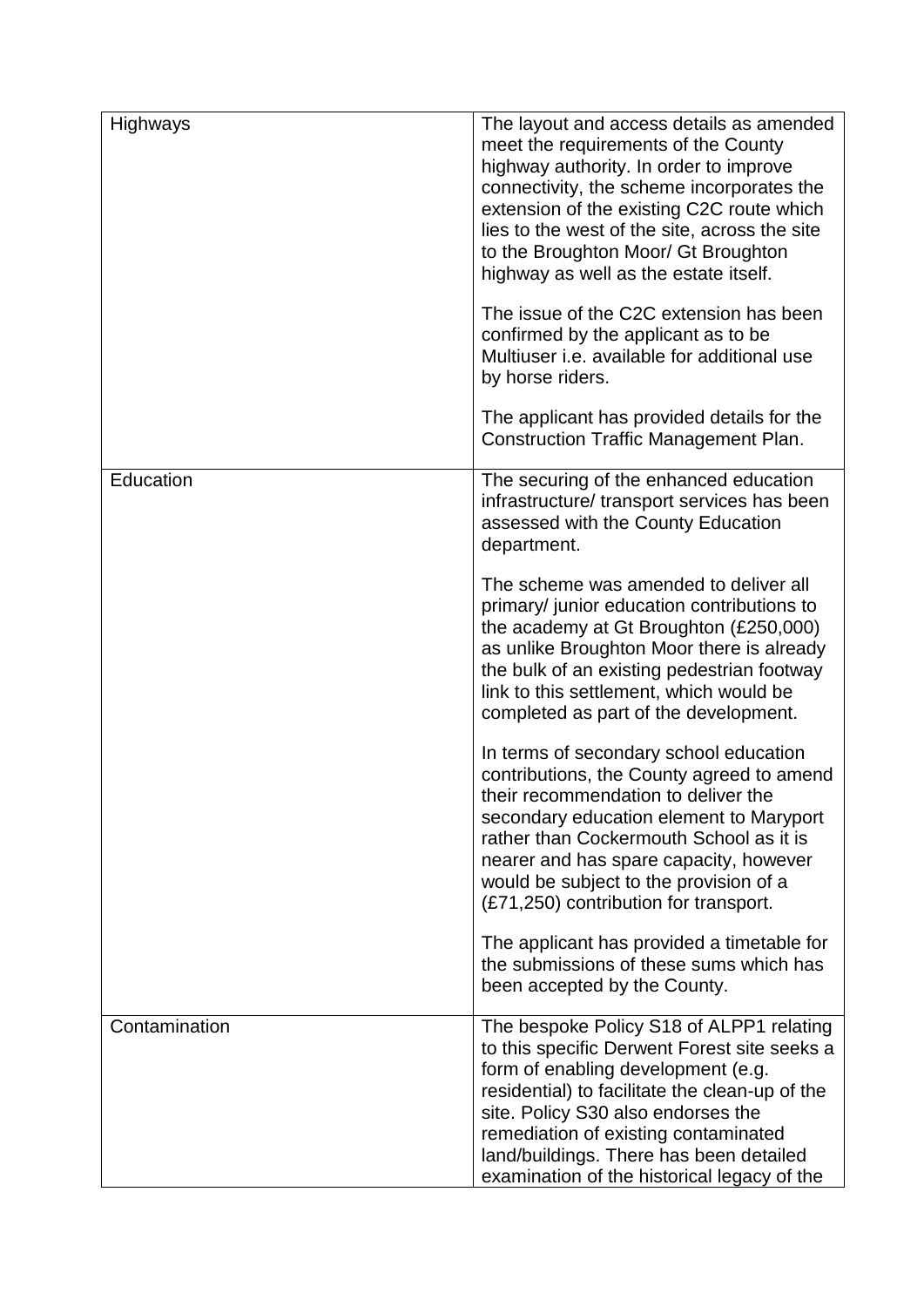|                    | site and its operations, to establish the<br>extent of this constraint. The proposal<br>includes the removal and restoration of the<br>southern section of the former munition<br>site, with the relocation of the existing<br>perimeter fence alongside the revised<br>route of the C2C. |
|--------------------|-------------------------------------------------------------------------------------------------------------------------------------------------------------------------------------------------------------------------------------------------------------------------------------------|
| Affordable housing | The proposed scheme as amended will<br>deliver 20% local affordable home<br>ownership housing quota (14 dwellings)<br>required under the provisions of Policy<br>SA3 of ALLP2 to be secured under the<br>S <sub>106</sub> .                                                               |
| Drainage           | The foul and surface water drainage<br>details are acceptable in compliance with<br>policy S29 of ALPP1                                                                                                                                                                                   |
| Ecology            | Policy S35 refers to ecology/ biodiversity.<br>The application is supported by detailed<br>ecological surveys. Subject to mitigation<br>being secured these details are<br>safeguarded.                                                                                                   |
|                    | A habitat regulation assessment (HRA) for<br>the proposed works has been received.                                                                                                                                                                                                        |

# **2. Proposal**

- 2.1. Members may recollect this application was considered by the Development panel at their last meeting on 15<sup>th</sup> February. Members resolved, following a site visit, to defer the application to obtain further details re: the conditioned Construction Traffic Management plan (CTMP) and Construction Environmental management Plan CEMP) and the outstanding Habitat Regulation Assessment (HRA). Clarity was also required on the status and nature of the proposed extended C2C highway route and whether in response to the late objections from the horse-riding community it was multiuser i.e. was it available for use as a bridleway for horse riders.
- 2.2 The applicant seeks detailed consent for an estate of 71 dwellinghouses located on an existing agricultural field within the former RNAD site sited between the settlements of Broughton Moor and Great Broughton.
- 2.2. The application under its EIA status is supported by additional supporting documents: Archaeology, contamination, drainage, landscape, ecology, housing, tree surveys, traffic and transport and a statement of community involvement. (The applicant has since set up a community engagement group to inform of the progress of the proposal).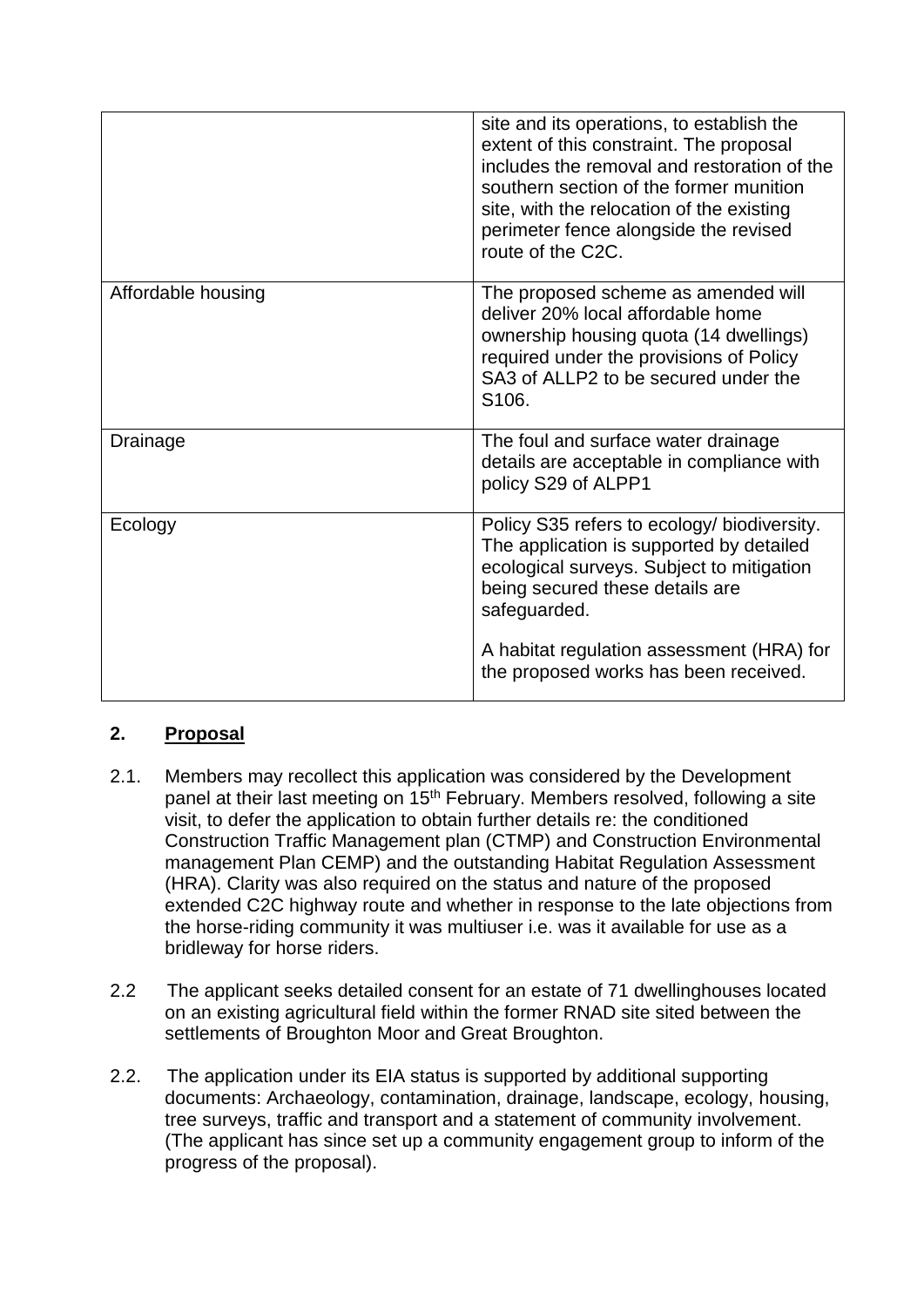- 2.3. The Plans for consideration are:-
	- Location Plan: A2A.867\_901 rev H
	- \*C2C Location Plan: A2.19.867\_002 rev A
	- Site Layout: A2A.19.867\_902 rev H
	- \*Site Layout Roof Plan: A2A.19.867\_921 rev C
	- Layout Plan: A2A.19.867\_903 rev E
	- Construction Traffic Routing (22/11/21)
	- C2C Cycle Route & Public Access, June 2021
	- \*House Type A Plans: A2A.19.867\_300 rev B\*
	- \*House Type A Elevations: A2A.19.867 301 rev B\*
	- \*House Type A Material Study: A2A.19.867\_1000 rev A
	- \*House Type B Plans: A2A.19.867 302 rev B
	- \*\*House Type B Elevations: A2A.19.867 303 rev B\*
	- \*House Type B Material Study: A2A.19.867 1001 rev A
	- \*House Type C Plans: A2A.19.867 304 rev A\*
	- \*House Type C Elevations: A2A.19.867\_305 rev A\*
	- \*House Type C Material Study: A2A.19.867\_1002 rev A
	- \*House Type D Plans: A2A.19.867 307 rev A\*
	- \*House Type D Elevations: A2A.19.867 306 rev A\*
	- \*House Type D Material Study: A2A.19.867\_1003 rev A
	- \*House Type E Plans: A2A.19.867 308 rev A\*
	- \*House Type E Elevations: A2A.19.867 309 rev A\*
	- \*House Type E Material Study: A2A.19.867\_1004 rev A
	- \*Interface Distances: A2A\_19.867\_922 rev A
	- Derwent Forest Strategic Masterplan Framework (November 2020), prepared by A2A
	- Statement of Community Involvement (Feb 2021), prepared by Tetra Tech
	- Road Safety Audit (26th March 2021), prepared by Tetra Tech
	- Archaeological Works Written Scheme of Investigation, prepared by NAA
	- Design and Access Statement, prepared by A2A
	- Environmental Statement (Feb 2020), prepared by WYG
	- Ecological Baseline Report Extended Phase 1 Habitat Survey (Nov 2019), prepared by ITP Energised
	- Preliminary Roost Assessment and Barn Owl Survey (Dec 2019), prepared by ITP Energised
	- Great Crested Newt Presence/Absence Survey Report (Feb 2020), prepared by ITP Energised
	- Badger Survey report (Dec 2019), prepared by ITP Energised
	- Water Vole Survey Report (Nov, 2019), prepared by ITP Energised
	- Geo-Environmental Desk Top Study & Preliminary Coal Mining Risk Assessment (January 2020), prepared by WYG
	- Geo-Environmental Memorandum (June 2020), prepared by WYG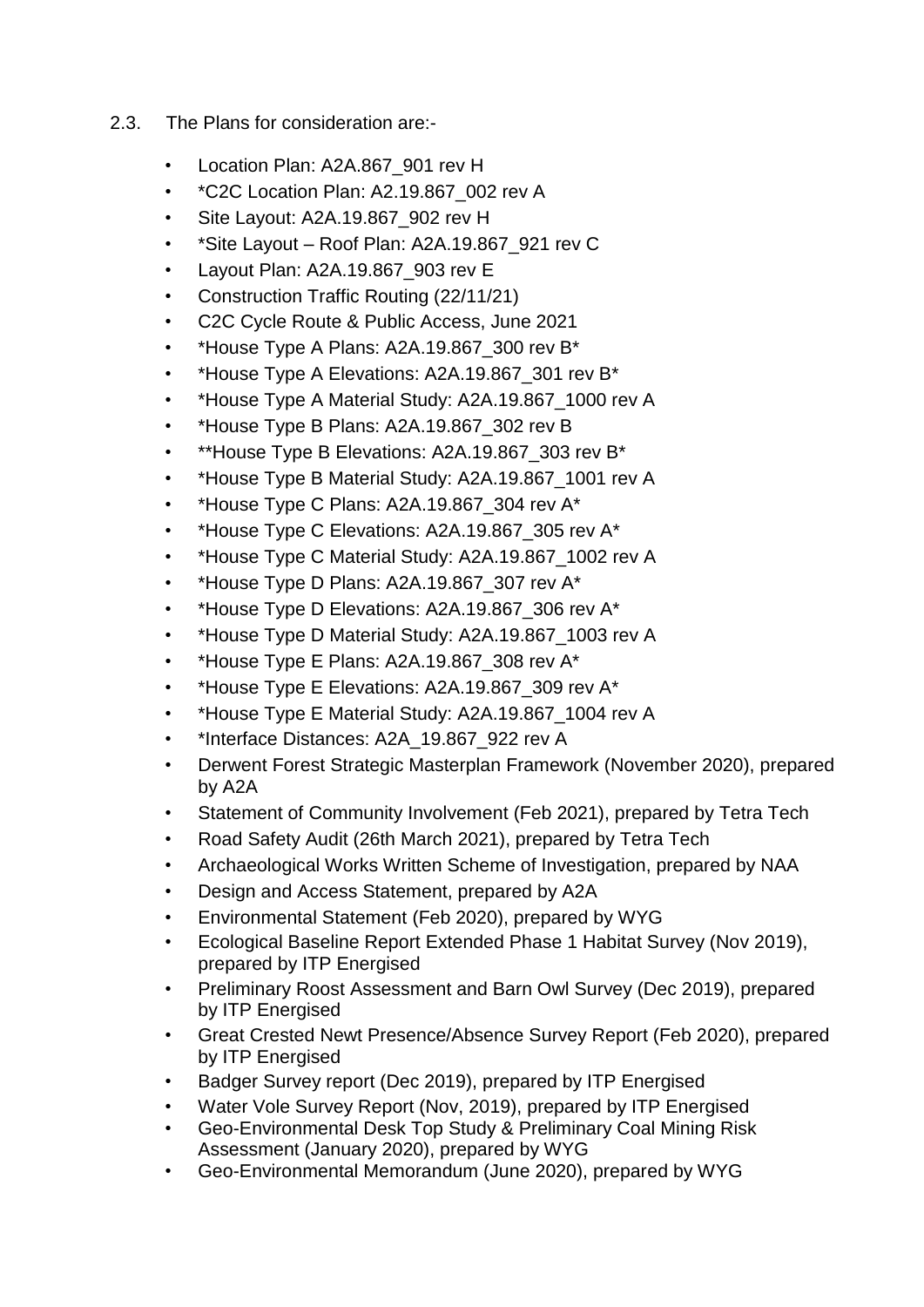- Floor Risk and Drainage Assessment (January 2020), prepared by WYG
- Indicative Drainage Arrangement: A115081-SK003 P1
- • C2C Cycle Route and Public Access document (June 2021), prepared by A2A
- Derwent Forest Application Comments (June 2021), prepared by A2A Affordable Housing A2A 19.867 923 Rev A Interface Distances Rev B A2A.19.922 Rev B Tree and Woodland survey by Westwood landscapes Tree constraints plan by Westwood landscapes Construction Environmental management Plan 25/02/22 E-mail dated 25/02/22 re multiuser use of extended C2C route.
- 2.4. In addition to these plans the applicant also provided an overarching masterplan document for the whole of the depot site. This was to demonstrate the long term visions for the wider site encompassing a variety of differing landuses, within the context of Policy S18 and demonstrate how the concept of the current proposed phase interelates with other long term future ambitions.
- 2.5. The proposal was the subject of a public consultation event at Broughton Moor in January 2020.

# **3. Site**

- 3.1. The application site compromises of a large agricultural field set within the perimeter fence of the former Broughton Moor Royal Navy Armaments Depot RNAD site. This overall site is approx. 425ha comprising of 132 structures and a railway link serving a network of smaller interconnecting lines within the site. The site represents the largest brownfield development opportunity in the North West of England. Previously owned by the ministry of defence, it was last used in 1992. The sites and its array of scattered buildings and structures is fenced off and (with the exception of the initial phase under construction is not accessible to the public).
- 3.2. The site represents approx. a 10 ha area of open agricultural land, currently used for grazing, and is sited on the eastern edge of the Depot site, adjacent to the connecting C2007 highway from Great Broughton to Broughton Moor. It is located approx.0.67 km north west of Broughton (Great and Little) and 1.3km south east of the Broughton Moor settlement boundary.
- 3.3. The nearest individual residential property is Stockmoor Hall, which is sited approx. 260m to the north of the site.
- 3.4. The site is predominantly on a shallow northwards facing slope with a dividing ridgeline between the proposed site and the neighbouring smaller self-build development sited to the south of the site.
- 3.5. Its largely open and exposed in character and inter-dispersed by hedgerows with a beck traversing along the northern perimeter of the site. There is a narrow belt of trees situated in the narrow strip of land forming the highway verge. The immediate surrounding land within the site is also of a similar landscape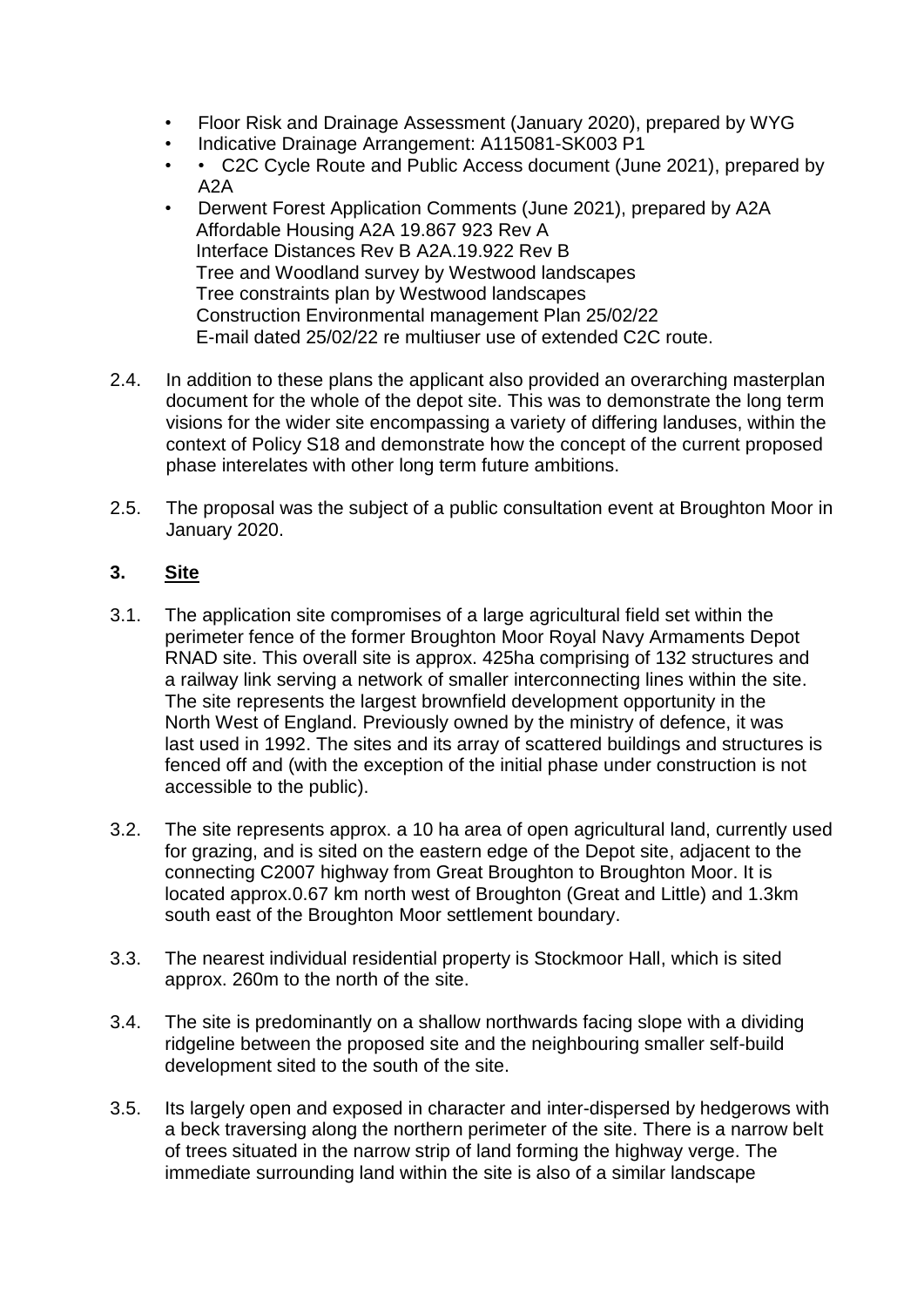character with the bulk of the sites many buildings and structures (including a large spoil mound) concentrated within the woodland areas to the west or the open agricultural fields within the boundaries of RNAD site to the south.

3.6. The site is historically linked by a rail link to the main railway network and this feature including embankments cuttings and bridges remain in situ within a central east-west alignment across the site. Most of this disused line route outside the RNAD is adapted for recreational use as part of the national C2C cycle corridor. Given this site is not accessible the C2C route is presently diverted east of Camerton village southwards towards the Camerton - Gt Broughton highway.

# **4. Relevant Planning History**

- 4.1. The site itself has not been the subject of any previous applications.
- 4.2. Historically the RNAD site was used for small scale coal mining and a brickworks which was upgraded with Buckhill colliery in the 19<sup>th</sup> century and closed in 1932. A smallpox hospital was also sited in the north western area of the wider site. Its primary use commenced in 1938 when it was purchased by the Royal navy for use as a naval arms depot, which in 1944 expanded its use from storage to maintenance, repair, inspection and disposal of munitions. This use ceased in 1963 when leased to West Germany for the storage of mines, followed by the United States in 1977, for arms storage, being utilised by NATO from 1981-1991. A full explosive ordinance disposal search of the site was undertaken for its decommissioning, removing all explosive materials from the site. The site has remained vacant since its closure in 1992.
- 4.3. A smaller initial housing estate of 25 dwellinghouses acting as a catalyst for the future programme of works on the wider site under Policy S18 was granted outline consent under 2/2014/0858 and the subsequent reserved matters 2/2017/0319. It has a separate independent vehicular access onto the Great Broughton-Broughton Moor (Moor Rd) highway. The approved self-build scheme under 2/2004/0858, is extant and adopted a design code to endeavour to retain an element of uniformity in its appearance. The site has since been the subject of numerous variation/ full applications for alternative house types. This site is therefore presently a construction site to a large number of separate individual housing projects.
- 4.4. The council has a separate pending detailed planning application FUL/2020/0047 for a visitor centre on the opposite western outskirts of the depot site, which is served by a separate access corridor. There may be future potential to interconnect the two individual developments through the proposed extension to the C2C which traverses in proximity to the proposed museum site.

# **5. Representations**

# 5.1. **Broughton Parish Council**

3/12/20 - Question the applicant's submitted traffic movement evidence.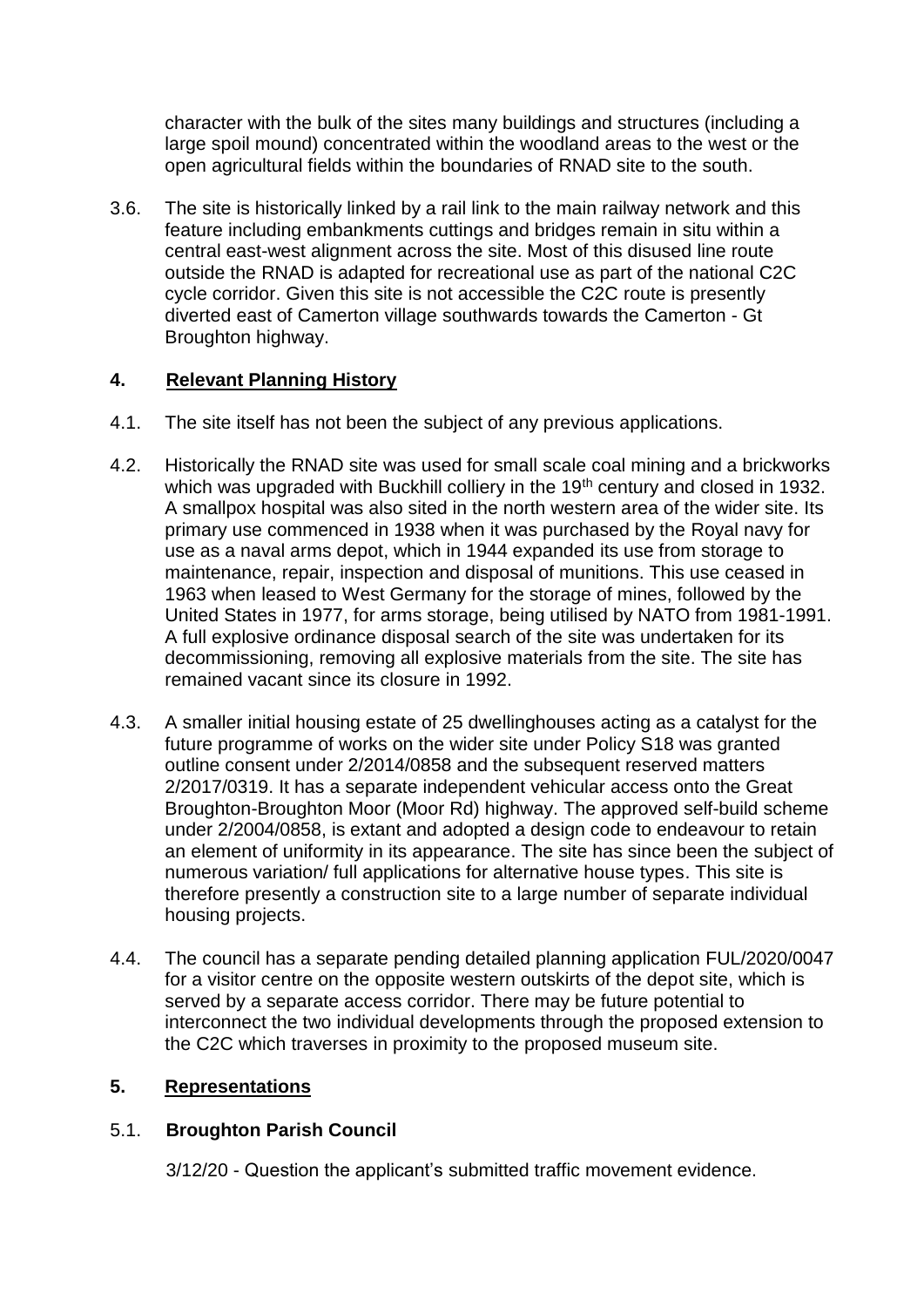8/4/20 - Object on the grounds of: Access from the A66 is already dangerous and overburdened with a hazard to pedestrians and road users. Contest the traffic grounds will primarily use the Seaton route is unfounded and unrealistic with most movements via Broughton which has a narrow bridge, narrow roads and it passes a school, no proven need for houses, cumulative development to the existing 25 units with future additional phases

Proposal seen in isolation rather than as a scheme for the whole site, ecofriendly village concept lost, seek a wider mix of housing, poor access to the site (blackspot),existing parking congestion , traffic hazards in the village, existing outline consent for 160 mobile homes at Soddy gap with cumulative impacts, wider impacts on infrastructure (schools, doctors , public transport etc., no housing need with unsold new builds in the area, impact on local schools intake, excessive volume of traffic through the village.

26/03/21 - Object on grounds: Hazardous access onto Moor Rd with fast traffic bends and dips. Traffic also likely to traverse through Broughton, passing the school (seek modifications to make it safer), further measures required to make safe pedestrian access to Gt. Broughton as it is in poor condition, overgrown and in parts unusable and should be illuminated, seek condition to reflect a mix of housing stock to provide accessibility and meet housing needs - no social allocation, need for facilities on site for public transport, with the need of a transport and construction management plan, no identified play area, seek a renewable energy and sustainability statement prior to any decision, to ensure a green ethos/climate action plan, additional wildlife surveys required to monitor flora/fauna post development, impact on local infrastructure school/ health provision and lack of community cohesion at this isolated site with no connections.

9/7/21 - The Masterplan recently been launched by the DFDC appears to be almost identical to the one that was prepared in 1992/1993, and includes the C2C bike route. (The Parish Council referring to the original master plan highlight the sense of community frustration and mistrust around the sites proposals, which have been the same for 30 years but with different words and it appears little has changed in the past 3 decades in terms of community concerns.)

- The access to the site remains incredibly poor, and will be significantly detrimental to local communities.
- The mix of houses is not right given the recent build and those in the villages of Great & Little Broughton and Broughton moor. The Local Community challenge the promise of 'one beds' will be reneged upon via a later application to vary planning conditions, which appears to be a pattern of larger scale developers. i.e the proposed 1 bedroom units is just a 'nod' to social housing that will never materialise.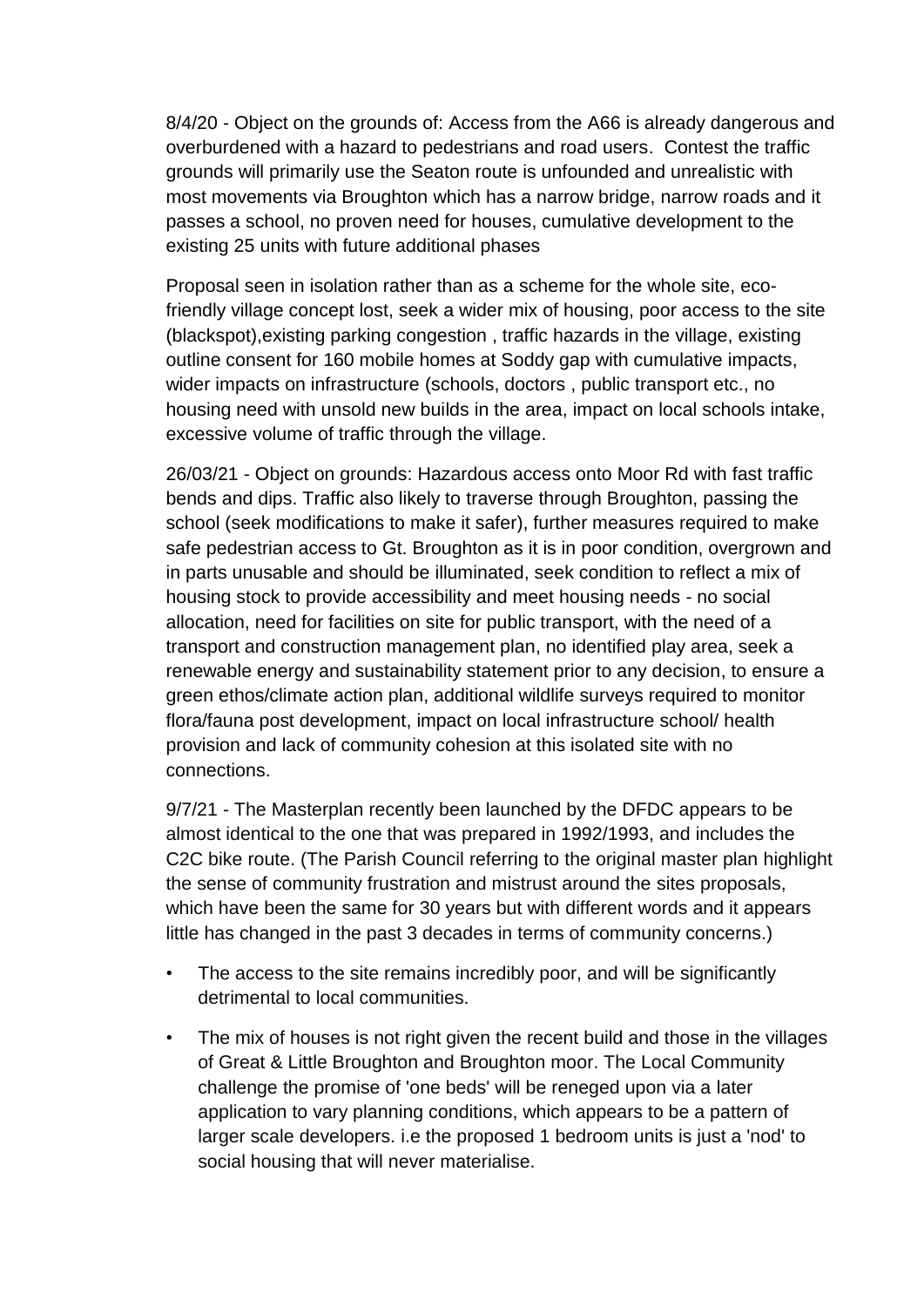- Significant local concerns remain about the eco-housing proposals. The Parish Council and local community understood that the first round of developments on the site (now in progress) were to be eco-houses but this appears to have been all but forgotten, and the local community feels the same is likely to happen again. The Parish Councillors & the local community are concerned whether this aspiration to be removed by an application to vary planning conditions once approval is in place (these comments are based upon this precept).
- If the aspiration is for the homes on the site to be eco-homes how this will be reflected in the price point of the houses, with eco-homes being more expensive, and how does this fit with local affordable housing? i.e. is the ecohousing solely an 'aspiration' that will help achieve a planning consent, but ultimately will later be removed due to cost issues.
- Seek footpaths/access to the site appear to be part of the earlier development phases of the site, including a significant proportion of these bought forward into 'Phase 1' (via planning conditions) to provide local community benefits.
- The existing plans appear to have a start date that allows for completion within 18 months? Question this timescale/viability of this target given the volume of asbestos and other contaminated/dangerous materials on portions of the site, with lengthy processes for its disposal.
- Seek any planning approval or linked agreements enshrines that 'build' traffic will move INSIDE the site up towards Flimby to ensure this occurs. This avoids delivery and build vehicles taking the 'easy' option of the existing highways, having detrimental effects on the existing community, with the risk of significant road traffic accidents, on highways that are not designed nor have the capacity to cope with this volume of building traffic.
- The development will take many years and that it is likely to be subject to 'creeping' development, with concerns from the community that these public benefits should be given sufficient strength to be delivered in these 'phase 1' applications. E.g. the footpaths to the school. The community consider these should be enshrined under planning conditions at this stage.
- Traffic Concerns This is one of the fundamental underpinning serious concerns of the Parish of Broughton, relating to vehicle movements (excluding build traffic). With the 'Phase 1' developments being approved, there will be 23 self-build units worth of cars (realistically at least 2 per household) so 46, and then 71 further houses (again realistically 2 cars per household) so 142 vehicles, trying to use the existing highways infrastructure through Great Broughton & Little Broughton. This highway infrastructure doesn't cope with its existing vehicular load, and the Parish Council have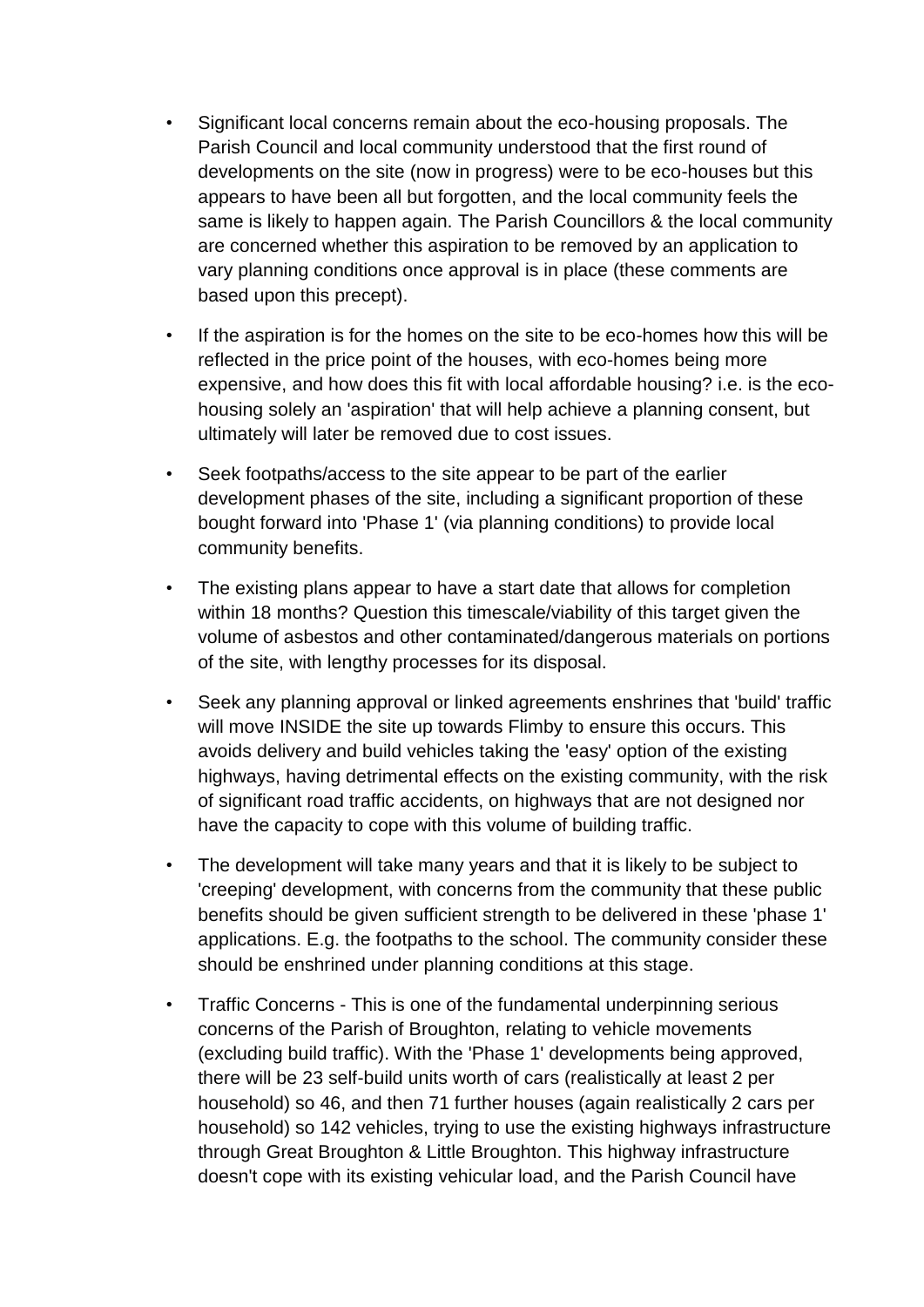been making representations to Cumbria County Council for well over a decade regarding concerns about these roads (volume of traffic, speed of traffic, size of traffic, lack of pedestrian infrastructure etc). At a conservative estimate your two current developments add 188 additional vehicles to the already groaning infrastructure, if that is one movement in and out a day that is an additional 376 vehicle movements per day. This may not 'trigger' the CCC Highways Authority to make comment on the additional traffic movements, but CCC Highways have confirmed that they are subject to national guidance on vehicle movements, which are generally not appropriate for smaller rural/semi-rural parishes as to trigger the thresholds you are looking at massive additional vehicle movements. However this does NOT mean that 376 additional vehicle movements per day is not a massive thing for the local community. They consider CCC Highways are restricted in what they can which make the community and Parish Council feedback on this issue even more important.

The Parish Council and local community feel it is very important to be as open and honest as possible to try and ensure that the development of the Derwent Forest site, becomes something that locally people are proud of and feel they can interact with, and that it doesn't just become another burden round the local community's neck.

However their most recent response 19/01/22 states:

 In response to a response from the clerk Derwent Forest Development Corporation have confirmed that the changes are:

- Footpath routes through the site have been clarified;
- Side windows have been deleted to avoid overlooking;
- Minor changes to landscape layout;
- 20% affordable housing re-confirmed;
- Site remediation phasing re-confirmed;
- C2C cycleway route and land reservation re-confirmed;
- Scope of education contributions confirmed via S.106.
- The proposed draft heads of terms now states £250,000 towards improving education facilities at Broughton Academy Contribution towards transport measures to Netherhall Academy (figures to be calculated by CCC) and £6,688 towards set up and administration fee for the school transport provision.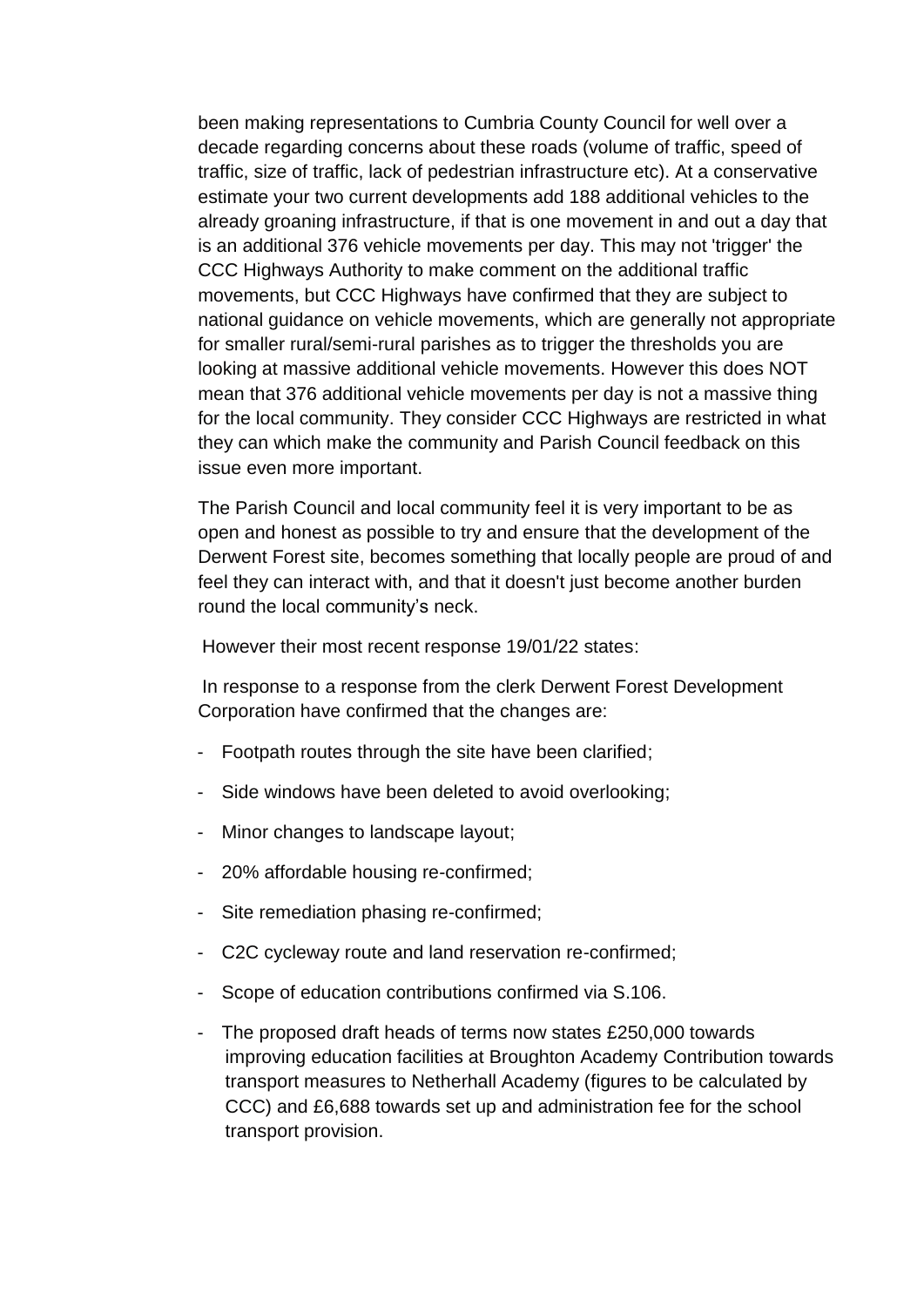The parish resolved that being part of the Community Engagement Group appears to have been beneficial with some of the community suggestions being enshrined into the amendments, and the local community thank the developers for this. Broughton Parish Council would like it noted that they are putting significant trust in both the developer and Allerdale Borough Council as the planning authority to ensure that all of the above, the planning detail, and the Construction Management Plan is fully complied with.

### **Broughton Moor Parish**

23/03/21 - This council is concerned that:

- The plans as currently presented do not deliver on the original design for green, sustainable, self-sufficient, carbon neutral homes but, rather, use standard building materials, mains waste-water systems and mains electricity etc. This council would wish to see more evidence of the original vision for the site reflected in the plans.
- This major development within the parish of Broughton Moor sees no benefit to the existing village community and this council would ask the panel to ascertain from the developer whether they intend to do anything to directly assist the village, in return for the considerable disruption to village life both during and after construction.

Later consultation response expressed their former concerns on the impact of traffic. Consider the layout details do not comply with current design standards

20/08/21 - The Parish Council objects to this application on a number of grounds, including:

- The view that the existing infrastructure cannot support an application of this size, especially with regard to roads, sewage and waste water disposal, school places and general amenities in the area.
- The previous plots on the Derwent Forest site have not adhered to the original vision for the development to be self-sufficient in terms of energy production, waste management and the use of renewable building materials, changing from the original vision to now being just another housing development for profit. This was not felt to be a suitable development for the area and its nearby communities.
- Concern for wildlife, especially bats, owls and rare orchids,
- Concern for the removal of old asbestos on site with assurances that asbestos particles would not become airborne.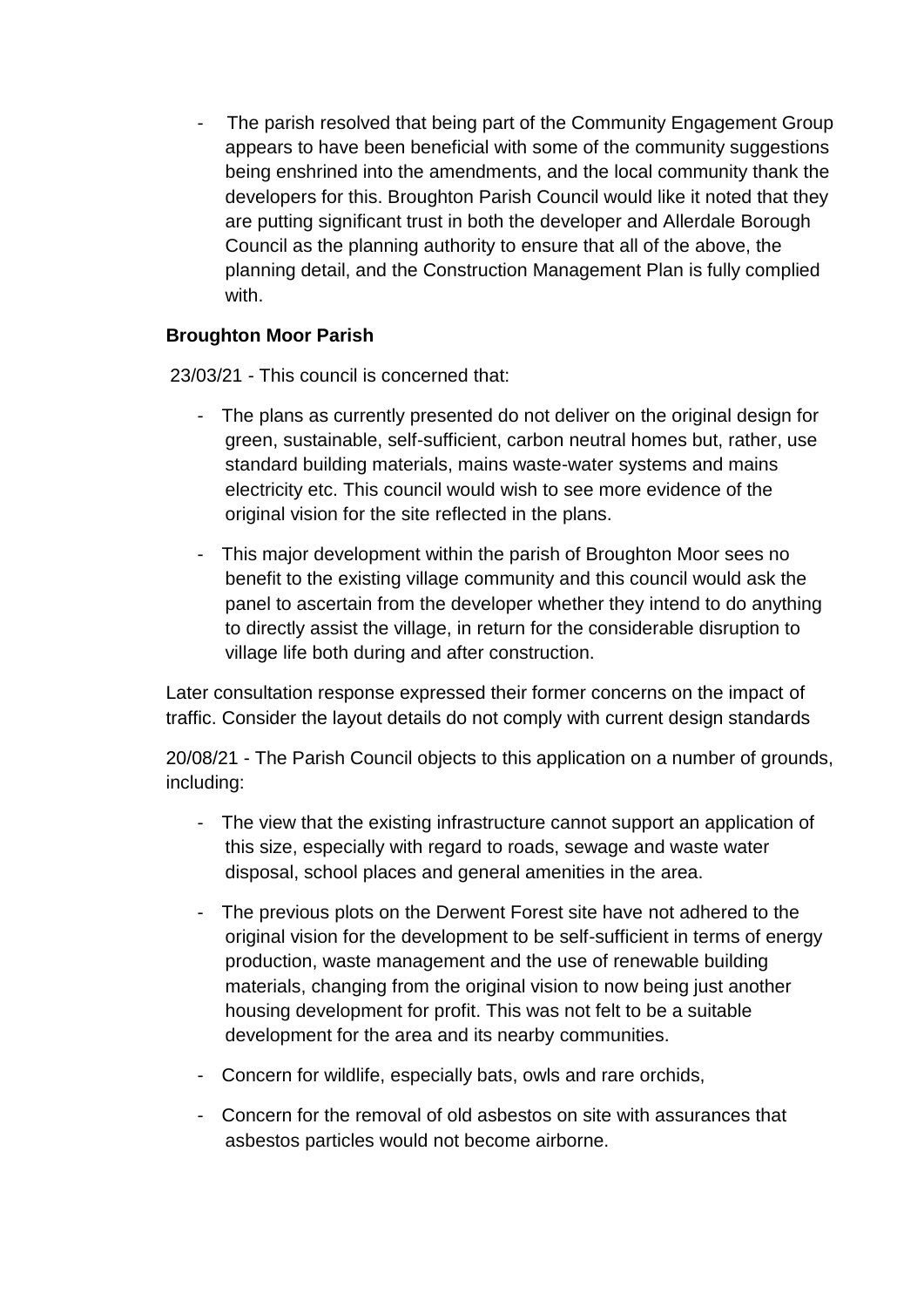- The Derwent Forest site had not brought any benefit to the village of Broughton Moor and it was hoped that the developers would have a conversation with the Parish Council in this regard.

### **Seaton Parish**

19/03/21 - Object concerns as previously reported with concerns on traffic on Seaton main roads.

20/7/21 - Object concerns at the development of dwellings on a site which still has asbestos present and at the impact of additional traffic travelling through Seaton from residents at the site.

4/01/22 - No objections

# **CCC Highway Authority/ LLFA**

- 5.2. Proposed access is acceptable. Seek an upgraded shared footway cycleway, plus the need of bus stops on both sides of the carriageway. Need of a road safety audit. Seek a range of highway planning conditions. In response to the reconsultation on the full application details they seek the repeat of the outline conditions.
- 5.3. In assessing the comments concerning the conversion of the cycleway to bridleway the process is quite extensive. The proposal would create a new route which could be used by the C2C to avoid using the on road section. There are no concerns with the creation of the multiuser route which should be dedicated as highway (which includes its surface treatment) recommended under a condition. It is highlighted whilst there is no means to object to a S25 dedication, since the owner is in agreement, any objections from a reluctant landowner when using S26 in order to force a new route will necessitate deferring to PINS for determination and can result in a claim for compensation from the landowner (HA80 S28). There are certain tests pertaining to S26 that the order must meet and the outcome of any order cannot be guaranteed at any stage of the process until completion. Cumbria County council does not presently entertain HA80 S26 orders when the landowner is not in agreement. This will require appropriate committee approval before proceeding to dedication.
- 5.4. The County highway authority advise the submitted Construction Environment Management Plan is acceptable subject to HGV being restricted as to not pass during school muster times and any detritus materials deposited on the highway should be cleaned up without delay. A more detailed plan should also be provided of the compound.

# **CCC Lead Local Flood Authority**

5.5. No objection in principle (which may need reviewing in any full application). Drainage condition recommended. Re-consultation on full application – details acceptable subject to conditions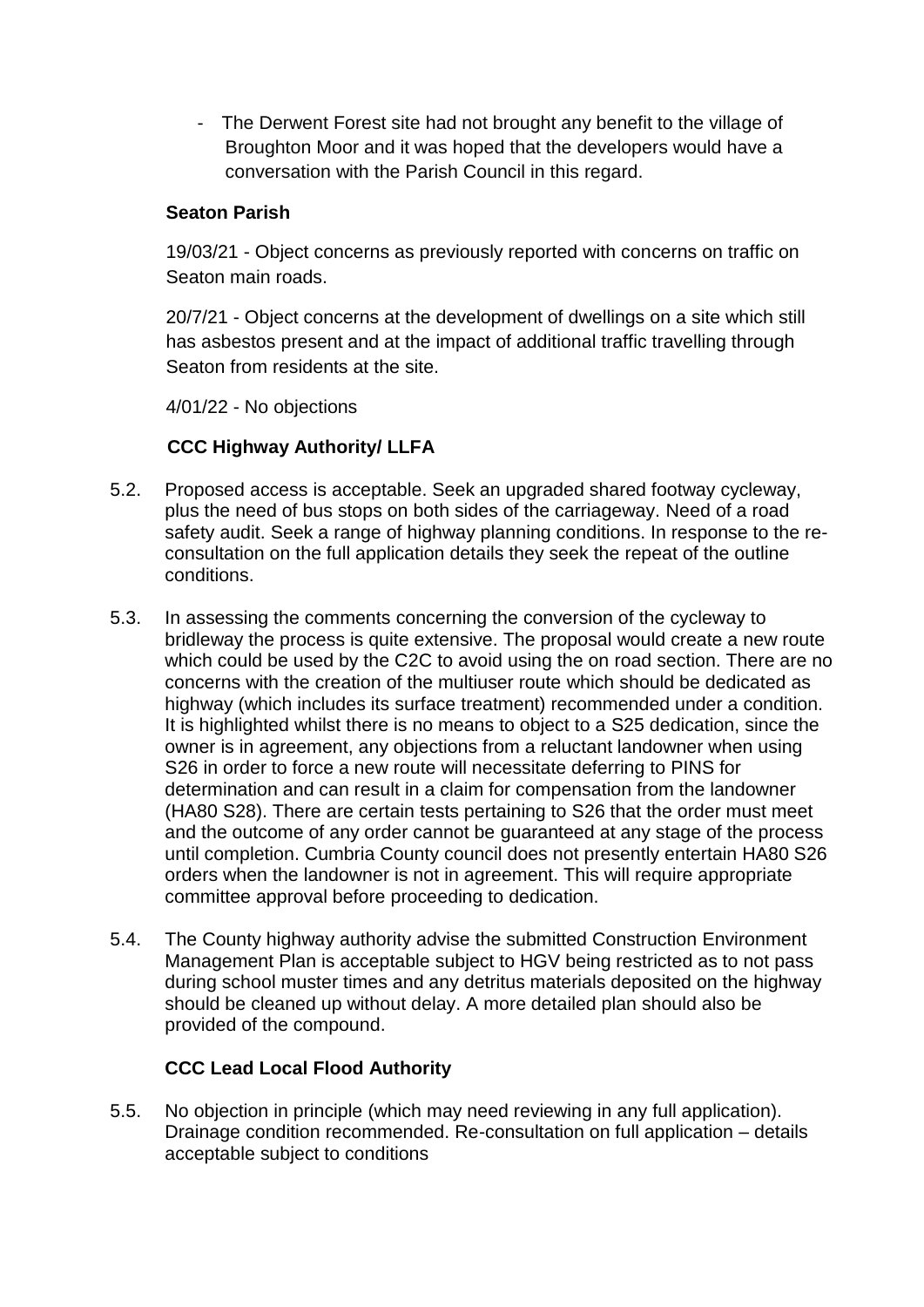5.6. Noted the submission of photographs and letter from an adjacent resident to the site showing the overland surface water exceedance routes and areas of flooding. The flood risk maps and Indicative Drainage Layout indicate that the houses are outside the 1:1000 flood risk area within the photographs. Reference also to the photographs surface water run-off from the sloping ground to the south of the site, which can be mitigated by incorporating SUDS drainage and surface water management measures in the full detailed design stage.

# **Rights of Way Officer**

5.7. No recorded rights of way in the vicinity of the site.

# **MoD**

5.8. No safeguarding options

# **Electricity North West**

5.9. The proposal may have an impact of their infrastructure. The development should not encroach on these assets of their easements. Any diversion would be at the expense of the applicant

# **Environmental Protection**

- 5.10. No objections subject to planning conditions re Construction Management Plan and assessment of any contamination.
- 5.11. They verbally advise that the details of the applicant's submitted Construction Environmental management Plan are acceptable.

# **Natural England**

- 5.12. There is a hydrological link, via Flamiggs Gill North, between the proposed development site and the River Derwent (designated as the River Derwent & Tributaries SSSI and the River Derwent & Bassenthwaite Lake SAC) which lies 2km to the south west. Despite this distance the following potential impacts need to be considered due to this hydrological connection:
	- The potential for sediment or other polluting run‐off to enter the river ‐ both during the construction period and the permanent phase. This includes earthworks/excavation and storage/use of machinery, materials and fuels and any de‐culverting of Flamiggs Gill North.
	- Any discharge leading to a deterioration in water quality of the river. This includes foul drainage and surface water.
	- Potential for impacts from disturbance of contaminated land.
	- Potential for introduction/ spread of invasive non‐native species (biosecurity issues).

To address construction impacts a finalised CEMP must be conditioned and submitted with the Reserved Matters application.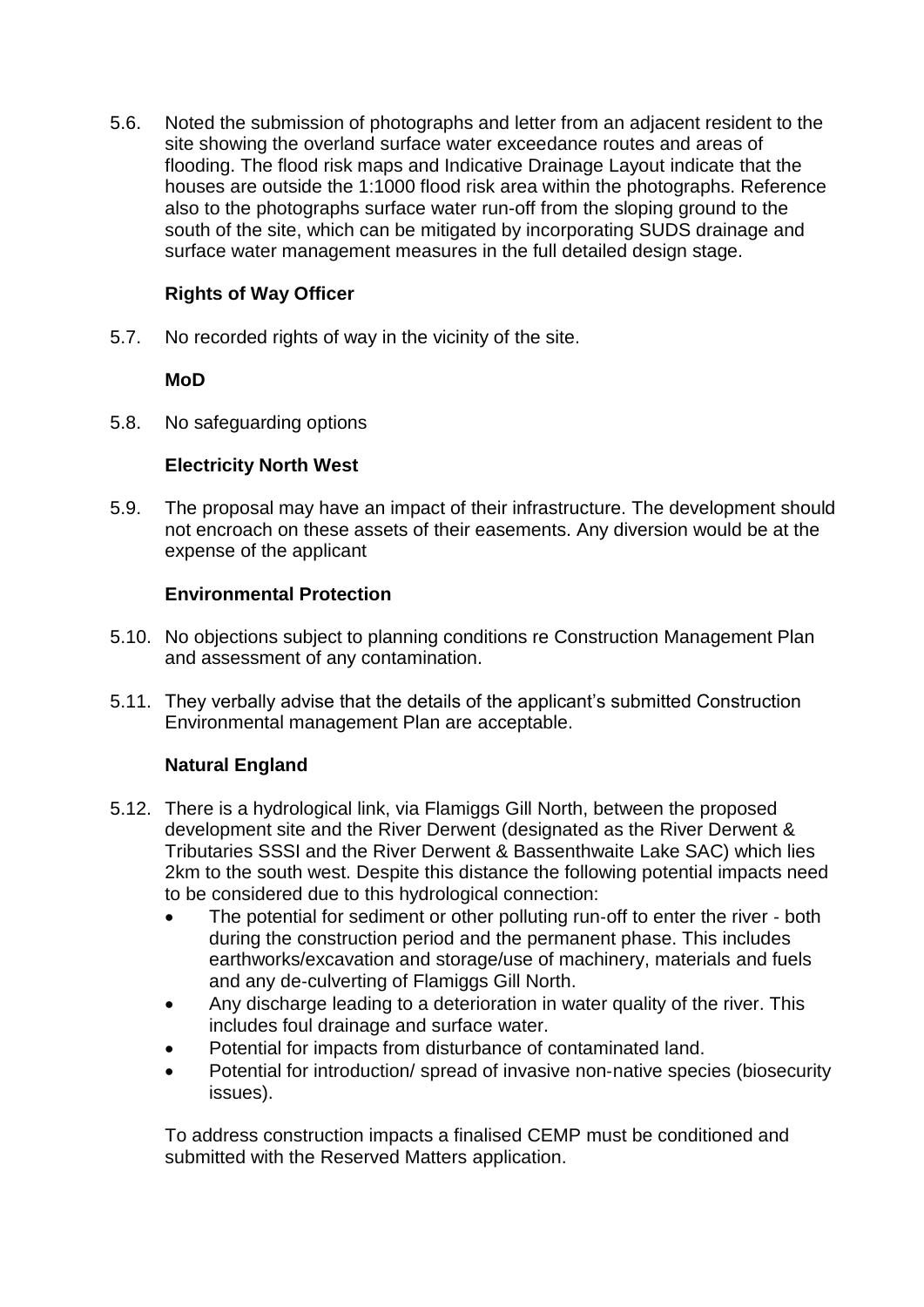A finalised drainage statement will also be required to ensure the proposed SuDS are still viable as the project progresses and can achieve greenfield run‐off rates.

The individual species surveys submitted as Natural England were not assessed but need reviewing under (standing advice). The protected species pre‐commencement surveys and mitigation outlined in section 5.8 of the submitted Ecology Chapter should be conditioned. Once permission is granted suitable European Protected Species licenses will be required for bats and great crested newts.

 The proposal should demonstrate biodiversity net gain, in line with national policy, including the enhancements in those detailed in 5.5 of the submitted Ecology Chapter.

Additional need for a Habitats Regulations Assessment with regards to the Special Area of Conservation. Notification of Natural England is required if your authority is minded to grant planning permission contrary to the advice above.

5.13. The comments of Natural England are awaited on the applicants future Habitat Regulation Assessment submission (to be reported at the panel meeting)

### **Highway England**

5.14. No objections

#### **Fire Officer**

5.15. No objections

#### **West Cumbria bus users**

5.16. Concern on the piecemeal nature of the development. The existing bus service (Cockermouth-Maryport) is very basic in the number of journeys and is expensive. Seek dialogue with the bus operators to deliver a better served via a commuted sum contribution.

#### **Cumbria Constabulary**

- 5.17. Outlines the Ministry of Housing, communities and local government (MHCLG) in pursing secure by design initiatives (reflected in the NPPF and NPPF) highlighting the importance of safe and secure external environment. Their role is offer advice on features that may be come crime or antisocial behaviour generators (reflected in policy DM14 of ALPP1).
- 5.18. Recommend alterations to various paths in the site to avert accessibility to criminals and defensible spaces, some identified visitor parking areas which lack natural surveillance, some site specific additional defensive landscaping e.g.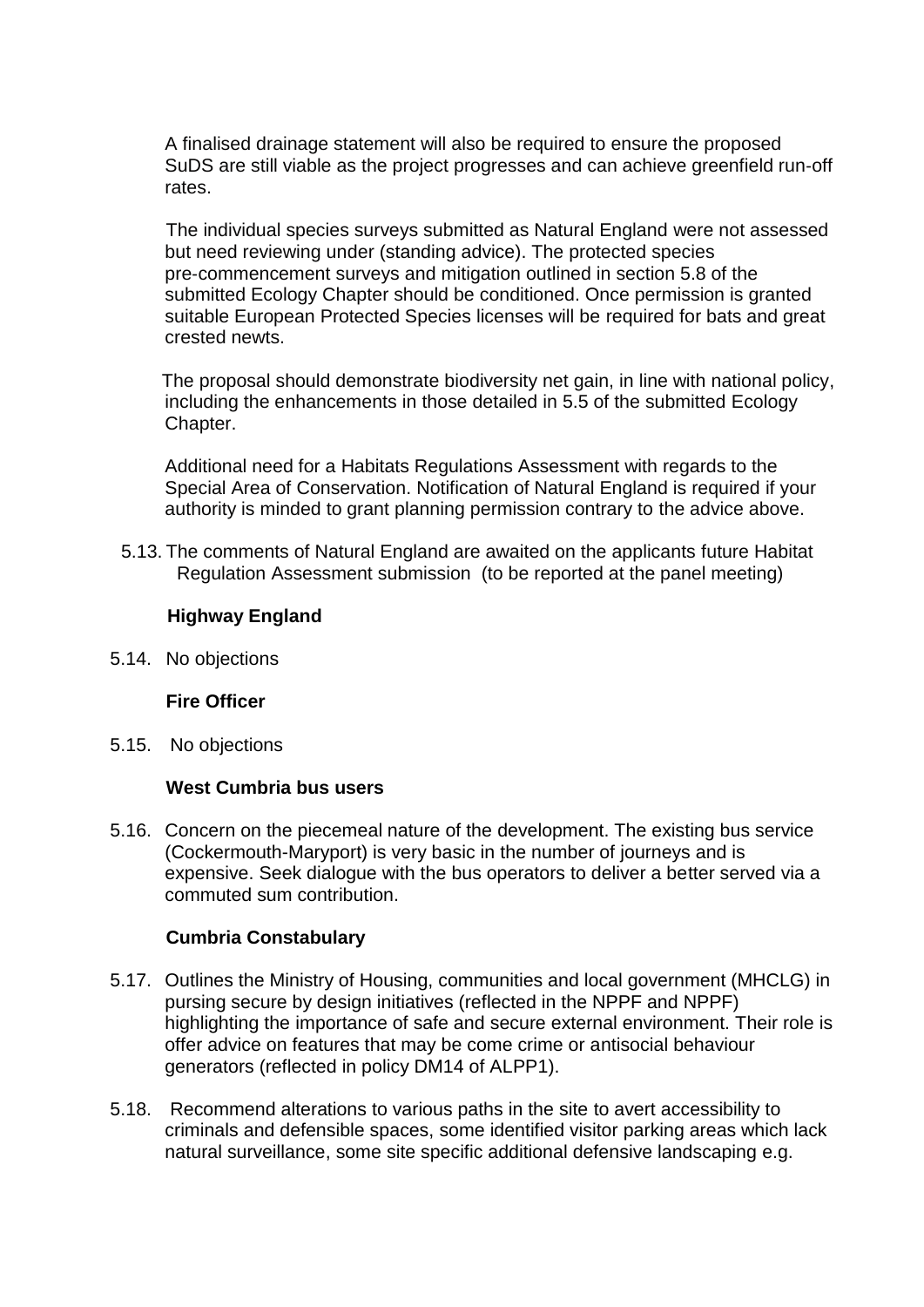hawthorn, widening of gardens to improve security and lighting of some of the car park areas.

# **CCC Education**

- 5.19. Undertaken a pupil yield assessment and identified the nearest schools and their capacities
- 5.20. Initial estimate of 16 primary school places from the development to be split evenly between the two schools at Gt Broughton and Broughton Moor with transport costs for the latter as there is presently not a safe walking route. The initial estimate also had a yield of 12 secondary spaces from the development to be accommodated at Cockermouth academy requiring both education and transport contributions, plus an additional transport set up and admin fee. The initial total education contribution request was £432,398
	- 5.21. In this instance based on the further information that has been provided and discussions that have taken place the County Council has no objection to the revised alternative education contributions that are proposed in the Educations Contribution Note and Section 106 Draft Heads of Term. The County Council have confirmed the applicants timetable for the submission of the sums is acceptable.

# **County Archaeologist**

5.22. Refers to the applicant's geophysical survey of the site which identifies some anomalies plus the demolition of an existing building on the site which is of local significance. Seek a recording of this feature by means of a planning condition.

#### **United Utilities**

5.23. Confirm the applicants proposed drainage evidence are acceptable in principle which should be endorsed by planning condition, plus an additional condition for its future management. Reconsultation on the full application – No objections subject to conditions including separate drainage systems.

#### **Housing services**

5.24. Outlines the local housing survey needs.

# **Environment Agency**

5.25. Seek an amended desk study to account for the gas works on site or the c18 mine drain links. Identified leachable contaminants – need of ground investigation, risk assessment and possible source removal.

# **Coal Authority**

5.26. Fundamental concern as the site falls within the defined Development High Risk Area with the need to consider coal mining features and hazards, a specific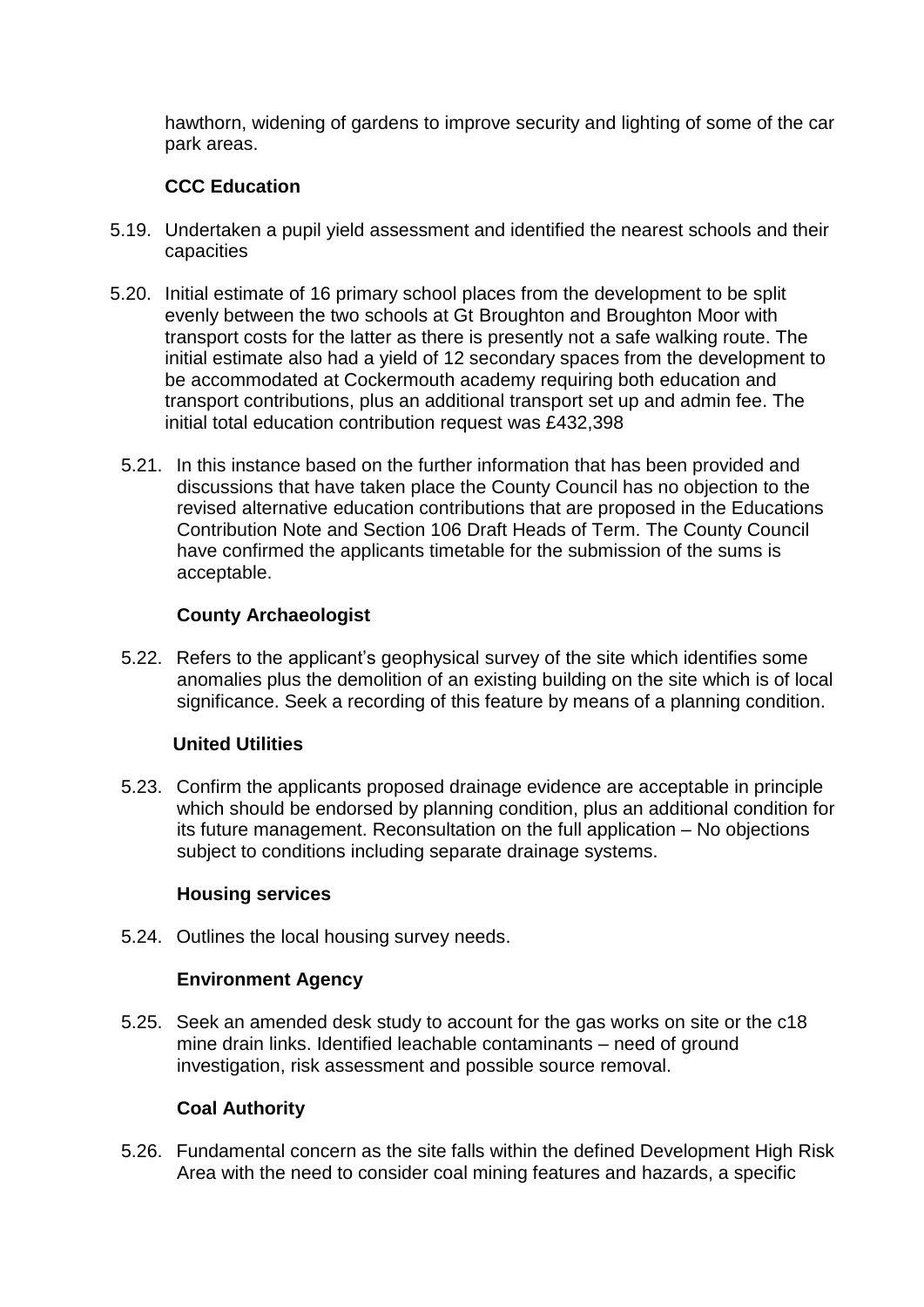reference is made on a mine entry and highlights the potential for shallow mine workings. Whilst they consider they would be inappropriate for imposing a condition relating to shallow mine workings, there remains the potential for unrecorded features to be present. The Coal authority therefore initially objected seeking the location of the missing feature (and thus any associated no build zone). Re-consultation response on the revised full application seeks additional evidence but notes the applicants desk top study identified the mine entry and that intrusive investigations should be undertaken which will inform its remediation and treatment.

- 5.27. 14/12/21- updated letter. It concurs with the applicants Geo- Environmental Desk top study (Jan 2020) that a recorded mine entry shaft potentially poses a risk and intrusive site investigations should be undertaken (reserved by condition) prior to the development to establish the exact situation regarding it. On the basis that the intention is to stabilise the shaft they withdraw their objection, subject to these conditions.
- 5.28. The application was advertised on site and in the press.28 letters of objection were received on the grounds of:
	- o Roads through Broughton are too narrow and would not cope with extra traffic damage and unsafe amounts of traffic and needs to be assessed cumulatively with existing traffic.
	- o Broughton Main Street lacks footpaths(traffic bottleneck-single file), is regularly unsafe and its buildings have been damaged several times by vehicles with vehicles exceeding its 20mph speed limit cars;
	- o Need of a roundabout on the A66 as it is a poor junction; black spot with increased traffic at peak times. The improvements to this junction are delayed for a year and future development should not be permitted unless this junction is delivered
	- $\circ$  The principle of the development is inappropriate as the site represents the only easily accessible greenfield areas on the whole site i.e. not brownfield;
	- o Proximity to other buildings;
	- o Pollution of the watercourse and its wildlife during construction;
	- o Overlooking of the nearest property (Stockmoor Hall);
	- o Disturbance via increased light and noise pollution;
	- o Oppressive and overbearing impact on the nearest dwelling;
	- o The scale, design and proximity of the scheme is out of character with the local area.(including its backdrop location to the Lakeland fells);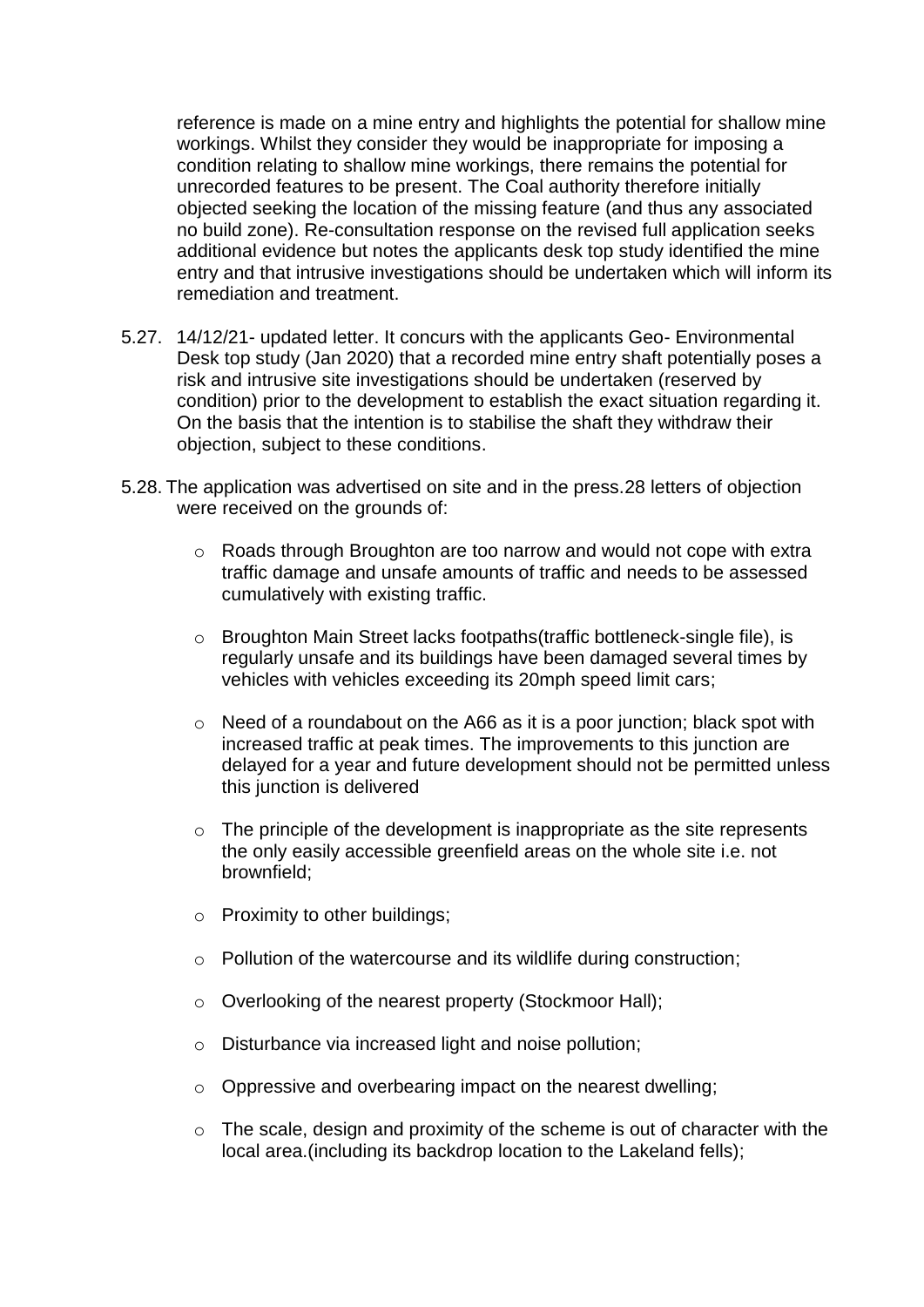- o Harmful impact on road safety narrow bridge;
- o Construction traffic (the scheme does not include a new bridge);
- o Ongoing works would not be temporary;
- o The traffic management is mathematically wrong, especially as it solely relates to 71 units;
- $\circ$  The whole development must be viewed in its entirety, demanding a dedicated major route. e.g. A66 as suggested in the Masterplan. This needs to be built prior to any development starting enabling construction traffic to avoid villages and renewable power would enable energy provision as they were occupied. Effects of traffic are stated as being adverse, but the period short term which is unacceptable as the masterplan will take years to complete.
- o There should be no construction traffic through Gt Broughton, Little Broughton or Broughton Moor traffic (the access to the Story's estate could be closed off as work is completed resulting in access solely via footpath and bridleways;
- o No details on renewable energy;
- o Additional employment/ leisure uses at the site will increase traffic;
- o The masterplan refers to dedicated factory for producing residential units but no details in the application;
- $\circ$  Amphibian frog crossing on Broughton Moor Gt Broughton highway during breeding season;
- o Creeping housing development (the masterplan) despite its size has brownfield and ecological benefits;
- $\circ$  Dispute the funding from the initial phase to fund the masterplan infrastructure;
- o The submitted details show access onto Moor Road rather than the masterplans link to the A66 which would not protect the villages from traffic;
- o Details on the houses do not provide for renewable energy solutions to secure zero carbon footprint with solely references to considerations which can be avoided and should be a requirement;
- o The site has little public transport links-increasing traffic movements ;
- o Increase traffic 100-140 vehicles each day;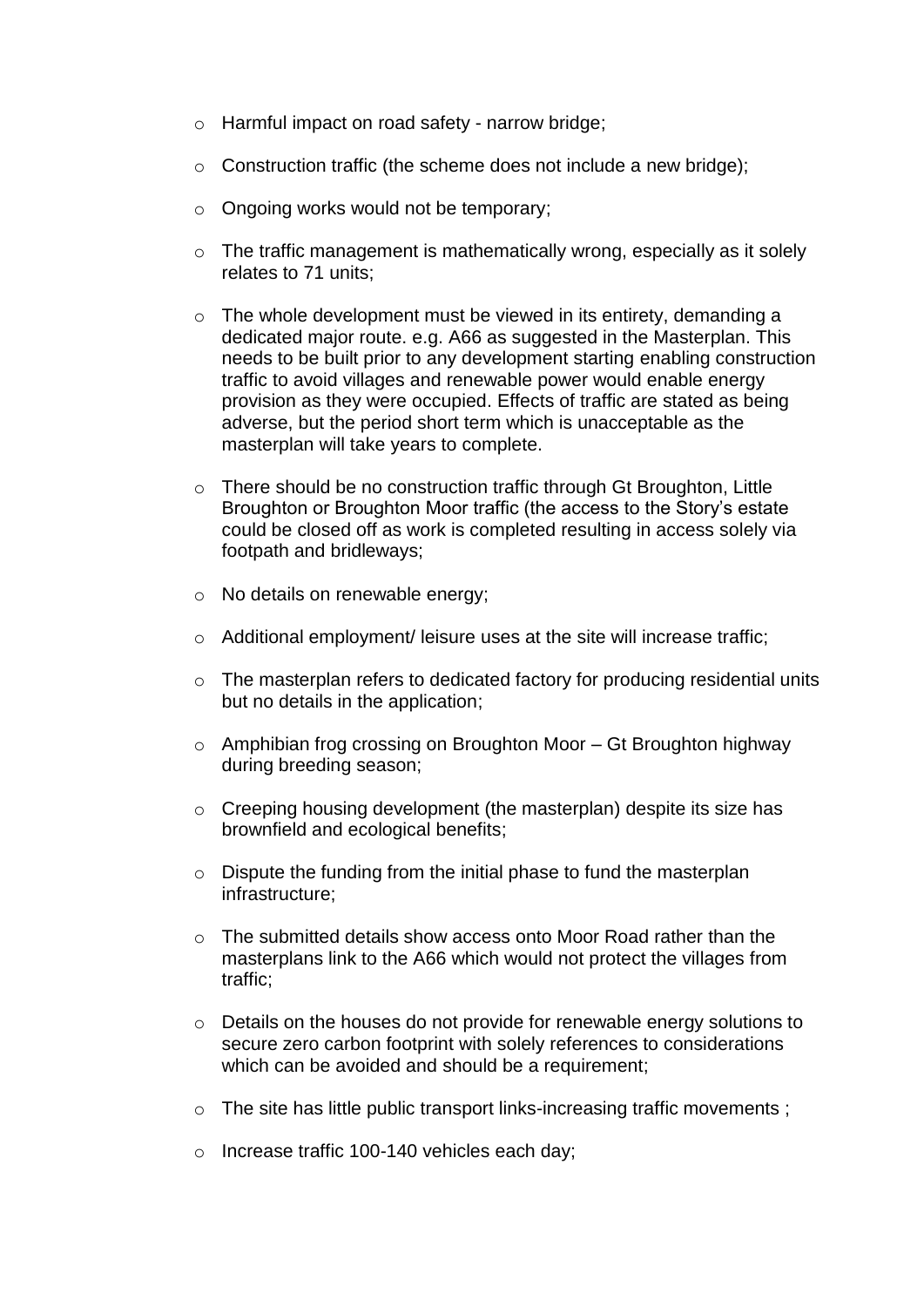- o Poor access to the site (commuter "rat run") with poor visibility and no public footpath;-need of access from A66
- o No need for a development of this size aspirational rather than affordable homes;
- o Building on a greenfield site to the detriment of its ecology. Lack of details on eco-homes;
- o The existing highway (Church Road) adjacent to their property is currently dangerous with near misses on a daily basis and alterations are essential. An increase in traffic will only increase the risk of accidents;
- $\circ$  A further letter from an objector repeated his objection to the Moor Road access and considers the A66 access 'option' carries insufficient weight;
- o Repeat objection relating to renewable energy technology; which should be incorporated into the scheme and the masterplan references land to the west being earmarked for energy production, which should be included as a condition of any permission;
- o Observation of the 20% social housing which should be maintained and preferably expanded with properties having local occupancy problems to avoid the local housing problems in the national park expanded;
- o Photographic evidence of flooding in the application sites field following heavy rain (possibly including old mine working) with the Coal boards comments that the land was unsuitable due to the nature of historic mining;
- $\circ$  The proposal does not reflect the original brief of eco-friendly housing, the use of the brownfield part of the site and its clean up;
- o The works have no guarantee on delivering the necessary infrastructure for the overall sites access;
- $\circ$  The development should stay on the same side as the neighbouring new build estate given the size of the wider site, in line with Gt Broughton, and presently the proposal does not form part of either village located in a greenfield/open moorland setting;
- o Site has been cherry picked for housing (very little is brownfield) and does not fulfil the promises made for the site;
- $\circ$  The development is out of character of the area and will be visually prominent in its surroundings, contrary to the concept of a "new village";
- o Severe impact on wildlife; recent loss of swans and woodcock, reduction in barn owl population, disturbance to bats and Roe deer, swans;(dated surveys)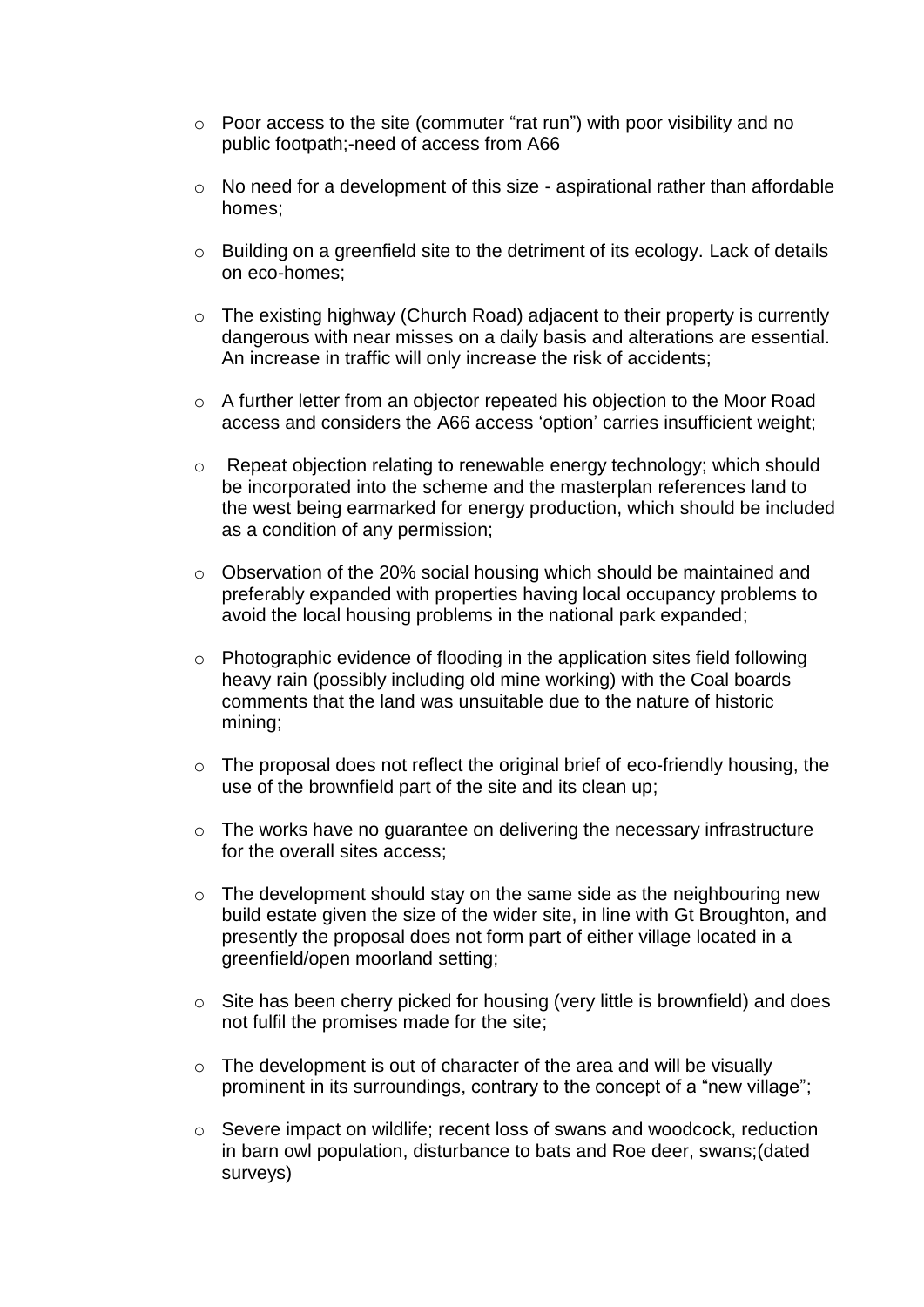- o Middle of nowhere location;-no footpath link to Broughton Moor academy
- o If the access is not forthcoming it should be returned to Allerdale with a supporting steering group to implement a friendlier and community backed scheme with walks /cycle paths etc. which avoid traffic (including parking/visitor centre/café etc.
- o Proposal represents the first phase
- o Impact on local school capacity
- o Increased car movement due to no shop/church in Broughton Moor
- $\circ$  No invitation to community meetings
- o The development should be alongside the existing estate
- o Hazards of increase traffic to pedestrians
- o Drip fed permissions resulting in poorly placed and inappropriate development
- o Old villages have grown to saturation point-need of additional infrastructure to support the traffic
- o Need for horse-riding routes-cater for future needs of all groups with roads becoming busier
- o Need of signage for horse riders/cyclists
- $\circ$  The use of the proposed link by horse riders would link with other bridleways
- o Reference to Sustrans "paths for everyone policy" which avoids discriminating against any user group i.e. open to all non-motorised traffic
- o Reference to other multiuser trails on disused railway lines in rural, semirural and urban areas including National parks cycle routes –Derbyshire , N.Yorks and Sussex

A further 12 letters of representation whilst not objecting requested the use of the C2C route for horse riders. Two letters also sought its use by horse and cart.

One letter whilst not opposing the development sought confirmation on the means of access for the development.

One additional letter sought clarification on local consultation for the proposal.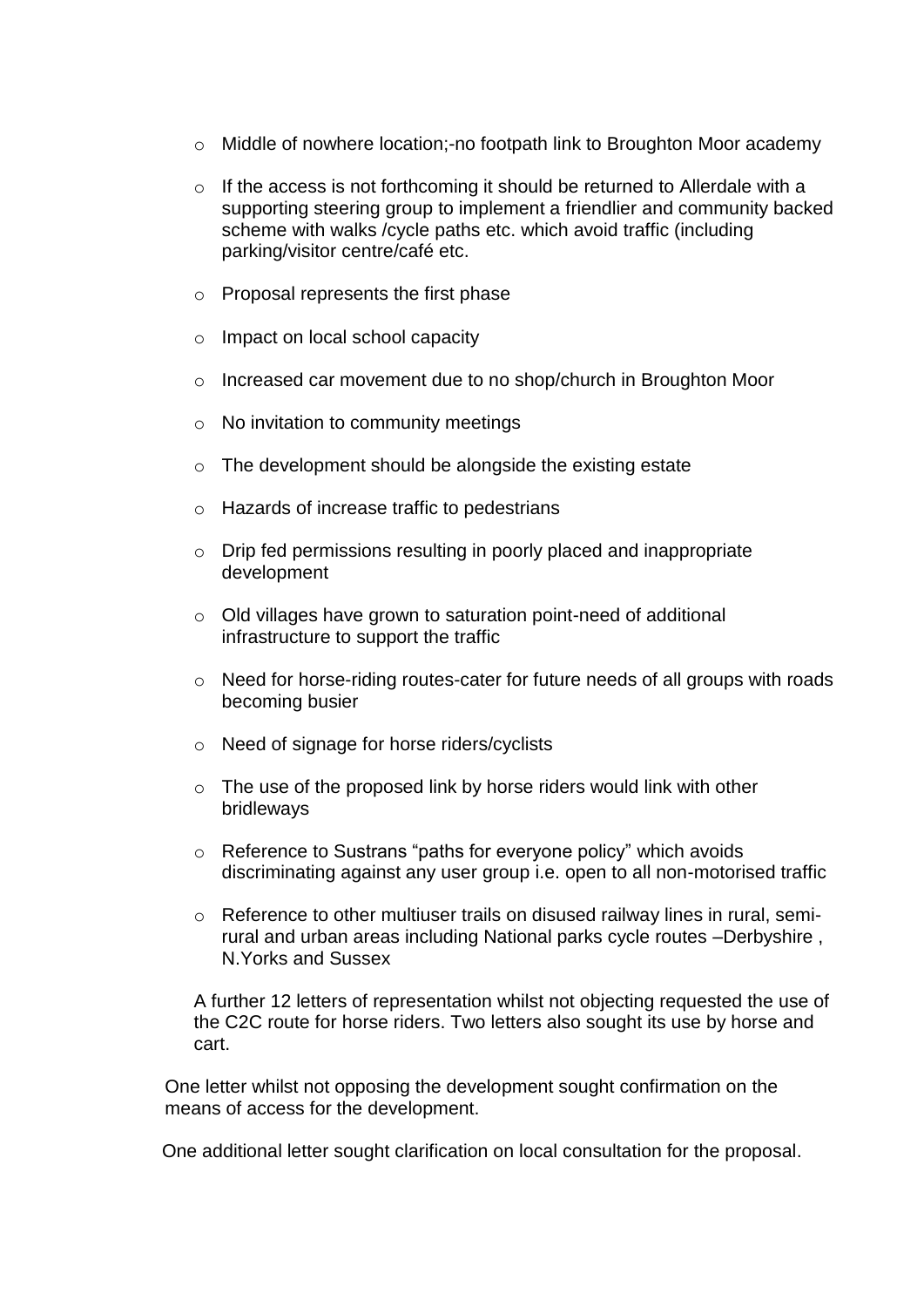Two letters stated no objections subject to a comprehensive plan for future access arrangements.

An additional letter was received from the Cumbria bridleway society. They welcome the railway being opened up for walkers/cyclists to provide a new route for vulnerable road users, but ask this to be opened up to equestrians requesting it be a multiuser route or greenway. Question whether it would be discriminatory between the predominantly female equestrian's users and the predominantly male cyclist users.

A letter was received from Cllr Carni McCarron Holmes stating no objections to the application.

A letter was also received from Cllr Sandwith with local residents referring to the need to ensure all asbestos buildings should be demolished and taken off site prior to any dwellings being given permission, the masterplans 1200-1800 dwellings should be applied for rather than the 71 dwellings, the local infrastructure is inadequate in Broughton Moor, Gt Broughton, Seaton and Camerton to accommodate this level of traffic.

# **6. Environmental Impact Assessment (EIA)**

- 6.1. Acknowledged this proposal represents part of a greater scaled project for the redevelopment of the wider site and therefore constituted EIA development under the Town and Country planning (Environmental Impact Assessment) regulations 2017.
- 6.2. A supporting Environmental Statement (ES) was submitted covering the topics of Archaeology , Air quality and odour, Noise and Vibration, Hydrology , Water and flood risk, Socio-economic, Lighting, Waste, Human health, Accidents and Climate change.

# **7. Duties**

7.1. The proposal does not impact of the setting of any listed building or conservation area. Given the potential for significant downstream impacts on a designated Natura 2000 designation (River Derwent SAC) a habitats assessment is required.

# **8. Development Plan Policies**

# 8.1. **Allerdale Local Plan (Part 1) ALPP1**

- Policy S1 Presumption in favour of sustainable development
- Policy S2 Sustainable development principles
- Policy S3 Spatial strategy and growth
- Policy S4 Design principles
- Policy S5 Development principles
- Policy S7 A mixed and balanced housing market
- Policy S8 Affordable housing
- Policy S18 Derwent Forest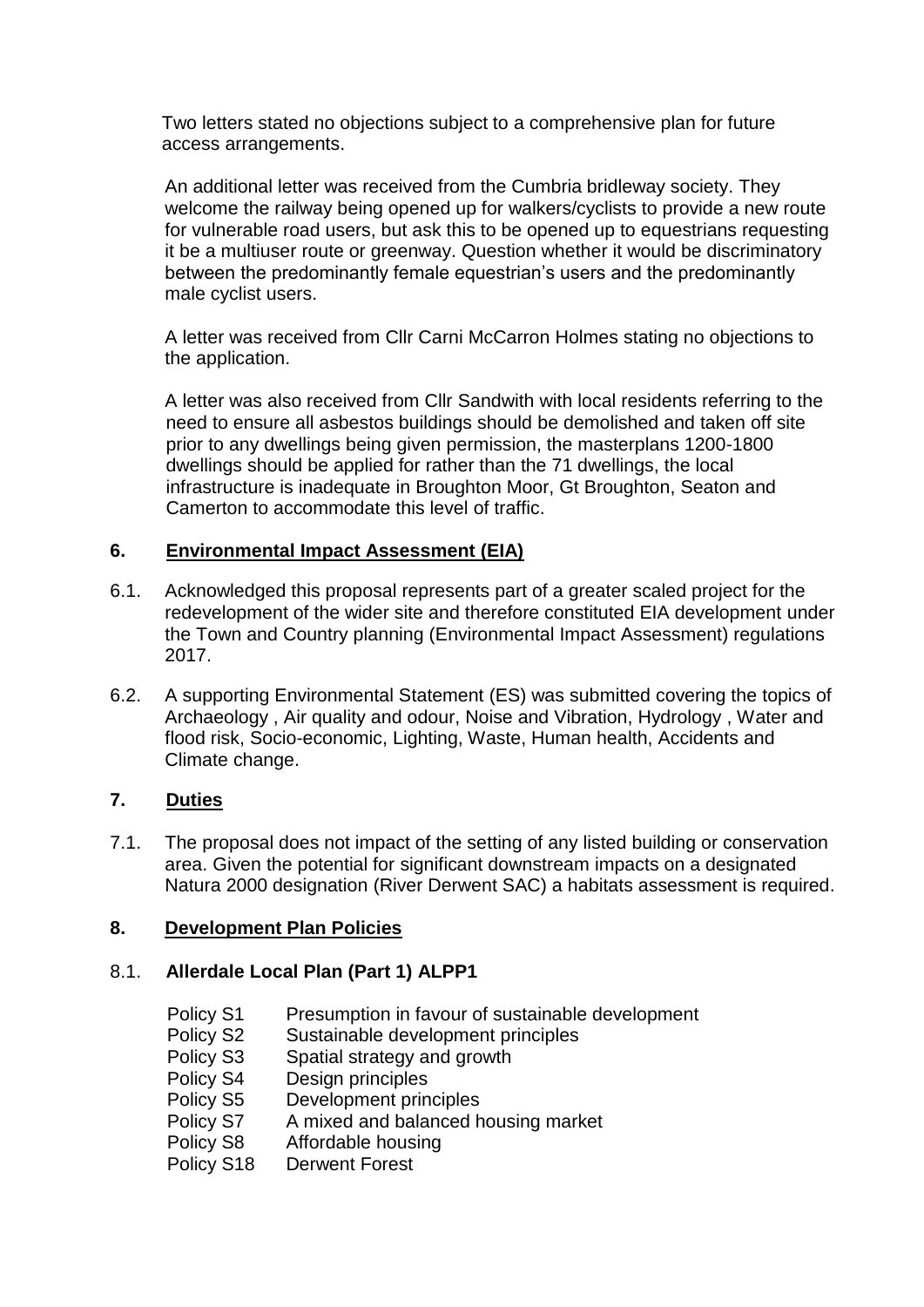Policy S22 Transport principles Policy S27 Heritage assets Policy S29 Flood risk and surface water drainage Policy S30 Reuse of land Policy S32 Safeguarding amenity Policy S33 Landscape Policy S35 Protecting and enhancing biodiversity and geodiversity Policy DM12 Sustainable construction Policy DM14 Standards of good design Policy DM17 Trees, hedgerows and woodland.

# 8.2. **Allerdale Local Plan (Part 2) ALPP2**

 Policy SA2 Settlement limits Policy SA5 Housing standards Policy SA33 Broadband

# **9. Other material considerations**

National Planning Policy Framework (NPPF) (2021)

National Planning Practice Guidance (NPPG)

Allerdale Borough Council Plan 2020-2030

# **10. Policy weighting**

10.1. Section 38(6) of the Planning and Compulsory Purchase Act 2004 requires that, if regard is to be had to the development plan for the purpose of any determination to be made under the Planning Acts, the determination must be made in accordance with the plan unless material considerations indicate otherwise. This means that the Allerdale Local Plan (Part 1) 2014 and the Allerdale Borough Local Plan (Part 2) 2020 policies have primacy.

# **11. Assessment:**

#### **Principle**

- 11.1. The proposed residential development represents the second phase in redeveloping the former RNAD (Derwent Forest) site, which has stood predominantly redundant for many years and will assist in restoring part of a brownfield site back to use.
- 11.2. The initial first outline phase of proposal under 2/2014/0858 for 25 self-build residential units was approved (including a design code) with the prospect that it would enable and facilitate the funding for the wider development of the site. The approved highway infrastructure of this estate is complete and a large number of the plots are under construction with one being complete and occupied.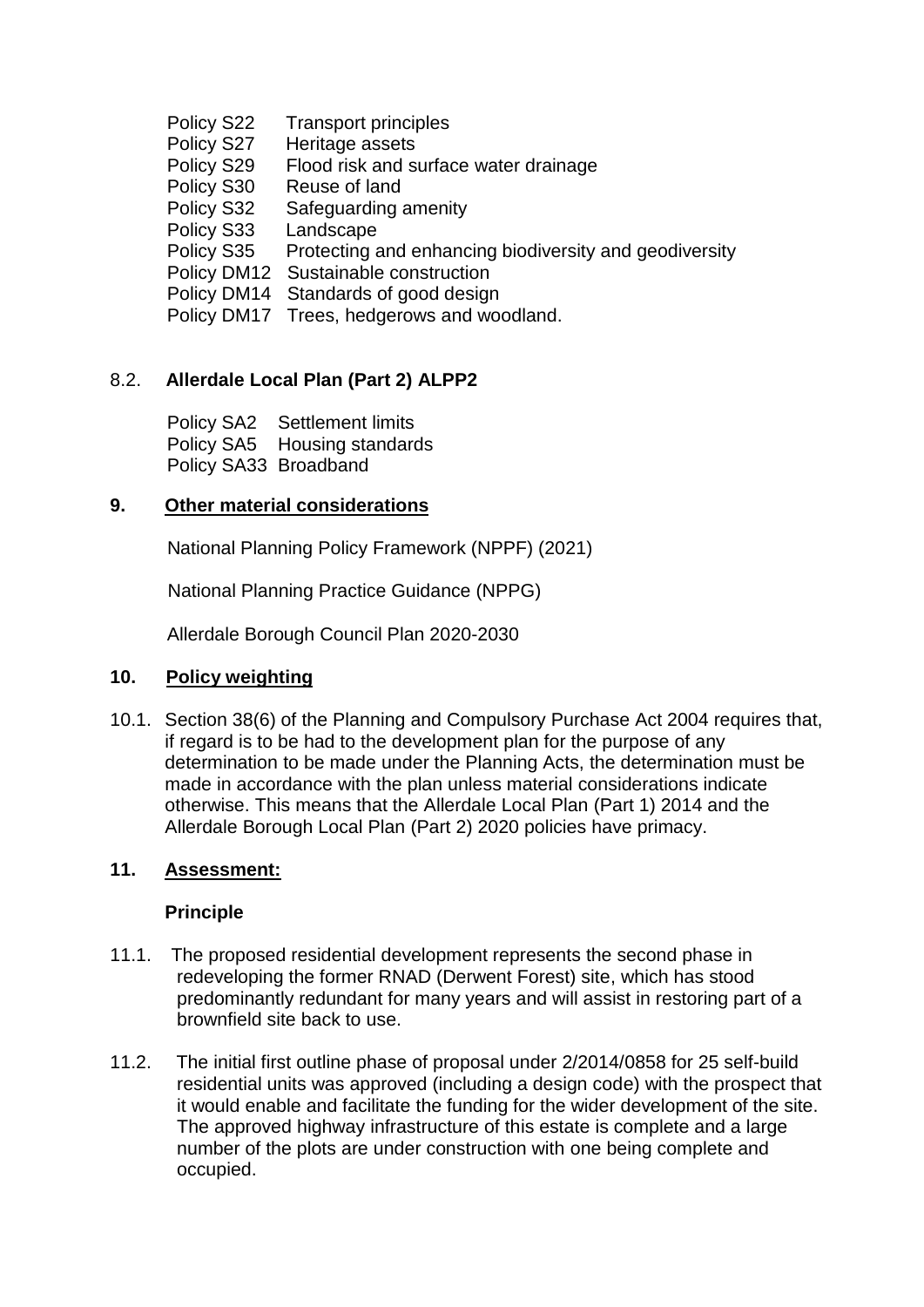- 11.3. The role of Derwent Forest in West Cumbria is recognised in a number of key strategies including the Energy Coast Masterplan, Sub Regional Spatial Strategy, Cumbria Tourism Destination plan and Cumbria Economic Plan.
- 11.4. Given the scale, nature and strategic potential of the Derwent Forest site, the ALPP1 includes a standalone exemption policy to guide development over the plan period, recognising the types of acceptable uses and the exceptional nature of the site. i.e. the inclusion of this site is on the basis of it acting as an enabling development to facilitate the restoration of the site to the wider benefit of the local community.
- 11.5. Policy S18 Derwent Forest recognises the need to secure a mix of uses for the project to be viable and to enable the restoration of the site to a suitable level of use. The policy includes residential development "sufficient to achieve the viability of the project and secure the overall restoration of the site". However the policy does specify objectives seeking that any proposal will:

*"a) Provide a comprehensive masterplan for the site, including phasing, to be submitted as part of any planning application to ensure delivery of a coherent solution for the site and avoid a piecemeal approach;*

*b) Demonstrate the social, economic and environmental benefits it will bring to the local economy and community;*

*c) Provide a whole site solution and incorporate significant elements of public access, including the continuation and enhancement of the C2C cycle route through the site;*

*d) Give consideration to sustainable modes of transport that will form an important part of any transport assessment/plan required to support proposals;*

*e) Ensure the siting, design and scale of all elements of the proposed scheme are appropriate, and will safeguard and enhance important landscape features, valuable historic assets, existing wildlife species and habitats and demonstrate how the wider landscape context has been taken into account. The proposal will seek to minimise and where appropriate mitigate adverse impacts;*

*f) Ensure that off-site infrastructure is adequate to accommodate any proposals and that the site is remediated to an acceptable level for the proposed end use."*

- 11.6. Officers acknowledge that the restoration of the site is one of a long term vision over many years given the sheer size of the overall site.
- 11.7. The merits of the housing aspect of the development are more precise in the context of the supporting para 210 of the ALPP1 which states:

*"In order to enable the development, part of the site has potential to be suitable*  for new housing. To facilitate the investigation of the scope and potential of the *site, and to support the development of a masterplan and appropriate site*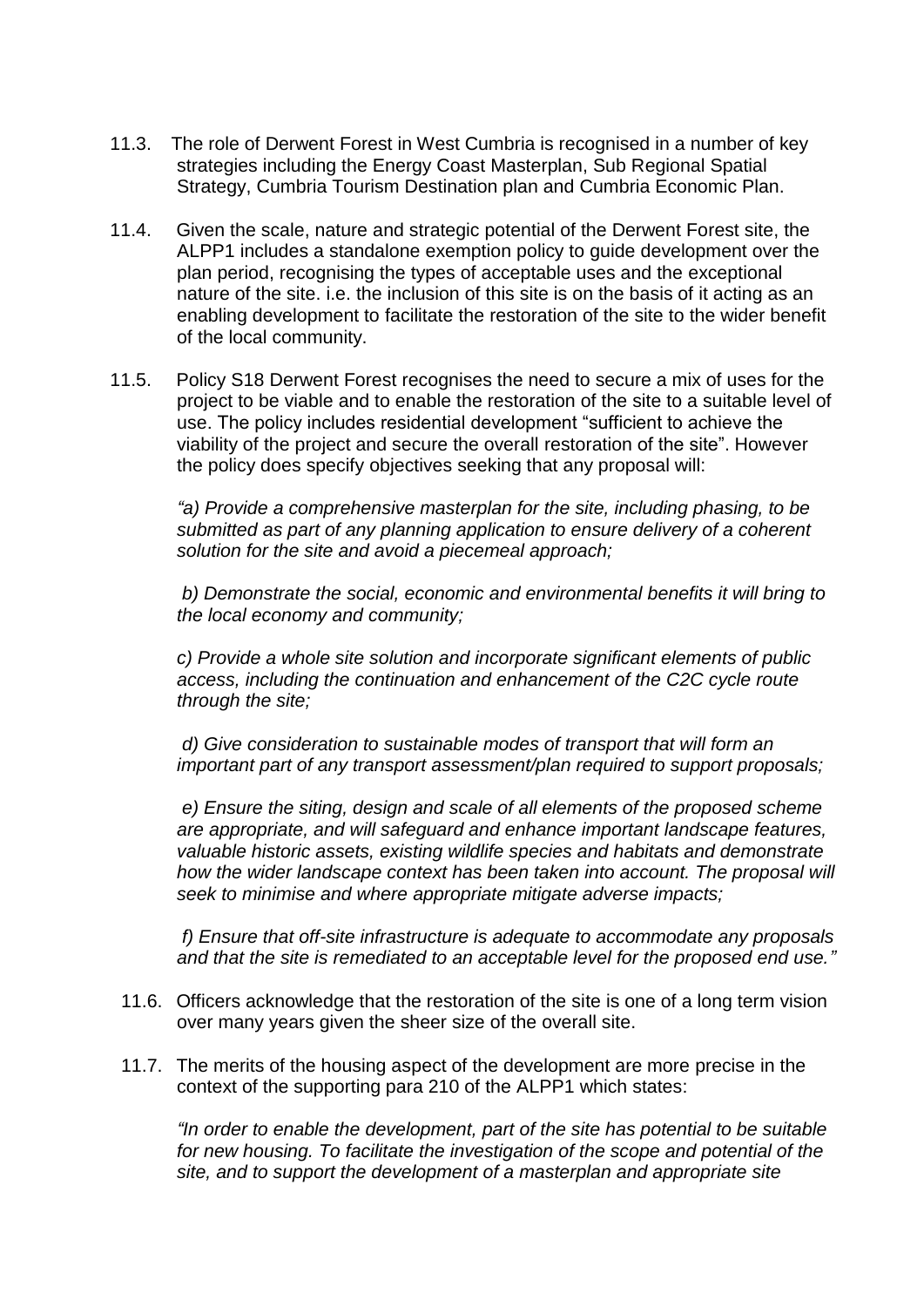*assessments, a limited amount of residential development will be supported as a stand-alone development. Any proposal will have to demonstrate how it will contribute to site investigation and appraisal."*

- 11.8. Paras 212/ 213 ALPP1 acknowledges that given the substantive constraints on the site, the viability of the development may be marginal and therefore a proposal may not necessarily be able to meet policy requirements relating to housing mix and affordable housing. It also recognises the role in co-ordinating any development to a network of habitat and green infrastructure.
- 11.9. In assessing the merits of the proposal, members need to assess whether they consider it fulfils the policy criteria of paras 210-213. The scheme however as initially submitted, lacked any supporting masterplan thus did not initially demonstrate compliance with the local plan policy requirements, which was reflected in Officer concern over piecemeal development not reflecting the wider site development aspirations.
- 11.10. In response, the applicant submitted a masterplan document which outlines a wider broader vision for the development of the whole site which includes an indicative layout of 3 new settlements, other development including commercial leisure development and routes of connectivity (estimating approx. 2000 dwellings) and 4.27 ha employment area subdivided by woodland areas.
- 11.11. Whilst this masterplan fulfils the requirement of the planning policy and does represent a material consideration to the current proposal, future development proposals in line with the master plan would be judged on their individual merits.
- 11.12. Officers acknowledge that future phases and major development may require significant additional levels of investment in infrastructure to facilitate the magnitude of development expected under the provisions of the policy and the wider master plans for the site.
- 11.13. Officers emphasise the planning matters and infra structure requirements of the current scheme should however be proportionate to the requirements of this individual phase and meets the enabling requirements of the policy and is compatible with the master plan expectations for the Derwent Forest site.
- 11.14. Under the criteria of any EIA, evidence is required to assess the merits of the proposal site whilst alternatives sites or 'do nothing' options are also considered. The Environmental Statement (ES) advises preliminary discussions were undertaken with stakeholders (including 3 parishes), plus a public consultation event as well as discussions with planning officers. In considering alternative sites, the applicant attaches significant weight to policy S18 and its associated objectives which undermines any alternative "do nothing "option. In terms of the site itself, the residential estate design and layout has been influenced by existing features, topography, landscaping appearance and access.
- 11.15. Whilst officers would not normally support this scale of residential development in a relatively isolated open countryside location, Policy S18 identifies that there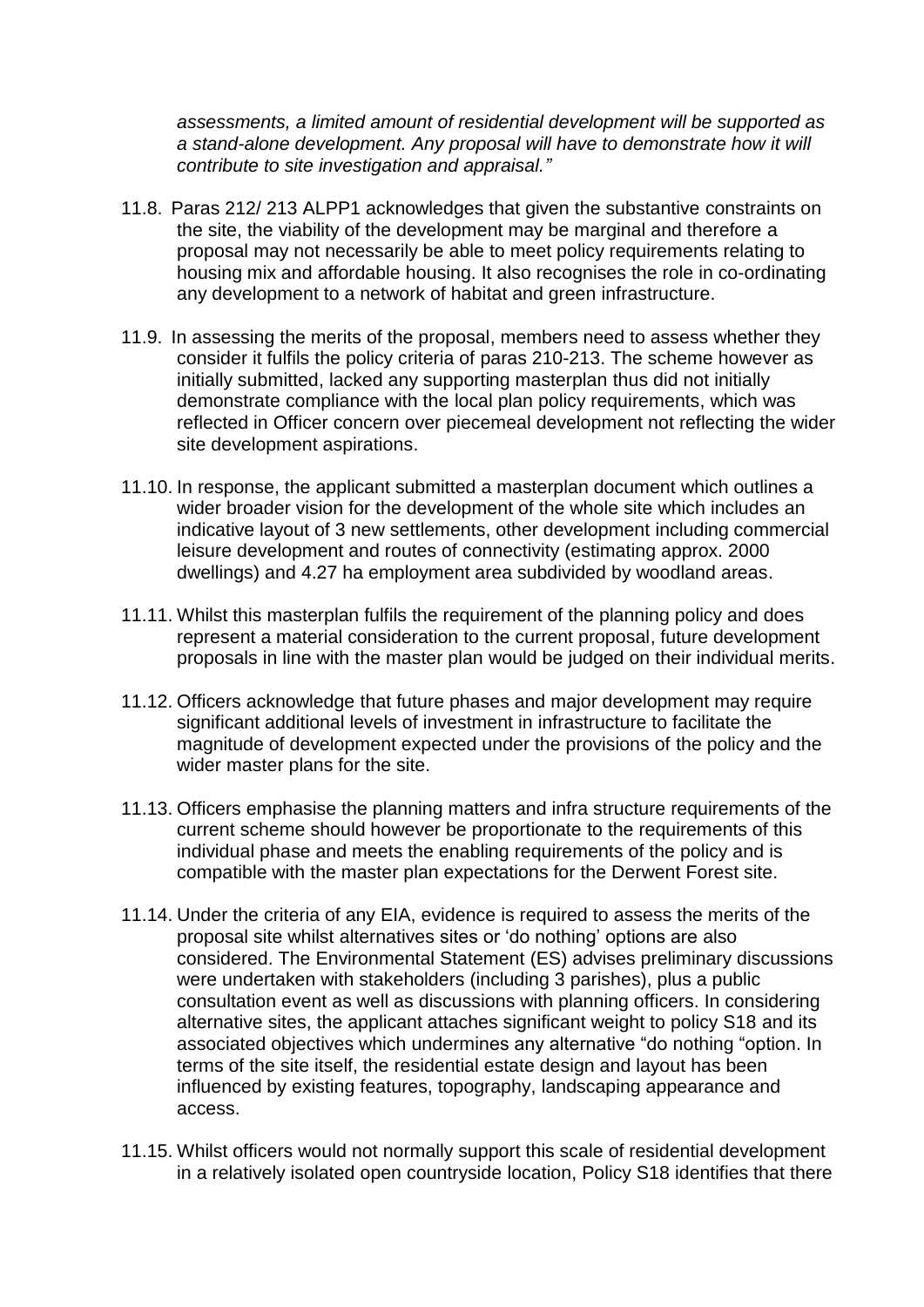are specific and justified exemption reasons for supporting the proposal, (should members conclude that the proposal and enabling details meet the requirements and ambitions set out in policy S18).

11.16. The physical merits of the proposal may be summarised as follows:

#### **Housing, Layout and Design**

- 11.17. The application was enhanced during the application from an outline to a detailed encompassing all reserved matters: Access, layout, scale, appearance and landscaping.
- 11.18. The layout comprises mixed dwelling types: 6x1 bed, 38 x 3 bed, 4 x 4 bed and 23 x 5 bedroomed properties. The house types include terraced, semi-detached and detached houses. The houses are all two and three storey buildings and are finished with natural stone/ silver larch timber cladding walls and standing seam roofs, and adopt a similar design concept to that of the original approved matters consent on phase one.
- 11.19. The housing density is considered acceptable reflecting it rural setting.
- 11.20. Half obscure glazing has been applied to first floor windows which overlook neighbouring curtilages to safeguard amenity in compliance with Policy S32 (these are secured by conditions). The applicant has also submitted amended plans to re-orientate some houses within their individual plots address the layout (not the subject of consultation as there are no immediate neighbours). The other respective interrelated plans eg affordable layout etc will be amended to collate with these revisions.
- 11.21. With regard to Policy SA5 Housing Standards ALPP2, for developments of 10 units or more, 20% of the dwellings must be designed and constructed to meet the requirements set out in optional Building Requirement M4(2) (i.e.in this scheme of 71 dwellings a minimum of 14 units) (or any national equivalent standard should these regulations be subsequently reviewed). All residential developments over 30 units must ensure that 5% of the total units (i.e. 3 units) (across both market and affordable dwellings) should be designed and constructed to meet optional Building Requirement M4 (3) ensuring that the dwellings are wheelchair adaptable.
- 11.22. In both cases, the Council will take a flexible approach to these policy requirements where the applicant can clearly demonstrate that: a) It is not practically achievable due to the physical characteristics of the site; or

b) It would significantly harm the financial viability of the scheme; or c) Site specific factors mean that step-free access to the dwelling cannot be achieved. Verification was sought on the compliance of the house types proposed.

11.23. The applicant has confirmed House type B (38 units) is compliant with Building regulations M4 (2) (lifetime homes) thus complying with the 20% threshold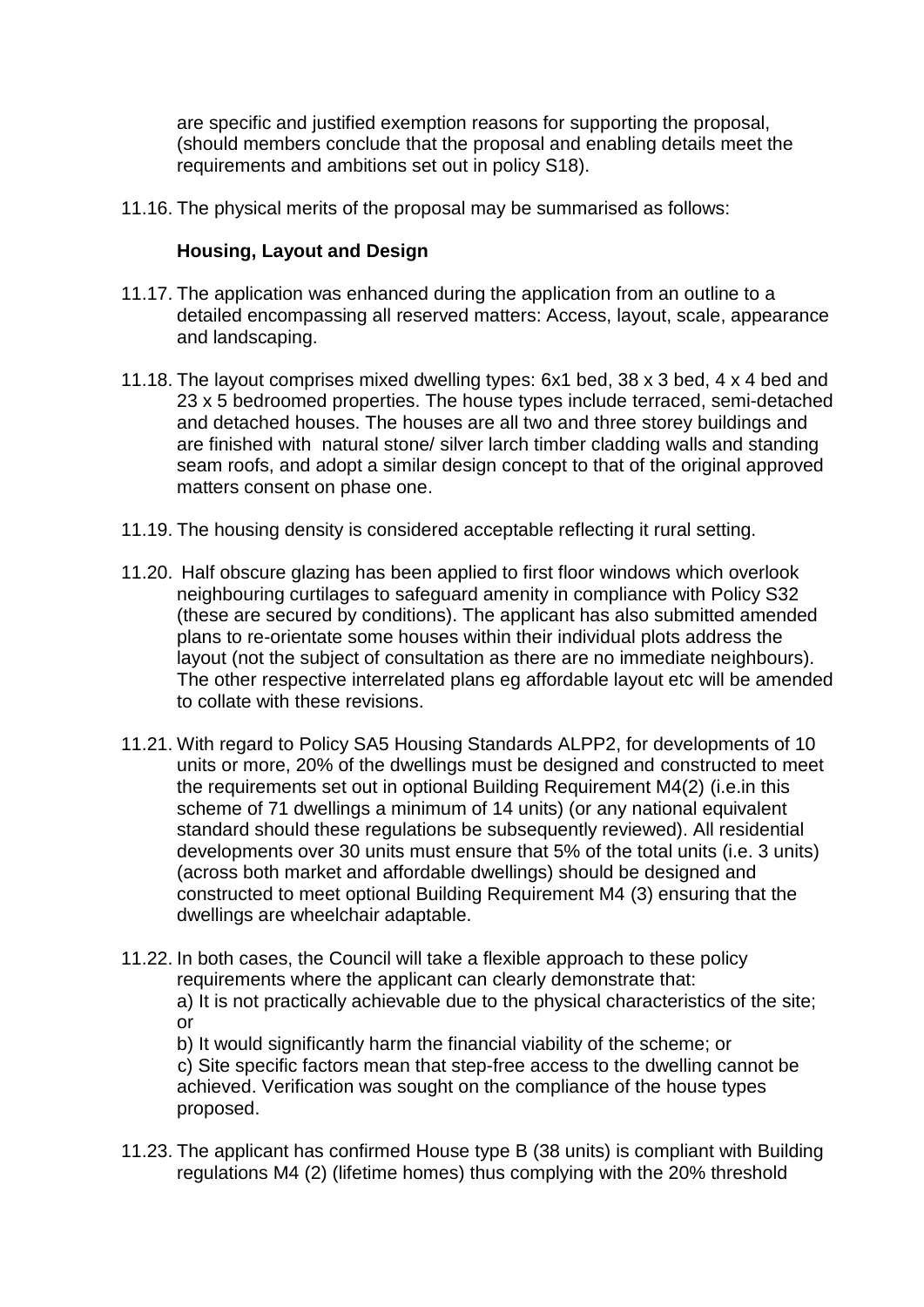required under Policy SA5 of part 2 of ALPP2. Whilst 2 units in the House type D block are Building Regulation M4 (3) compliant and the applicant has requested these be reserved under condition.

- 11.24. The site is served via a solitary access of the C classified road between Gt Broughton and Broughton Moor which does not benefit any speed restriction.
- 11.25. The site has been purposely physically divorced from phase 1 due its dividing shallow ridge topography, which will be kept as an area of public open space. However there will be connectivity through public footpaths and this phase represents part of one of three main areas of clusters of housing development within the masterplan concept with subsequent future connections as part of the submission.
- 11.26. The Cumbria Constabulary had initial raised concerns on the layout referring to secure by design issues. As a consequence the layout was amended seeking to address these concerns. No follow up response has been received following re-consultation.

### **Affordable Housing**

- 11.27. Policy SA3 of ALPP2 seeks provision of affordable housing with a 20% proportion of the proposed housing, with a 50/50 split in its tenure between low cost and social rent. Given the timescale of the application the recently introduced guidance re first class homes is not applicable to this proposal.
- 11.28. The initial scheme with a viability statement had a smaller percentage of affordable homes than that required under Policy SA3, but this was subsequently amended to meet the required 20% affordable homes and comprises 14 homes for low cost home ownership. It comprises 6 apartments for over 55's with the remaining units being 3 and 4 bedroomed properties. In terms of tenure, in discussions with the councils housing officer the advice was that the scheme should be 100% low cost (affordable home ownership) on the basis of the rural location of the site. They also expressed a preference two bed apartments
- 11.29. On balance given the overall wider benefits of the scheme the housing department accepted the affordable low cost ownership homes proposal (including the alternative submitted 1 bed units) given the potential viability considerations associated with social rent.

#### **Highways**

11.30. Policy S22 refers to transport principles. The proposal addresses traffic implications of the proposal, with a supporting section of the ES referring to traffic and transport. This document evaluated the existing highway network, collision history (past 3 years), walking and cycling routes including the C2C National Cycling Route (71) which traverses along the southern boundary of the depot site and public transport (nearest stops in Gt Broughton No.68) bus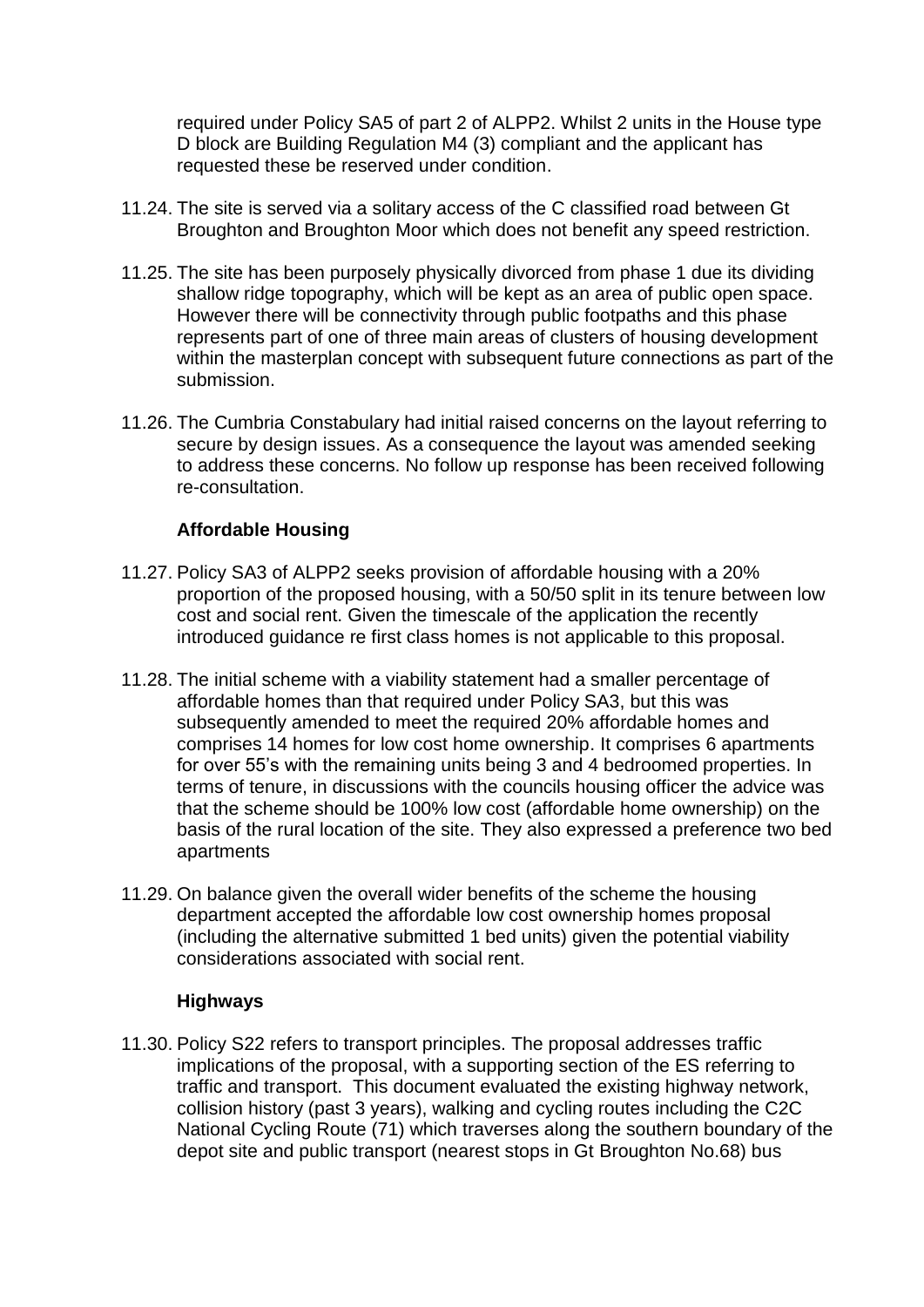between Cockermouth and Maryport, which operates 5 services per weekday and 3 on Saturday.

- 11.31. It suggests the site incorporates walkways/ cycling with a footpath connection required on Moor Road.
- 11.32. It considers the effects from construction are minor adverse but the works are short term i.e. only temporary. These can be mitigated by the adoption of a CEMP. In reference to operational use, it accounted for the completion of the approved estate to demonstrate greatest impact. The junctions are not required to be assessed following discussions with the County highway authority. Traffic surveys were undertaken and account taken for the cumulative development with the neighbouring estate under construction. The development was considered to generate 34 trips in the AM peak hour and 30 in the PM peak hour, with 60% to the north and 40% to the south. This resulted in a 12.7% increase in traffic flow in the Am peak hour and average 11.4% in the PM peak hour. The magnitude of change was therefore considered low in terms of: severance, driver delay, pedestrian delay, pedestrian amenity, fear and intimidation and accidents and safety. Moor Road is considered a low sensitivity receptor and the effects of these criteria would be minor adverse. The proposed additional footway would be moderate beneficial.
- 11.33. The report concludes the construction traffic effects would be adverse but relatively short term and temporary. With a CEMP there will be no significant residual effects during construction. Operationally the proposal will generate traffic but the impact is low with no mitigation required with additional benefits from the footpath.
- 11.34. The layout single access and its associated visibility splays are acceptable to the highway authority. Albeit officers questioned the rationale of the traffic assessments, suggestion that traffic will primarily go via the northern Seaton highway network. The highway authority, irrespective of the footpath provisions within Gt Broughton village, consider the scale of development is acceptable, but will require reassessment as part of any future development proposals. The applicant in response to representations on construction traffic amended the scheme to adopt a bespoke construction transport corridor link from the Seaton-Broughton Moor highway. This will assist in reducing heavy traffic movements within the nearest villages during the construction period of the estate.
- 11.35. However fundamentally criteria's c) and d) of Policy S18 emphasises the need of sustainability with the need of good connectivity and communication links not only for the development itself but as part of the wider area enabling benefits of the site for the local communities.
- 11.36. As part of this, the merits of masterplans scheme to extend the existing C2C corridor which presently traverses along the RNAD disused railway line was examined (The line presently diverts from this corridor to link to the Camerton-Gt Broughton riverside highway route). It was considered its extension to the development site with an additional C2C spur to link to the public highway south of the perimeter of Phase 1 of the development would deliver a sustainable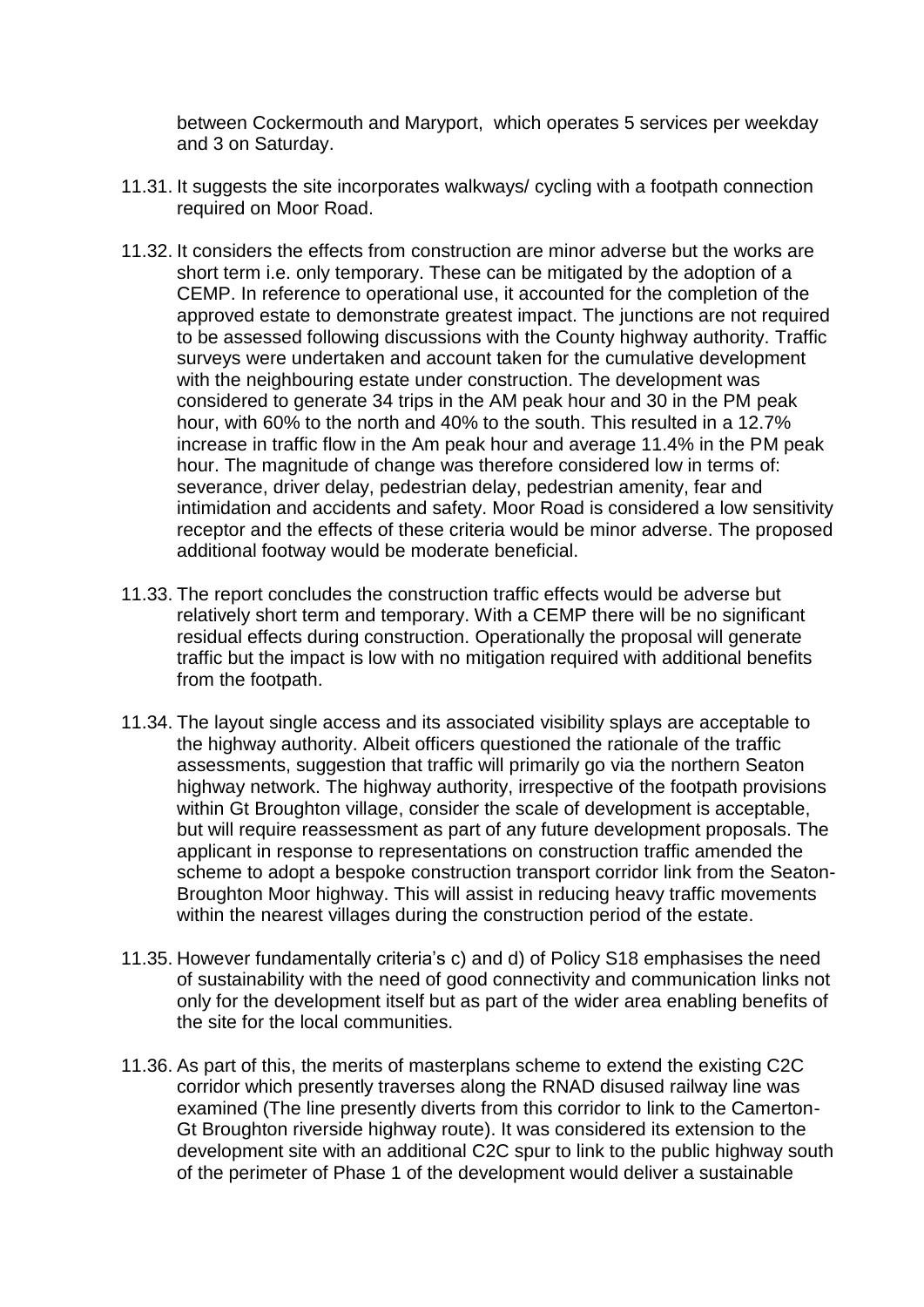transport mode of connectivity to Workington plus enhance the recreational use of this established national route for local residents.

- 11.37. Officers therefore consider the inclusion of this additional beneficial enabling piece of transport connectivity infrastructure under the s106 meets the policy requirements of the Policy S18.
- 11.38. Members at the last meeting sought the details of the recommended Construction Traffic Management Plan condition, which outlined a range of criteria. The reason for this condition is to ensure the works do not adversely impact upon the fabric or operation of the local highway network and in the interests of highway and pedestrian safety. These details have been combined and submitted as part of the Construction Environmental Management Plan. It advises:

(i) No crossing of verges due to the use of an existing access.

(ii) A plan is provided for the parking, manoeuvring and loading/unloading of vehicles on the site

(iii) Cleaning of roads in accordance with a site management plan, with mechanical road sweeping to a suitable standard to be free of debris with a safe and clean access, albeit this may need to be increased when earthworks or weather conditions permit .Wheel washing facilities will be provided at the site entrance to Seaton Rd

(iv) All vehicles carrying dusty materials will be sheeted and on site speed limits enforced

(v) In reference to vehicle traffic routing the access will be via Seaton Road using a macadam surface until a two way system (plan provided). During construction there will be no crossing of rights of way. As and when necessary a banksman will be provided for large vehicles crossing over the public highway at the entrance on Seaton Rd – no temporary access points are required during construction

(vi) Adoption of the approaches in CIRIA C532 control of waters to manage surface water. Surface water will be managed including measures e.g. silt traps to avoid water run-off and silt gaining access to any watercourse. Silt management will be in place and maintained by the developer to avoid any ingress into the watercourse causing any blockages.

- 11.39. The highway authority accepts the submitted highway traffic management plan details, subject to verification on the school drop off/collection timescales and clarity on the road clearing details. The outstanding matter of the compound to ensure the provision of parking, turning, loading and unloading details is to be conditioned.
- 11.40. Officers in the light of the highway authorities comments consider these details which were initially recommended to be conditioned are acceptable. It is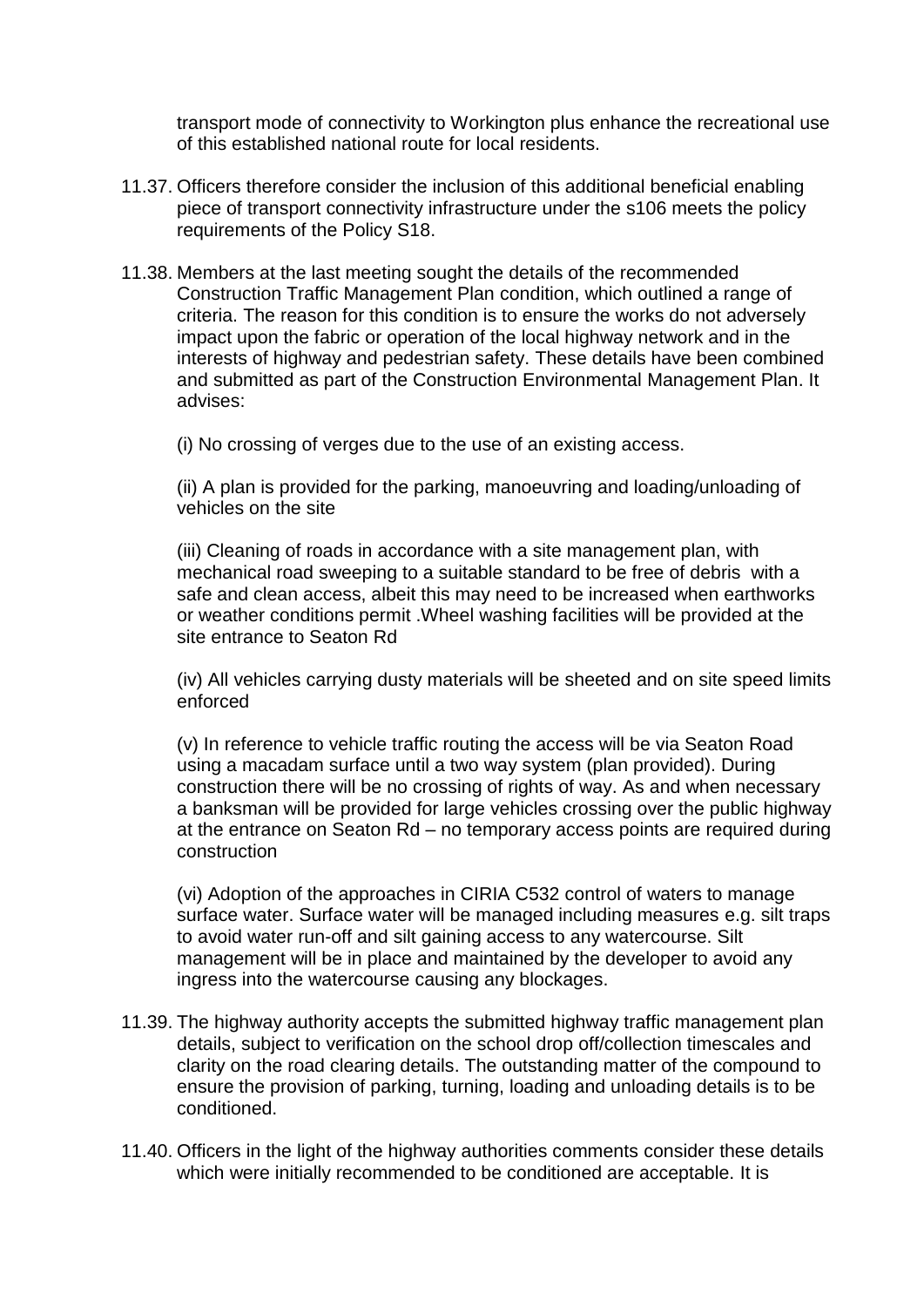considered the matter relating to potential water pollution e.g. silt traps can be secured through the nature conservation conditions.

- 11.41. Furthermore, during the last panel meeting is was highlighted that a late volume of submitted representations had been submitted from the equestrian community seeking the proposed C2C link extension under the s106 be multiuser and not confined to pedestrian/cyclist use.
- 11.42. The applicant has confirmed that the extended route to be multiuser including horse riders. Clarification was sought by officers on this matter with the highway authority. Whilst they do not oppose the principle of this concept they have indicated there may potentially be legal issues relating to this depending on land ownership. These are more legal rather than planning considerations.
- 11.43. Officers in judging the merits of the submission, especially in the absence of any highway objection similarly do not oppose the principle of the alternative multiuse of the C2C extended corridor as it assists in meeting the policy drivers and objectives of Policy S18. The details of this route including surfacing can be secured under the s106.

### **Contamination**

- 11.44. Policy S30 specifies the beneficial merits of reusing previously developed land, subject to ensuring sufficient evidence is demonstrated to ensure there are no potential contamination risks. This subject represented the other primary objective on the site due to the historic legacy of the past. The site has a complex layout of buildings and infrastructure deriving from its long historic past which include a range of military buildings and mine entries relating to the operations and activities at the site.
- 11.45. The application is supported by detailed Geo Environmental ground condition report, heritage documentation on the history/ archaeological value of the site and a coal mining report.
- 11.46. Furthermore the Environmental Statement concluded that the receptors of current and adjacent users, secondary Aquifer, adjacent watercourse and existing buildings were medium in their sensitivity with low sensitivity attributed to a secondary aquifer and flora and fauna. Mitigation during construction can be secured via a CEMP.
- 11.47. Moderate significant adverse effects would be experienced during construction by adjacent properties, construction workers and infiltration/ migration of contamination to aquifer/ watercourses, with major significant adverse effects from land stability impacts. These can be mitigated against through working practices, safety equipment/capping of the shaft and stabilisation.
- 11.48. In reference to the operational use, major significant adverse effects could arise from ground /gas vapour, land stability issues, but these can be mitigated by gas monitoring prior to development, stabilisation of the mineshaft. (conditioned).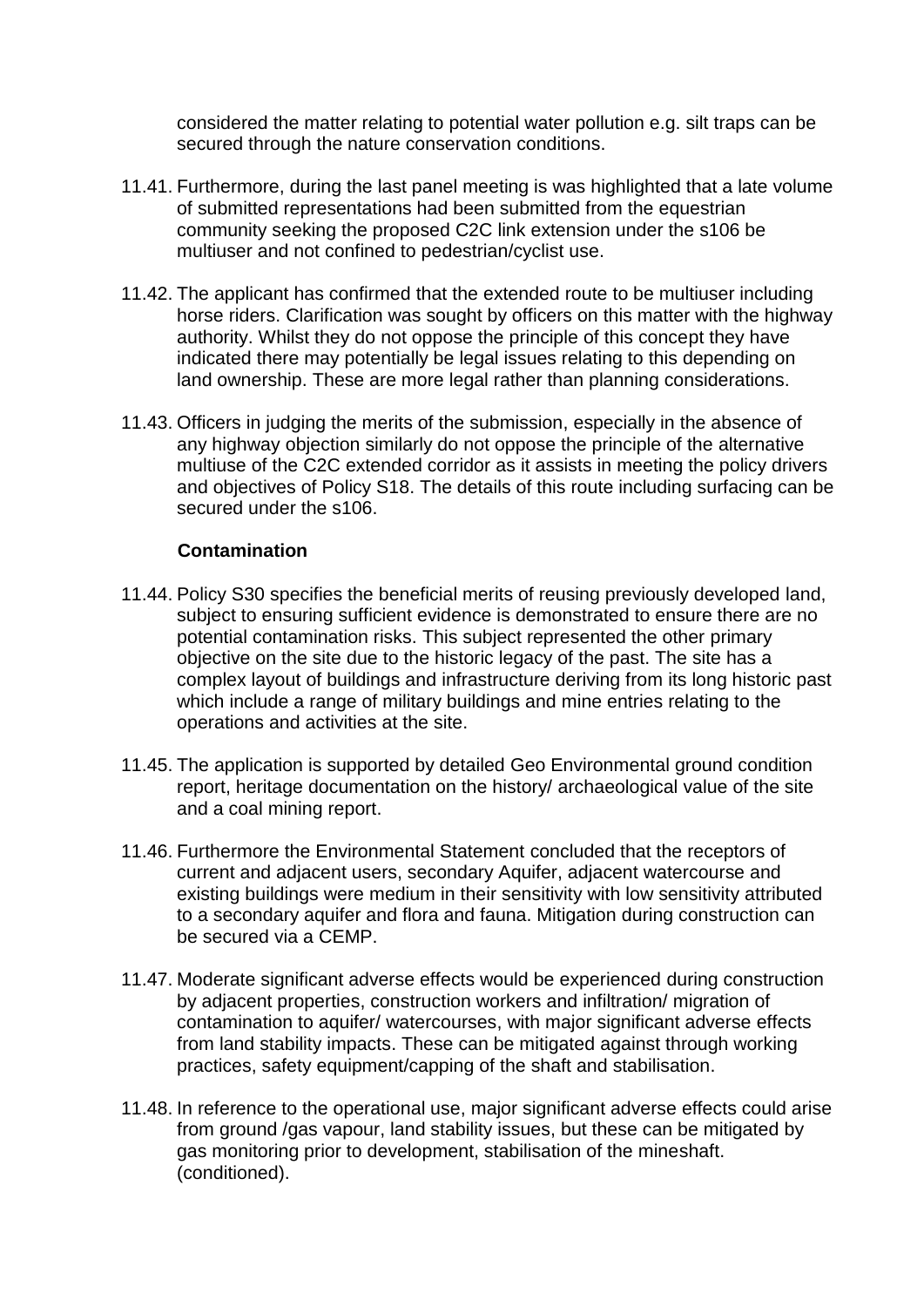- 11.49. The Coal Authority report identified one known mineshaft "Rushton " on the site itself, therefore the coal mining legacy of the site is high, with the risk of collapse of the mine workings or the mineshaft or the migration of gases. To mitigate this there will be more research on in abandonment plans and intrusive mine investigation which may involve stabilisation-grouting of workings/ stabilisation of the shaft. Mitigation measures may also be required to protect buildings from any mine gas. (conditioned)
- 11.50. It is important to note there are no objections from the respective stakeholders to the scheme including: MoD, Coal Authority, Environmental health officer and the Environment Agency.
- 11.51. As part of the s106 obligations objectives to extend the C2C route it was acknowledged that there was a section of the disused lines corridor near a loading platform where the extent of contamination is unknown. The treatment and expense of remediating this section of the route is unknown and may have potential viability issues. Therefore initially the intent to alternatively divert the route on the C2C link along the surfaced internal road within the site which runs parallel with the disused line until this can be established. If no significant levels of contamination are identified the development can route to divert the line back to the route of the railway line.
- 11.52. In addressing the objectives of Policy S18 the applicant has under the s106 volunteered to remove and clear all the redundant depot buildings, (some of which are falling into disrepair and include asbestos in their materials) south of the line of the proposed C2C route. The existing perimeter fence south of this alignment will be removed and reinstated along the northern side of the new cycleway route to safeguard any contaminated land on the remaining section of the site. Albeit acknowledging this possibly may represent one of the lesser contaminated sections of the site and already being used for agriculture, spatially it represents a significant proportion of the site which will be restored and open back to beneficial uses. The scale of these works are considered reasonable and proportional to the proposed development to ensure it remains viable in its details i.e. a larger scale of restoration would potentially make the scheme unviable. The issues relating to the remaining untreated sections of the site could be examined as part of any future application for further development at the wider site under Policy S18, hopefully progressing to the comprehensive restoration of the entire site.
- 11.53. It is therefore considered these details are welcomed as part of the wider community benefits of the development under Policy S18.

#### **Landscaping**

11.54. Policy S33 seeks to ensure future development is sympathetic with the landscape which in reinforced under criteria e) of Policy S18 which seeks to safeguards it features.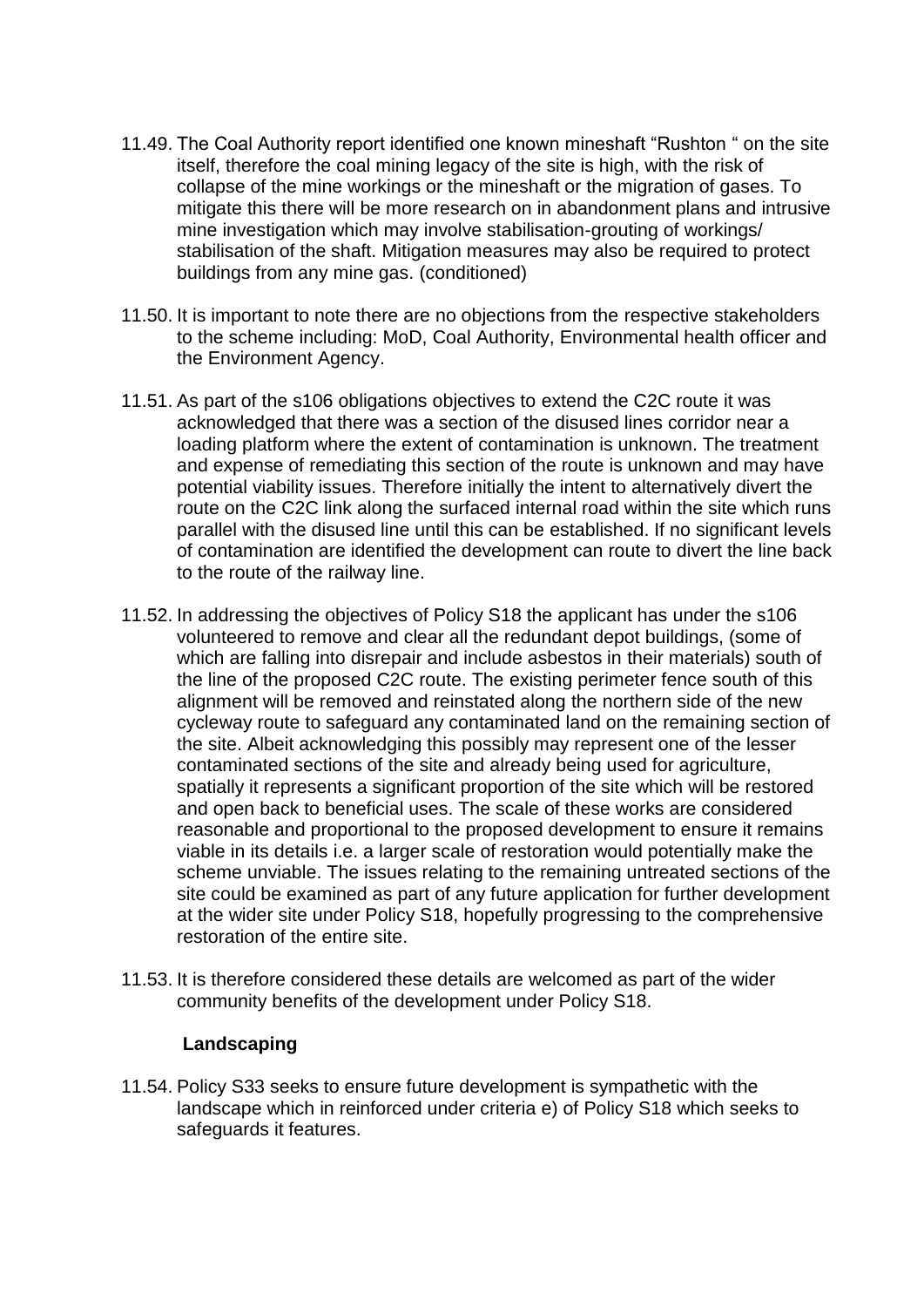- 11.55. The applications ES includes a detailed Landscape and Visual Impact Assessment. It outlined the key landscape features and characteristics of the site. It identified its location within the sub type 5a Ridge and Valley category and refers to the other surrounding landscape types. The site is located 6.2km from the Lake District National Park designation with the Solway Coast 5km to the north.
- 11.56. A supporting zone of visual impact was also provided to outline the extent of views of the site from its surroundings and 8 viewpoints: Moor Road, Stockmoor Hall, South Terrace, Soddy Gap PROW, West end of Brigham, Greysouthen, Watch Hill (Allerdale Ramble) and Whin Fell.
- 11.57. In terms of landscape character the residual significance and nature of effect were slight and negative (i.e. not significant). This was also applicable to most of the chosen visual receptors with the exception of Stockmoor Hall which would experience moderate and negative impacts (i.e. significant.)
- 11.58. The impact of its operational use (which clearly would be permanent), the residual significance and nature of effects would be significant, moderate and negative on the host landscape character type (5a Ridge and valleys) but not significant for the remainder.
- 11.59. In reference to the visual receptors, significant residual significance and nature of effects (moderate and negative) would be experienced from the viewpoints of Stockmoor Hall, South Terrace and Soddy Gap PROW, with not significant effects from the remainder. Impacts were chosen at a variety of distances to ascertain the future visual impact of the development.
- 11.60. The assessment recommends for mitigation the use of appropriate design and materials and finishes, use of landscaping (to be planted as early as practical) Officers highlight that the site's agricultural fields are largely open and visible to public view from the public corridor traversing along the eastern perimeter of the site. The site retains the trees along the corridor of the highway verge plus the landscape/ historic value of the native boundary hedgerows which enclose the site.
- 11.61. The LVIA emphasises that the main impacts will be at the local level, and that such impacts diminish with the longer viewpoints. The application site is concentrated on the northern slope of the ridge and its wider visual presence is partially diminished by the existing neighbouring residential estate on Phase 1 which is located on the more exposed southern side of the slope.
- 11.62. The mitigation measures have gained greater weight through the enhancement of the original outline application to a full application (thus the details of the dwellings themselves are now for consideration as part of the submission). Officers consider the submitted house types which adopt some design themes from the neighbouring estate are acceptable. The scheme also comprises a blend of existing and proposed landscape; incorporating areas retained as public open space. This is complementary to a large scale woodland scheme. Furthermore, the United Utilities tree fund as part of their recent pipeline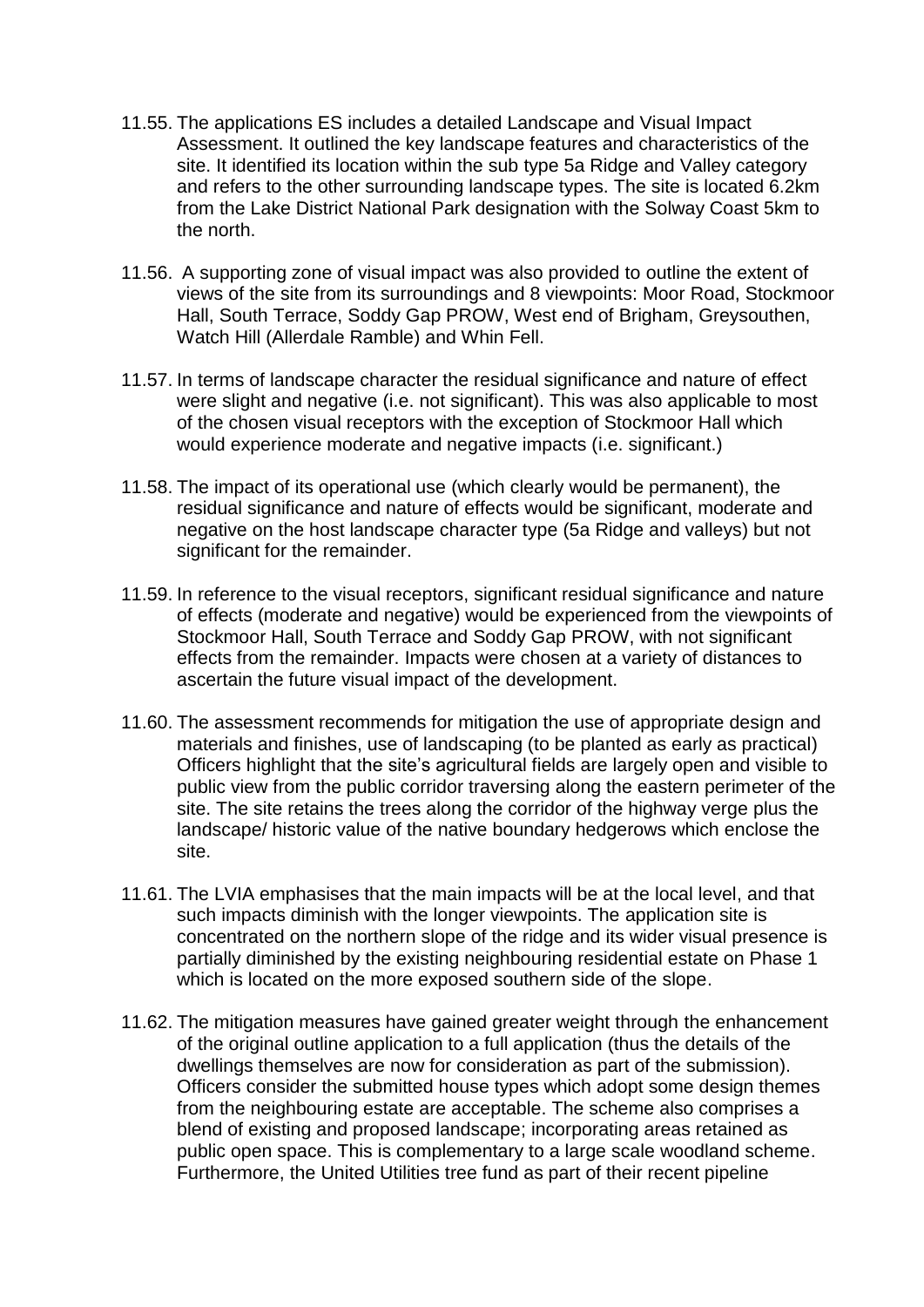infrastructure development seeks to provide a tree planting scheme to enhance the landscape value of the easterly section of the site and enhance the amenity value of the new cycleway transport corridors.

- 11.63. A supporting tree report was provided with the submission which identified that the trees that have a moderate to low landscape amenity value. There is a group of trees (G4) which contribute to the streetscape of Moor Road which will be retained other than those removed to secure the access visibility site lines.
- 11.64. The sites hedgerows are of moderate value but have not been maintained for many years and should where feasible be retained and enhanced as part of the development.
- 11.65. All trees are low category C quality with a single tree (T7) which should be removed for safety reasons. The development will result in the loss of the G2 group for regrading work. The landscape details are therefore considered acceptable. Details of protection measures for the retained trees RPA (e.g. heavy vehicle movements should be secured).
- 11.66. Overall under the context of the policy S18, given the sites character and features it would be difficult to achieve a means of development which could be comprehensively screened and it is accepted that consequently the appearance of the site will change. Therefore on balance, especially given the wider benefits of the development as a means of enabling development which enhance the bigger site through the removal of the redundant buildings, the merits of the landscaping scheme are acceptable.

#### **Education**

- 11.67. The applicant is agreeable in principle to the principle of a commuted sum education contribution to support the local education infrastructure in accommodating the additional demand arising from the proposed development.
- 11.68. The contribution sought by CCC for the education contribution represented a significant sum, which had viability issues for the development. Additional discussions were undertaken with Broughton Academy who challenged the scale of the sum for their establishment. Officers also observed that educational contribution costs were increased at the primary education level by virtue of the additional transport costs to Broughton Moor especially as unlike Gt Broughton there is no footpath link. Officers also challenged the sum requested for Cockermouth School as capacity exists at Maryport Academy which is nearer but would still incur transport costs.
- 11.69. The applicant in response and following negotiation offered an alternative primary education contribution offer of £250k for a new classroom at Broughton Academy enabling the expansion but averting transport costs and the sum of £71,250 for secondary transport costs to Maryport (matching the similar distanced sum required for Cockermouth.). The County have confirmed these details and the timing of their submission are acceptable (with an administration cost) under a s106.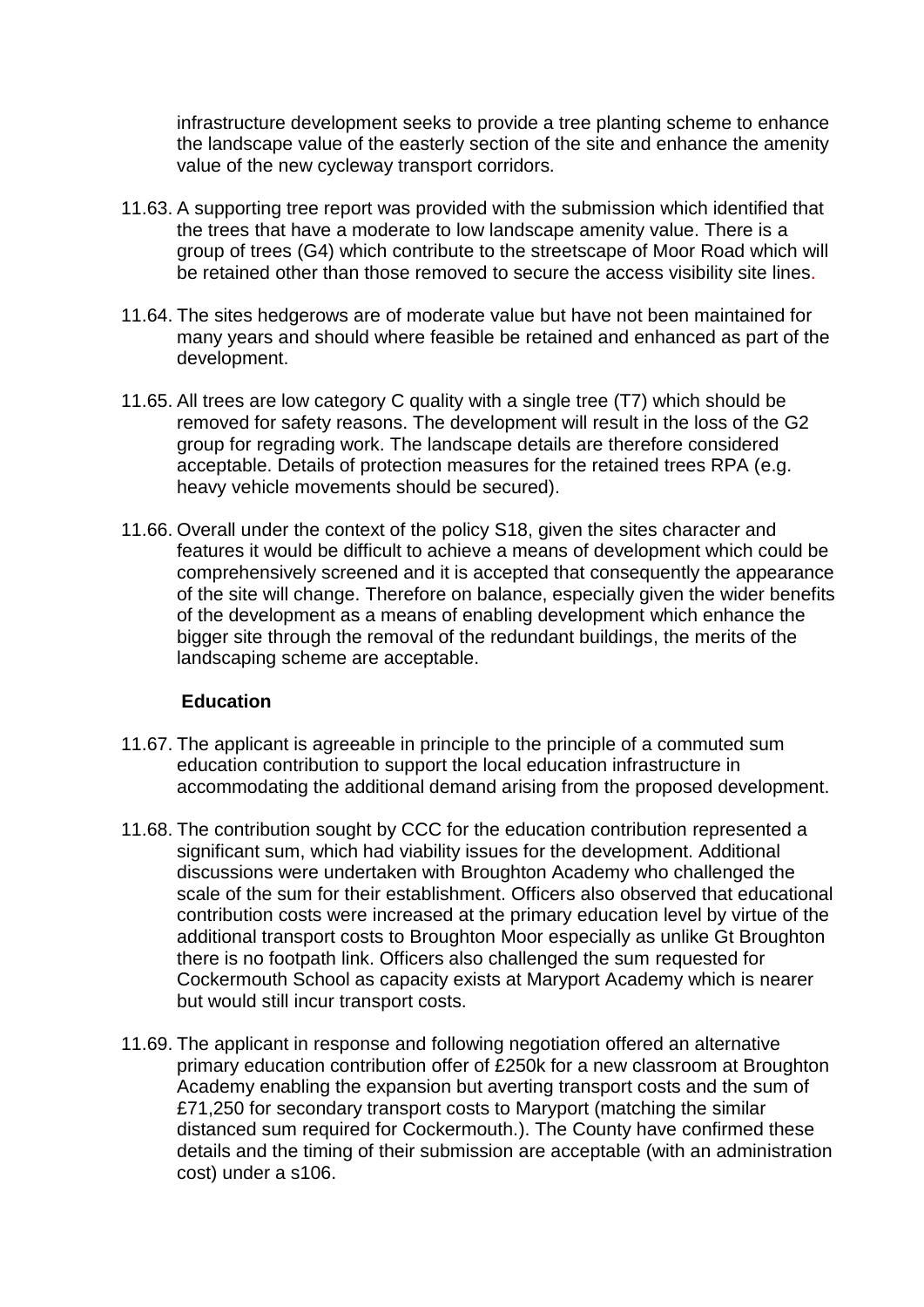#### **Nature Conservation.**

- 11.70. Policy S35 outlies the criteria for biodiversity and nature conservation.
- 11.71. The application is supported by an ecological survey to assess the nature conservation of the site. Whilst the majority of the site has limited value, it was recognised there may be value associated with the watercourse which traverses along the northern perimeter of the site, especially given the recorded protected species elsewhere on the RNAD site including Greater Crested newt colonies which may migrate along the corridor.
- 11.72. The nature conservation report evaluated the impacts concluding no significant impacts on Water vole or badgers and Otter may only use it for commuting up the watercourse. No water vole observed but possible habitat identified. No confirmed loss of Barn owl nests on the site itself as part of the development, but possibly in MAG63 (but recommend precautionary survey prior to any works). Potential bat foraging requires sympathetic treatment of hedgerows and lighting to safeguard these details (i.e the landscaping treatment could enhance habitat)
- 11.73. Supporting bat roost assessment, badger surveys. Presence of bats were identified in the single building to be demolished on the site. The bat survey outlines a range of mitigation measures. Whilst the bat survey did identify other roosting sites these were outside the confines of the current application
- 11.74. The Habitats Regulations transpose prohibitions against activities affecting European Protected Species – in this case, bats. The Directive provides for the derogation from these prohibitions for specified reasons and providing certain conditions are met. These are referred to as the three derogation tests applied by Natural England at licensing stage. Standing Advice indicates that where it is likely that one of the prohibitions of the regulations is offended, it is necessary for the LPA to consider the likelihood of a licence being granted as the planning application stage and therefore the three tests. The three tests are: There are imperative reasons of overriding public interest or for public health and safety; there is no satisfactory alternative; and a favourable conservation status of the species is maintained.
- 11.75. In considering the three tests:
	- Public Interest The redevelopment of the application site to contribute towards the remediation of the site is considered to be in the public interest.
	- Alternatives Whilst there are potentially alternative housing sites these would not achieve the objectives of restoring this brownfield site. Also if left the buildings could further deteriorate in their condition and appearance in an open countryside setting. The Policy S18 supports the principle of the development at the site.
	- Conservation Status Given that the proposal will result in the potential destruction of bat roosts, there will be some impact on the conservation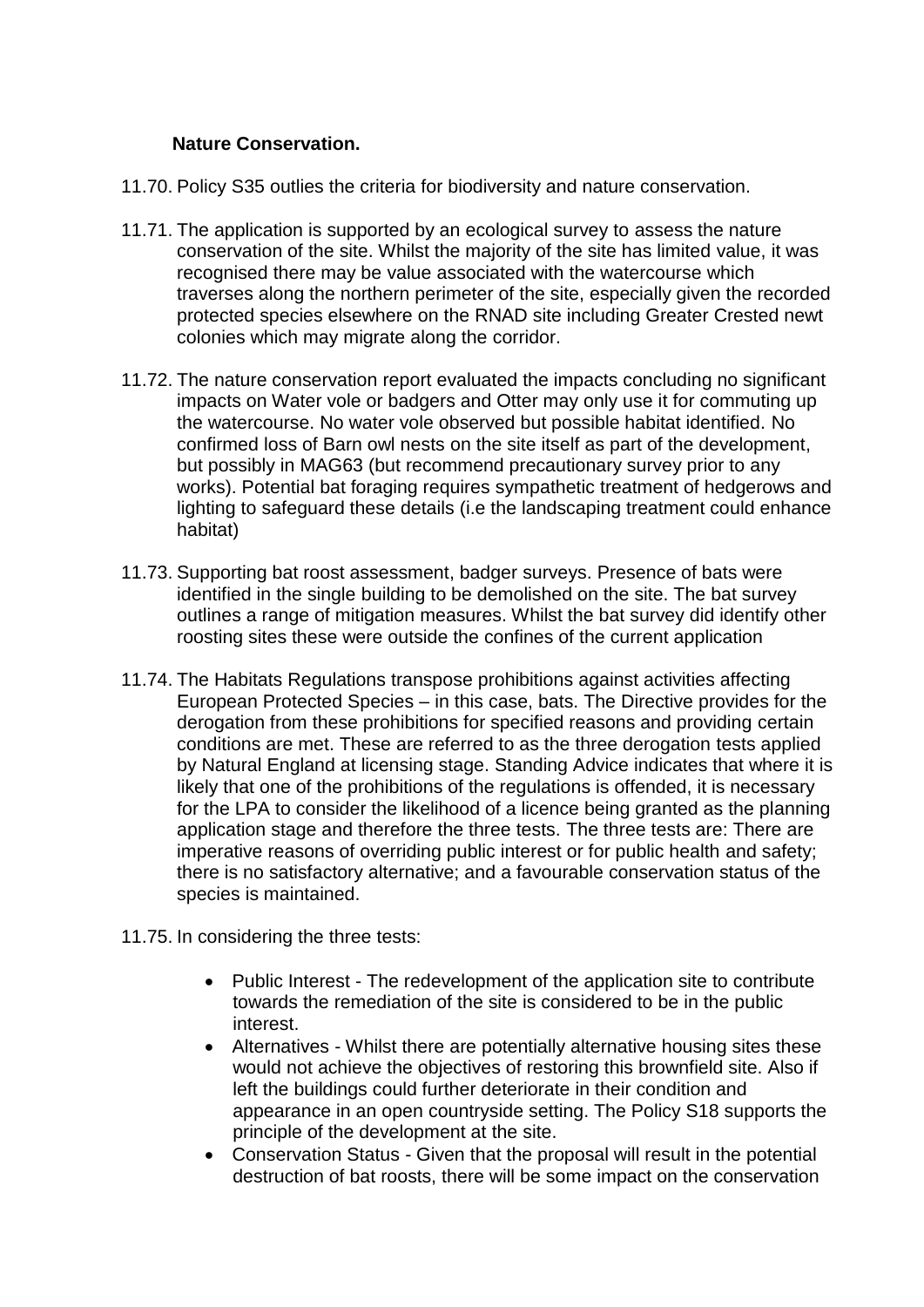status. Impacts can be mitigated to a large extent through the application of appropriate conditions.

- 11.76. As such, it is considered the conservation status would be maintained. On the basis of the information available, it is considered likely that a license would be forthcoming from Natural England. The proposal is considered to be largely acceptable in relation to ecological interests, subject to mitigation measures and further surveying which can be secured via condition in line with Policy S35 of the Allerdale Local Plan (Part 1), Adopted July 2014.
- 11.77. No other habitats were identified on the site itself but there was evidence of bat/ badger/ barn owl activity in the wider area. An additional Greater Crested Newt survey did identify this species habitat at two different waterbodies (plus smooth newt, common toad and frog) and recommend a species protection plan will be required to reflect current adopted practices. Some of the larger surveys for the wider site are considered out of date and therefore any future remediation works to the redundant buildings should similarly be the subject of a precautionary survey for bat/ barn owl habitat prior to their demolition.
- 11.78. The council commissioned a peer ecological appraisal of the applicant's evidence including the Greater Crested Newt survey (GCN). The report concludes the semi improved grassland, their species is not notable and none of them are of local, regional or national importance for their grassland.
- 11.79. In reference to the GCN surveys a Suds system should be required to ensure high quality discharge into the known GCN breeding site. A specific GCN mitigation plan condition should be applied to improve habitat opportunities along the northern corridor outside the built development areas (including an Environmental Method Statement (a license for these details will be required from Natural England).
- 11.80. Further to the last panel meeting the applicant anticipates the imminent submission of a Habitat Regulations Assessment (HRA) for the proposed development. The views of Natural England on this document will be reported at the meeting.
- 11.81. Subject to no objections from Natural England to this HRA, it is considered the nature conservation merits of the scheme are acceptable and indeed could be enhanced through the additional planting programme.

#### **Flood Risk and Surface water drainage**

- 11.82. Policy S29 outlines the considerations in assessing flood risk and surface water drainage.
- 11.83. The submitted application was supported by a flood risk assessment. It outlined that the vast majority of the site was located within Flood zone 1 (no sequential test required), however there is a narrow strip of flood zone 2 along the route of the watercourse (Flamiggs Gill) along the northern boundary of the site. The development has been sited outside this area. The land is not suitable for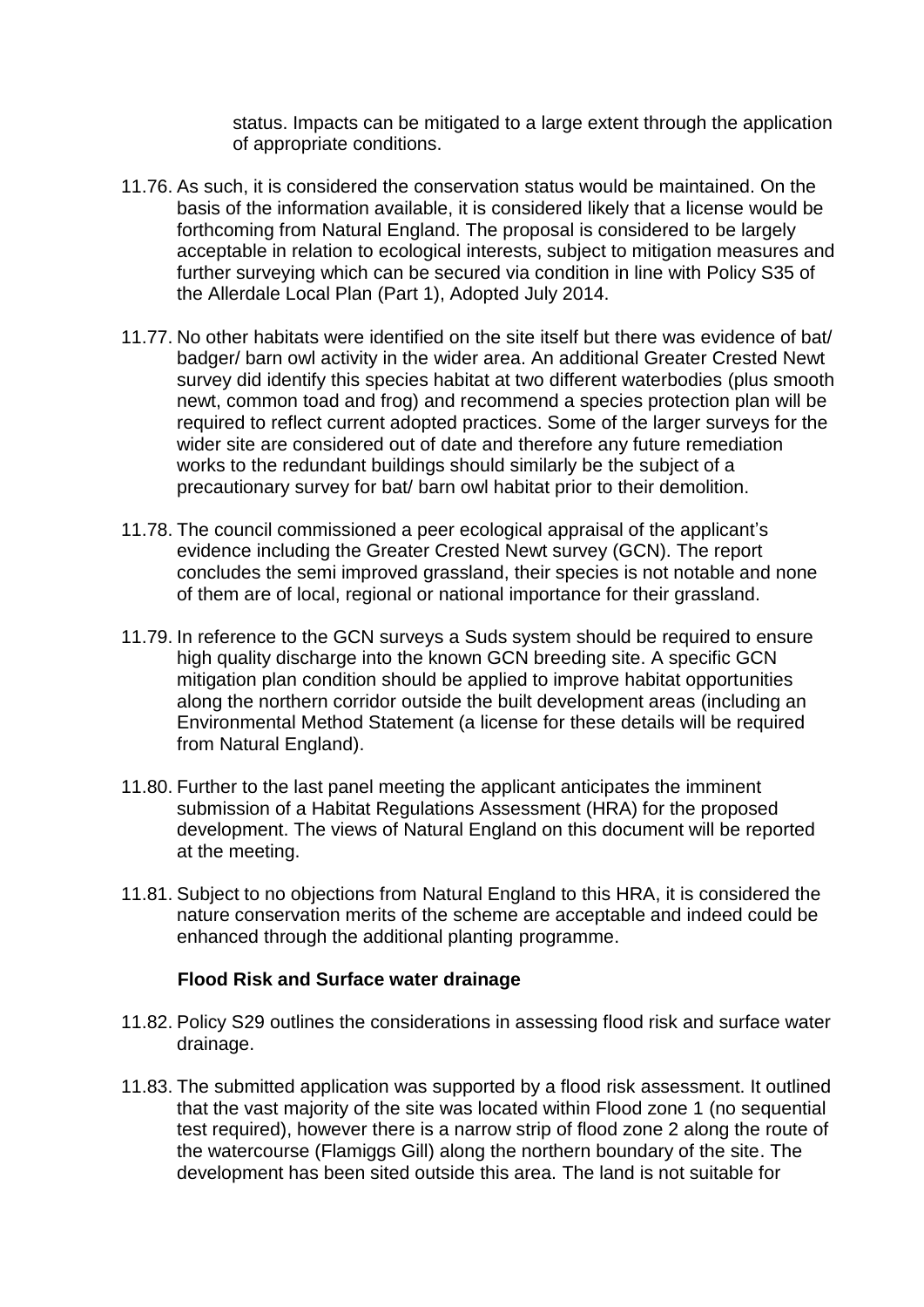infiltration. The surface water drainage has been attenuated and the LLFA, who are aware of the photographic/ objection evidence relating to flood water raise no objections subject to planning conditions.

- 11.84. The surface water drainage details propose to discharge into the watercourse of the site with an attenuation pond along its corridor. The LLFA raise no objections to these details subject to planning conditions.
- 11.85. The means of foul drainage will be via a pumping station, which will pump it to the recently constructed pumping station on the neighbouring estate.
- 11.86. The merits of the proposal are therefore considered acceptable with no impact on the development or the displacement of surface water to other sites in compliance with Policy S29 of ALPP1.

#### **Residential Amenity**

- 11.87. Policy S32 seeks to endure development does not result in any significant loss of amenity. The proposal represents a major development and therefore has the potential for residential disturbance during its construction. The nearest residential property is Stockmoor Hall which is sited at an elevated location approx. 260m to the NE of the site.
- 11.88. A brief noise statement was provided to the application advising the site is within a quiet location with no significant noise sources in close proximity. Under current noise guidance it is considered there is a negligible risk of future residents experiencing adverse effects for existing sources of noise, therefore a detailed assessment is not required.
- 11.89. Given this separation distance officers consider there will be no significant loss of amenity subject to the adoption of a construction management plan (including the adoption of the construction haul route which will reduce heavy traffic movements through the nearby villages).
- 11.90. Members in considering the application at the last panel sought details of the proposed recommended condition Construction Environment Management plan.
- 11.91. This document reflecting the criteria of the CEMP condition has been submitted as a combined document with the traffic management details. It advises in terms of the environmental matters:

(i) There should be no works which would create excessive vibration/noise with site management notifying what is planned to be undertaken and its timescales. All plant machinery is fitted with industry standard silencers-equipment will be turned off when not in use. In the event of operation vibrations, measurement will be undertaken in accordance with BS5528.

(ii) The proposed construction compound will be enclosed with harras style/ close board fencing with lockable gates. Sole means of access will be internal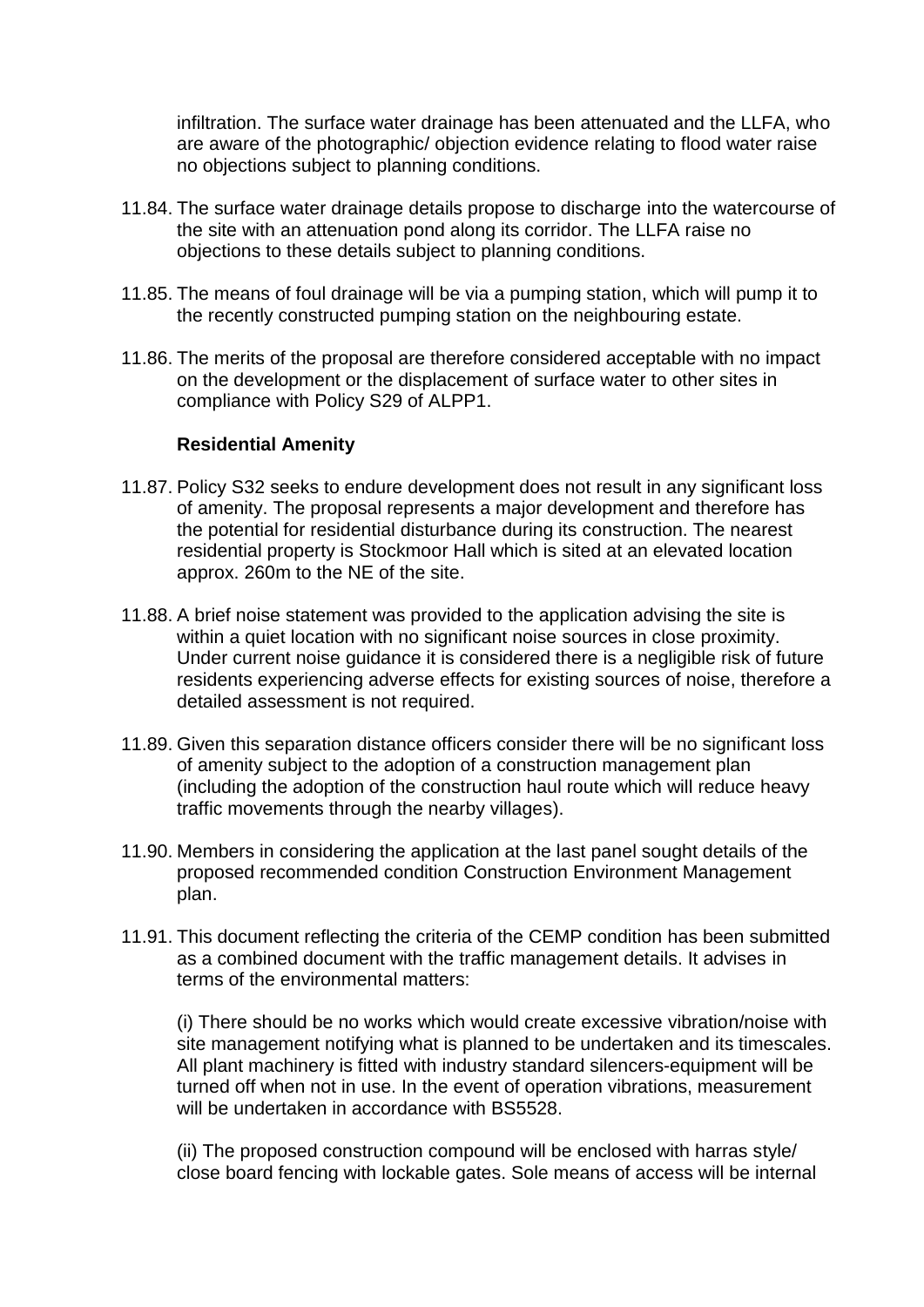with warning signs on the fencing. Prior to commencing works which will create excessive noise the nearby residential properties will be notified.

(iii) Details of the name of the developer, their address and contact number will be displayed on the site throughout the phase of construction works. A response will be provided to any written complaint within 7 days. Details will also be available through the Derwent Forest Community Engagement Group.

(iv) Dust will be damped down in dry conditions with the siting of soils and materials away from residential receptors (accounting for prevailing wind), plus windbreak netting around stockpiles and loading/unloading areas with completed earthworks covered as soon as possible. Construction works will be carried out to limit emissions to the air, employing best practical means, with vehicles carrying dusty materials being fully sheeted and compliant with onsite speed limits.

(v) The timescale for demolition works is 30 months, with hours of working/deliveries being 8am -6pm Mon day to Friday and 9am to 1pm Saturday with no works on Sunday or bank holidays.

(vi) Lighting on site will not be required until the estate road is commissionable.

- 11.92. Highway signage and routes have been submitted showing an internal access from the northern side of the site via the Seaton- Broughton Moor highway with traffic via Seaton (TBC)
- 11.93. The Environmental health officer has confirmed these additional details are acceptable.

#### **Archaeological**

- 11.94. Policy S27 seeks to safeguard heritage assets. The application is supported by an Archaeological desk based assessment and walk over survey for the whole depot site. It highlighted the cultural heritage interest, referring to 4 categories of: The RNAD landuse (no further documentation required); Collieries (no further records required); Medieval to post medieval ridge an furrow (evidence no further work required) and Medieval field system (extensively damaged by the depot landuse) and Pre- historic and Romano-British Architecture (only one possible site).
- 11.95. Albeit not listed the remains of the redundant military sheds and their interconnecting miniature railway infrastructure constitute a standing legacy to the long term historic military use of the site which is of particular local significance (especially given the former accident at the site during the war which resulted in fatalities). An additional detailed historic building report was submitted in support of the application providing a detailed historical background to the site and its operations.
- 11.96. Whilst the removal of the shed on the site itself, plus those under the s106 is considered essential given their existing environmental hazards and derelict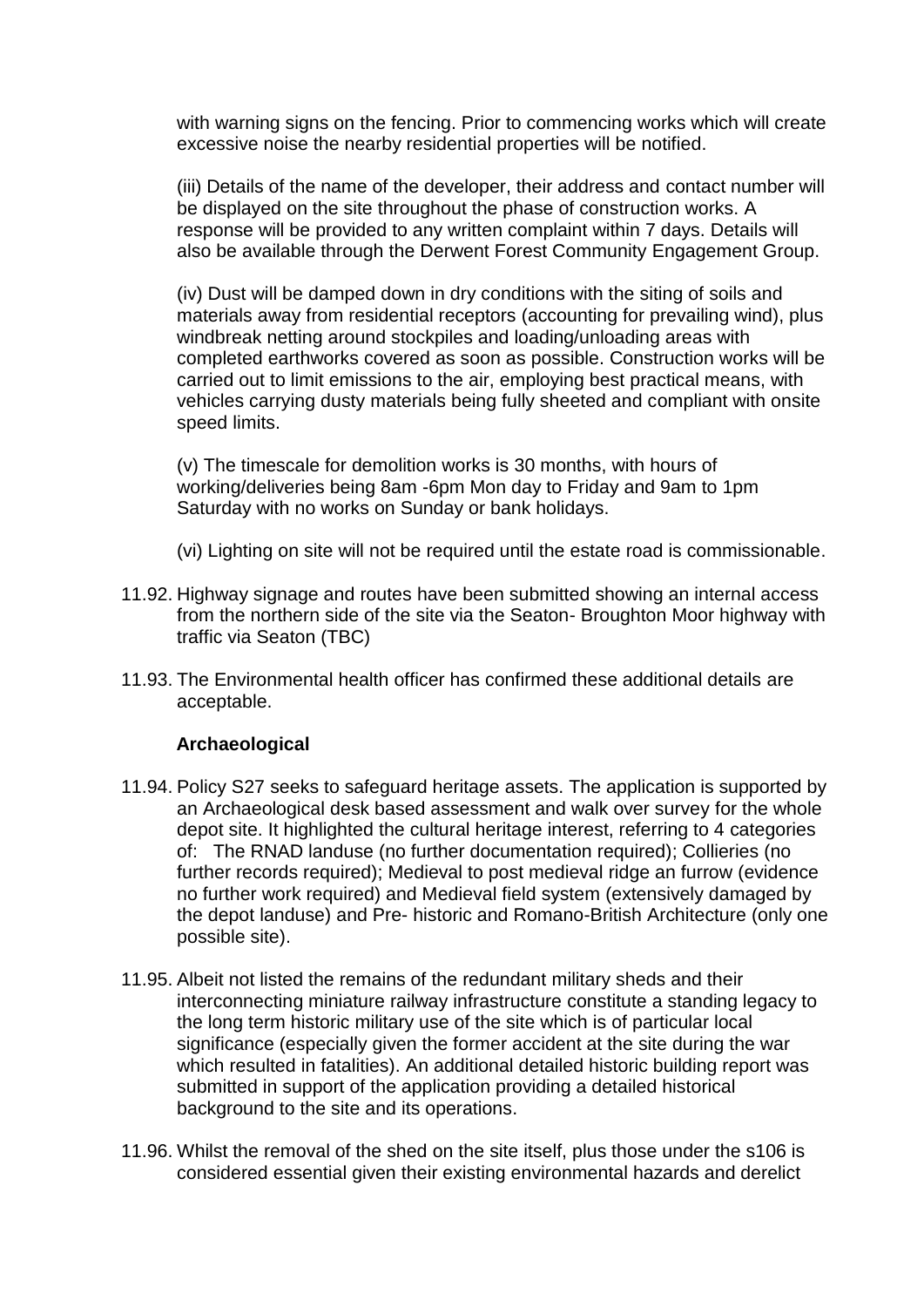condition in the landscape, supporting the reopening of this section of land for agriculture, the historic value should be recorded as recommended by the County Archaeologist response. The buildings surrounding mounds will be retained to retain this element of its historic identity.

#### **Cumulative Impacts**

- 11.97. The ES document also examined cumulative impacts and any in combination effects. Other identified development within locality included the neighbouring housing estate approved under 2/2014/0858 (ongoing), the site of the current pending application (FUL/2020/0047) (likely similar time of construction) and the future development aspects to be pursued on the remainder of the Derwent Forest site under Policy S18 of the ALPP1 (no anticipated overlap but may be cumulative during construction/ operational phases).The key topics were:
- 11.98. Ecology Non significant concerning construction as this is already ongoing, with low impact subject to speed limiting features but highlight the dividing open space between the two estates. In the context of the wider site, with identified bat activity at the visitor centre site. Any impact on vegetation is being offset by green network provision across the site (positive cumulative impact) which could be supplemented by wildflower habitat, nest boxes with no significant impact surveys for the whole site were undertaken for bats/barn owls. The GCN species are known within ponds across the masterplan site (County value). There is limited vegetation materials at the visitor centre and through the landscaping there will be net biodiversity i.e. positive impact on the GCN population. This aspect is similarly applicable to reptiles with the positive offset of planting, plus mitigation the effects on reptiles are considered non-significant. In addition the adoption of the same criteria is also applicable to birds.
- 11.99. Landscape The development in conjunction with the existing approved estate will potentially intensify the landscape and visual effects. However this will be lessened by proposed clusters of trees to the south-east boundary. Any combined impact with the visitor centre is diminished by virtue of the distance between the two sites with only the visitor centre tower being a landmark (however since reduced in height) the remainder of the site is unknown but is likely to have the potential to substantially alter the landscape and its visual appearance.
- 11.100. Ground conditions Potential contamination issues during the construction phase and operational phases. However there would be beneficial long term beneficial impacts from the remediation of the site addressing the land stability and any contamination.
- 11.101. Design No cumulative impacts identified.
- 11.102. Construction Potential for pathways of disturbance for neighbouring land uses but can be mitigated e.g. CEMP. Potential for infiltration of the site and migration of water to the aquifer below e.g. drainage trenches. Removal of contamination may be mitigated through the removal of contaminants under a CEMP.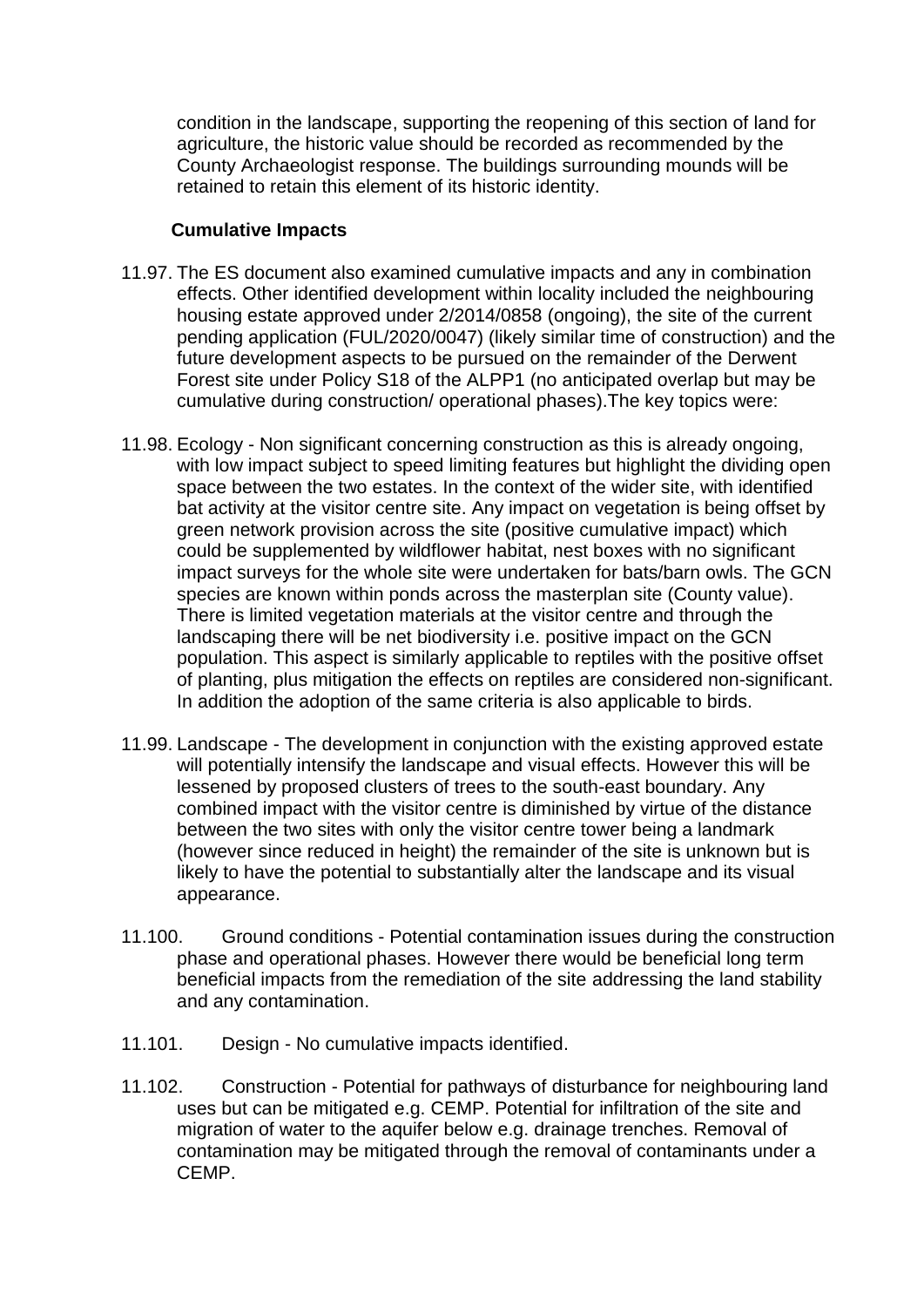- 11.103. Transport Cumulative impacts were evaluated with the neighbouring estate and visitor centre under the traffic evidence. The impacts of other areas of the masterplan are unknown and are therefore inaccurate at this stage. Any future proposal will need to be supported by a detailed Transport Assessment, Travel plan and comprehensive strategy for improvements to the wider highway infrastructure.
- 11.104. In combination effects were also examined with their findings in their topic chapters. (Construction, Transport, Pollution, Lighting, Landscape - minor adverse impacts; Visual effects - moderate adverse; and Socio economic minor beneficial.)
- 11.105. Operation, Socio economic, Population, Housing units, Open space slight beneficial,
- 11.106. Traffic Slight adverse.
- 11.107. Noise (site), Drainage, Flooding and Air quality negligible with minor adverse for off-site traffic.
- 11.108. Officers therefore consider there is no significant cumulative impacts associated with the existing/ pending development. Any such cumulative impacts with any additional development can be assessed on their individual merits as part of any future application for additional phases for the development

# **Local Financial Considerations**

12.1. Having regard to S70 (2) of the Town and Country Planning Act. There are matters regarding the New Homes Bonus Scheme and Council Tax Revenue for the Council. This has carried no weight in the determination.

#### **Conclusions**

- 13.1. Officers highlight the importance of Policy S18 which is fundamental to the principle of this proposal in its open countryside setting. The proposal represents one of the early stages of redeveloping this vast brownfield site. Whilst the applicant has delivered a high level masterplan for the overall scheme, the merits of the submission should relate to and be proportionate to this individual site. The policy does incorporate the likelihood of residential development acting as part of any future mix of landuses to enable the viable restoration of the site and provide community benefits. Officers consider that in the light of the measures of the s106 obligation benefits, the merits of the scheme is acceptable and therefore the principle of the development may be supported.
- 13.2 The detailed supporting Environmental Statement has been examined in detail with regard to the multitude of planning considerations. Further consultation is required for these separate respective regulations. It is considered that these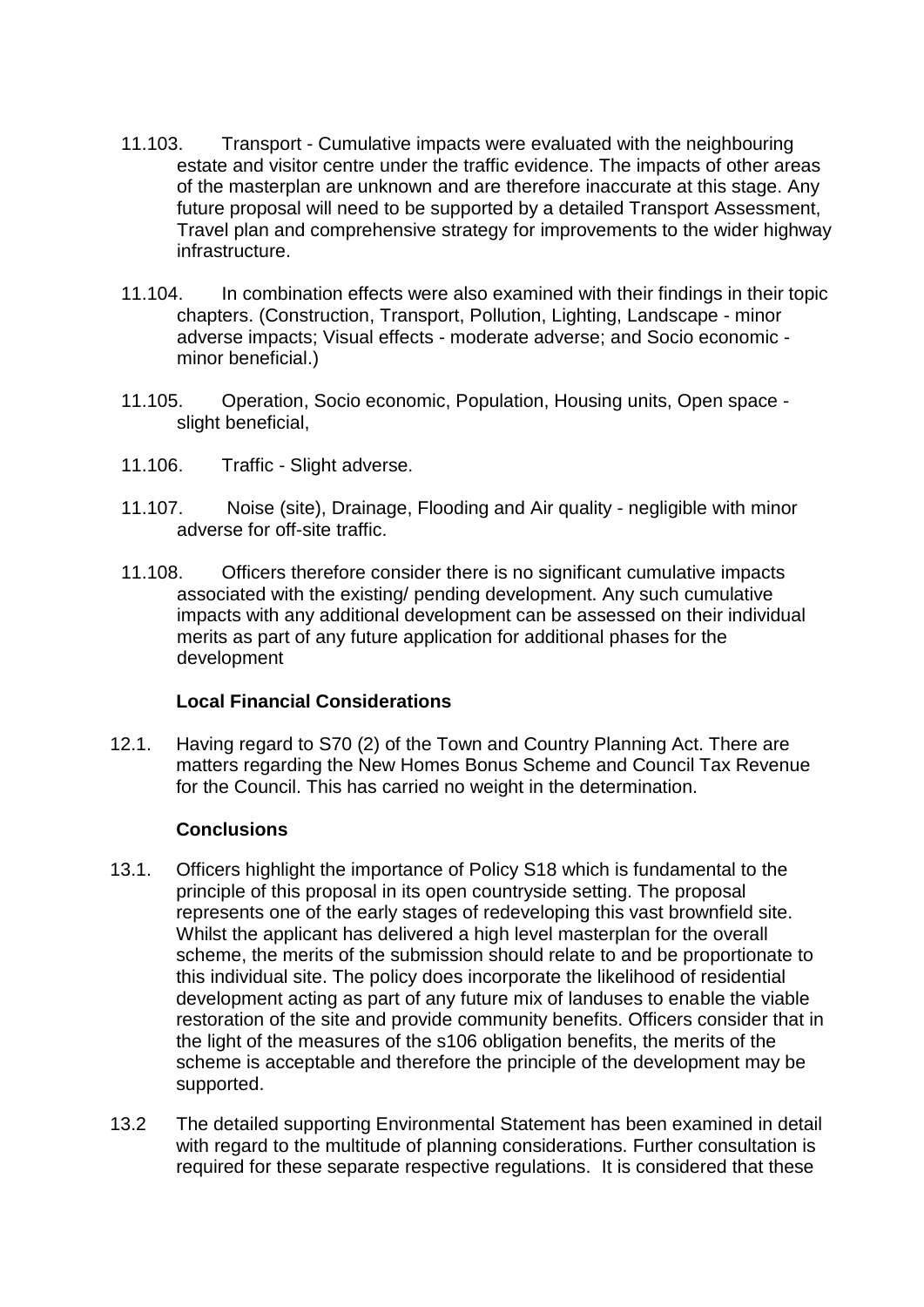have been addressed or matters can be safeguarded via condition. The merits of the proposal are therefore considered acceptable in accordance with the councils adopted local plan policies.

#### **RECOMMENDATION**

**GRANT subject to No Objections from Natural England to an Assessment under the habitats regulations and s106 legal agreement and no additional adverse comments arising from any reconsultation under the Environmental Impact Assessment regulations to secure:**

- **(i) Provision - 20% local affordable home ownership (14 dwellings) as shown on the Affordable Housing Plan A2A.19.867\_923 Rev A.**
- **(ii) Type -The following local affordable home ownership details are provided: 6 nos. 1 bedroom apartments provided as affordable housing for over 55, with the remaining 8 nos. being family housing comprising 6x type D (1 bedroom apts); 1x house type B (5-bedroom); 2x house type A (3 bedroom); 5x house type E (3-bedroom).**
- **(iii) Tenure - The affordable housing should be 100% low cost (discounted sale). Officers suggested this preference due to the rural location of the site. DFDC have accepted the proposed position.**
- **(iv) Extension of the C2C link across the site for multi user purposes- Details (including its future management) shall be approved prior to commencement of works. The C2C corridor shall be safeguarded until remediation of Phase 1 of the C2C route is complete; Completion of phase 1 of the C2C route shall be delivered prior to occupation of the first house and shall be used for or be kept available for these purposes at all times following its completion; The Phase 2 link to the C2C to/from the estate, shall be complete prior to the occupation of the 15th dwelling. (The applicant has confirmed that he seeks this route to be multiuser including horse riders)**
- **(v) Prior to the commencement of works, a remediation scheme shall be submitted to and approved by the local planning authority. The proposal shall include details of : the clean-up, remediation and enclosure of the extended C2C route and the demolition ,removal and remediation of MAG63 and MAG 64 prior to the occupation of the first dwellinghouse, the clean-up remediation and enclosure of the route of the C2C link to the estate prior to the occupation of the fifteenth dwelling and the programme for the demolition , removal and remediation of land of all the former MoD buildings/structures south of the extended C2C corridor route prior to the occupation of the fiftieth dwelling or 30th month from the decision(whichever is the sooner of the two) This shall include the satisfactory removal of any asbestos materials , plus any supplementary pre demolition ecology surveys of the sheds to be demolished.**
	- **(vi) The submission of a commuted Education sum contribution of: £250,000 (10% prior to commencement and 90% upon the completion of the**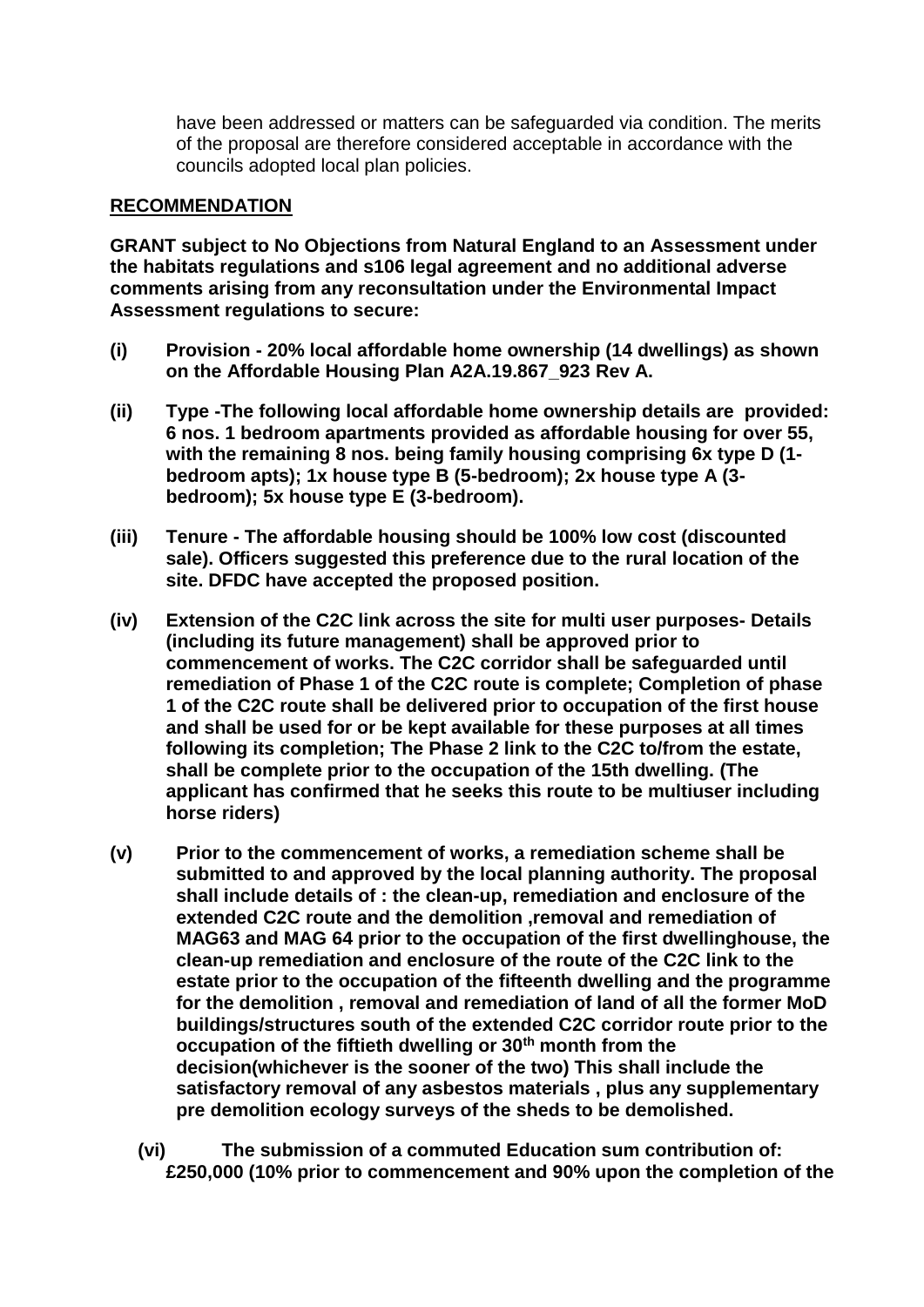**15th dwelling) towards improving education facilities at Broughton Academy; £71,250 transport contribution towards costs for pupils at Netherhall Academy, Maryport; and £6,888 towards administration for the school transport provision.** 

- **(vii) Public open space - Prior to development commencing, POS management details shall be submitted and agreed, in order to deliver and secure a management plan for 5.6ha of both formal and informal space including the provision of a children's play area.**
- **(viii) Should the section 106 not be completed within 6 months, the proposal be delegated to the Head of Service, for refusal on the basis that those measures necessary to make the development acceptable in policy terms have not been secured through the necessary legal agreement.**
- **Annex 1**

### **CONDITIONS**

#### **Time Limit:**

**1. The development hereby permitted shall be begun before the expiration of three years from the date of this permission.** Reason: In order to comply with Section 91 of the Town and Country Planning Act 1990.

#### **In Accordance:**

- **2. The development hereby permitted shall be carried out solely in accordance with the following plans:**
	- **Location Plan: A2A.867\_901 rev H**
	- **\*C2C Location Plan: A2.19.867\_002 rev H**
	- **Site Layout: A2A.19.867\_902 rev K**
	- **\*Site Layout – Roof Plan: A2A.19.867\_921 rev C**
	- **Layout Plan: A2A.19.867\_903 rev E**
	- **Construction Traffic Routing (22/11/21)**
	- **C2C Cycle Route & Public Access, June 2021**
	- **\*House Type A Plans: A2A.19.867\_300 rev B\***
	- **\*House Type A Elevations: A2A.19.867\_301 rev B\***
	- **\*House Type A Material Study: A2A.19.867\_1000 rev A**
	- **\*House Type B Plans: A2A.19.867\_302 rev B**
	- **• \*\*House Type B Elevations: A2A.19.867\_303 rev B\***
	- **\*House Type B Material Study: A2A.19.867\_1001 rev A**
	- **\*House Type C Plans: A2A.19.867\_304 rev A\***
	- **\*House Type C Elevations: A2A.19.867\_305 rev A\***
	- **\*House Type C Material Study: A2A.19.867\_1002 rev A**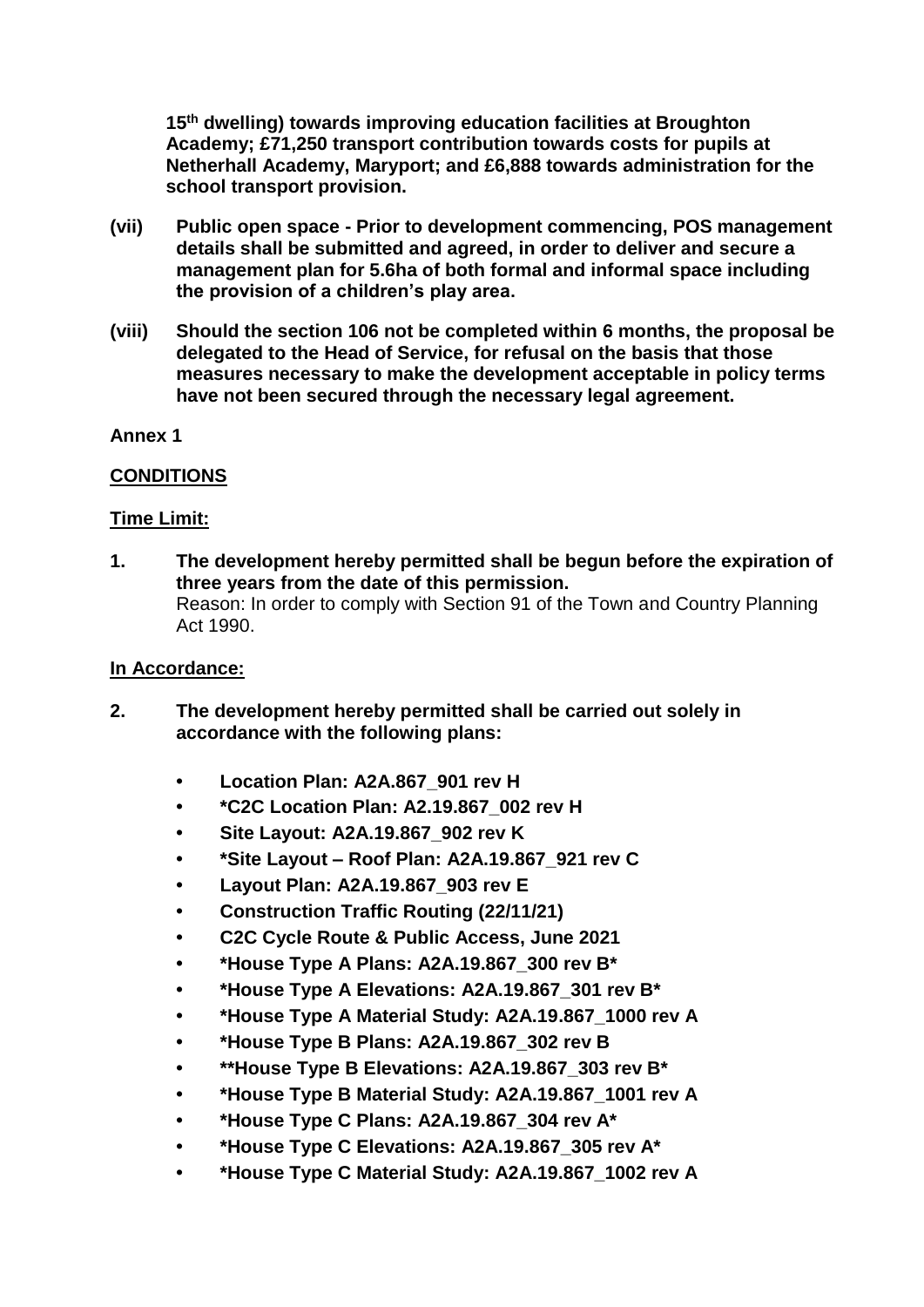- **\*House Type D Plans: A2A.19.867\_307 rev A\***
- **\*House Type D Elevations: A2A.19.867\_306 rev A\***
- **\*House Type D Material Study: A2A.19.867\_1003 rev A**
- **\*House Type E Plans: A2A.19.867\_308 rev A\***
- **\*House Type E Elevations: A2A.19.867\_309 rev A\***
- **\*House Type E Material Study: A2A.19.867\_1004 rev A**
- **\*Interface Distances: A2A\_19.867\_922 rev A**
- **Derwent Forest Strategic Masterplan Framework (November 2020), prepared by A2A;**
- **Statement of Community Involvement (Feb 2021), prepared by Tetra Tech;**
- **Road Safety Audit (26th March 2021), prepared by Tetra Tech;**
- **Archaeological Works Written Scheme of Investigation, prepared by NAA**
- **Design and Access Statement, prepared by A2A,**
- **Environmental Statement (Feb 2020), prepared by WYG;**
- **• Ecological Baseline Report Extended Phase 1 Habitat Survey (Nov 2019), prepared by ITP Energised;**
- **• Preliminary Roost Assessment and Barn Owl Survey (Dec 2019), prepared by ITP Energised;**
- **Great Crested Newt Presence/Absence Survey Report (Feb 2020), prepared by ITP Energised;**
- **• Badger Survey report (Dec 2019), prepared by ITP Energised;**
- **• Water Vole Survey Report (Nov, 2019), prepared by ITP Energised;**
- **Geo-Environmental Desk Top Study & Preliminary Coal Mining Risk Assessment (January 2020), prepared by WYG**
- **Geo-Environmental Memorandum (June 2020), prepared by WYG;**
- **Floor Risk and Drainage Assessment (January 2020), prepared by WYG**
- **Indicative Drainage Arrangement: A115081-SK003 P1;**
- **Financial Viability Assessment, prepared by Aspinall Verde\*;**
- **C2C Cycle Route and Public Access document (June 2021), prepared by A2A;**
- **Derwent Forest Application Comments (June 2021), prepared by A2A**
- **Affordable Housing A2A 19.867 923 Rev A**
- **Interface Distances Rev B A2A.19.922 Rev B**
- **Tree and Woodland survey by Westwood landscapes**
- **Tree constraints plan by Westwood landscapes**
- **Construction Environmental Management Plan 25/02/22**
- **Amended e-mail/plan dated 25/02/22 re multiuser use of C2C extension route**

Reason: In order to ensure that the development is carried out in complete accordance with the approved plans and any material and non-material alterations to the scheme are properly considered.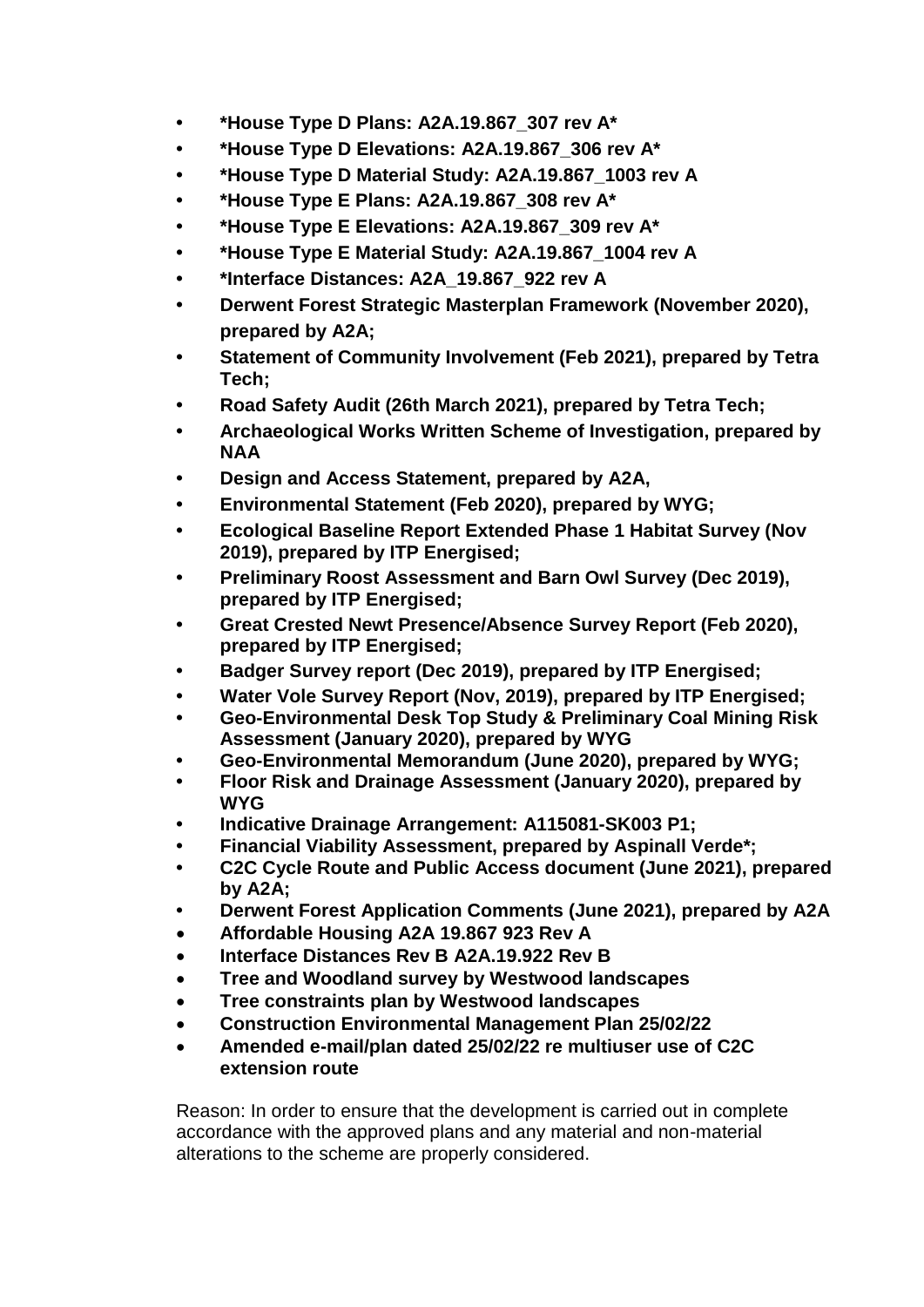#### **Pre-commencement conditions:**

- **3. No development shall commence within the site until the applicant has secured the implementation of a programme of archaeological work in accordance with a written scheme of investigation which has been submitted by the applicant and approved by the Local Planning Authority. This written scheme will include the following components:**
	- **i) A Level 1 Survey, as described by Historic England's document Understanding Historic Buildings A Guide to Good Recording Practice 2016, of the existing building affected by the proposed development;**
	- **ii) An archaeological evaluation;**
	- **iii) An archaeological recording programme the scope of which will be dependent upon the results of the evaluation;**
	- **iv) Where significant archaeological remains are revealed by the programme of archaeological work, there shall be carried out within one year of the completion of that programme on site, or within such timescale as otherwise agreed in writing by the LPA: a post excavation assessment and analysis, preparation of a site archive ready for deposition at a store approved by the LPA, completion of an archive report, and submission of the results for publication in a suitable journal.**

Reasons: To afford reasonable opportunity for an examination to be made to determine the existence of any remains of archaeological interest within the site and for the preservation, examination or recording of such remains).

**4. The carriageway, footways, footpaths, cycleways etc. shall be designed, constructed, drained and lit to a standard suitable for adoption and in this respect further details, including longitudinal/cross sections, (including speed control measures and footpath connections to the existing footpath network on the C2007 highway to Gt Broughton) shall be submitted to the Local Planning Authority for approval before work commences on site. No work shall be commenced until a full specification has been approved. These details shall be in accordance with the standards laid down in the current Cumbria Design Guide. Any works so approved shall be constructed before the development is complete.**

Reason: To ensure a minimum standard of construction in the interests of highway safety and minimise the impact on local wildlife in accordance with Policy S22 and S35 of the Allerdale local plan Part 1.

**5. The development shall not commence until visibility splays providing clear visibility of 120 metres measured 2.4 metres down the centre of the access road and the nearside channel line of the carriageway edge have been provided at the junction of the access road with the county highway. Notwithstanding the provisions of the Town and Country Planning (General Permitted Development) (England) Order 2015 (or any Order revoking and re-enacting that Order) relating to permitted development, no structure, vehicle or object of any kind shall be erected, parked or placed and no trees, bushes or other plants shall be planted or be**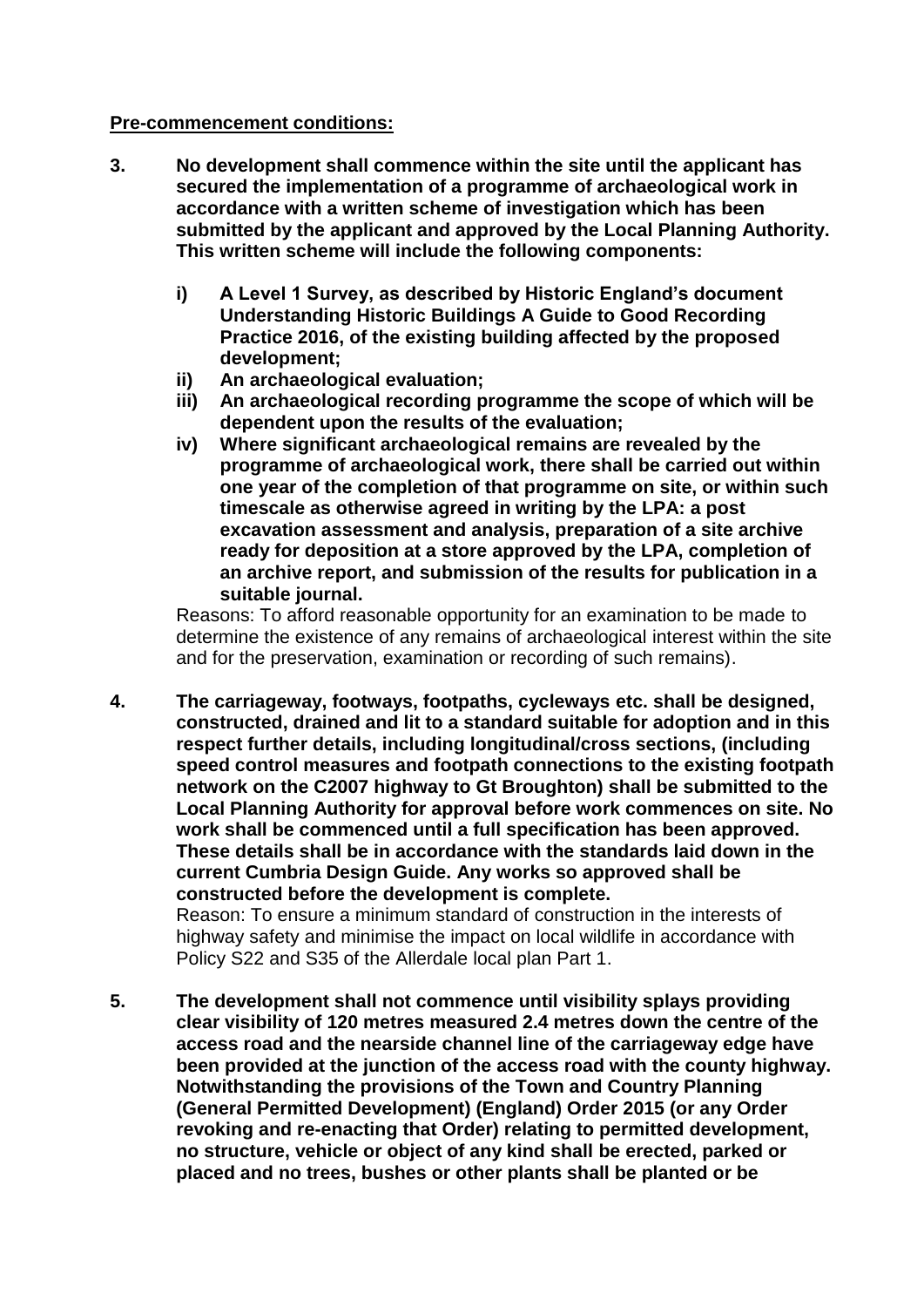**permitted to grown within the visibility splay which obstruct the visibility splays. The visibility splays shall be constructed before general development of the site commences so that construction traffic is safeguarded.**

Reason: In the interests of highway safety.

**6. Prior to the commencement of works, details showing the provision within the site for the parking, turning and loading and unloading of vehicles visiting the site, including the provision of parking spaces for visitors, shall be submitted to the Local Planning Authority for approval. The development shall not be brought into use until any such details have been approved and the parking, loading, unloading and manoeuvring facilities constructed. The approved parking, loading, unloading and manoeuvring areas shall be kept available for those purposes at all times and shall not be used for any other purpose.**

Reason: To ensure that vehicles can be properly and safely accommodated clear of the highway.

- **7. Details of new bus stops on the C2007 in the vicinity of the proposed site access shall be submitted to the Local Planning Authority prior to the development being commenced. Any approved works shall be implemented prior to the development being completed.** Reason: In the interests of highway safety and environmental management.
- **8. Development shall not commence until details of the proposed retained areas for the compound's vehicle parking, manoeuvring, loading and unloading for their specific purpose during the development have been submitted to and approved by the local planning authority. The works shall be undertaken solely in accordance with the approved details.**

 Reason: To ensure the undertaking of the development does not adversely impact upon the fabric or operation of the local highway network and in the interests of highway and pedestrian safety.

**9. Prior to the commencement of any development, a surface water drainage scheme, based on the hierarchy of drainage options in the National Planning Practice Guidance with evidence of an assessment of the site conditions (inclusive of how the scheme shall be managed after completion) shall be submitted to and approved in writing by the Local Planning Authority. The surface water drainage scheme must be in accordance with the Non-Statutory Technical Standards for Sustainable Drainage Systems (March 2015) or any subsequent replacement national standards and unless otherwise agreed in writing by the Local Planning Authority, no surface water shall discharge to the public sewerage system either directly or indirectly. The development shall be completed, maintained and managed in accordance with the approved details.** Reason: To promote sustainable development, secure proper drainage and to manage the risk of flooding and pollution. This condition is imposed in light of policies within the NPPF and NPPG.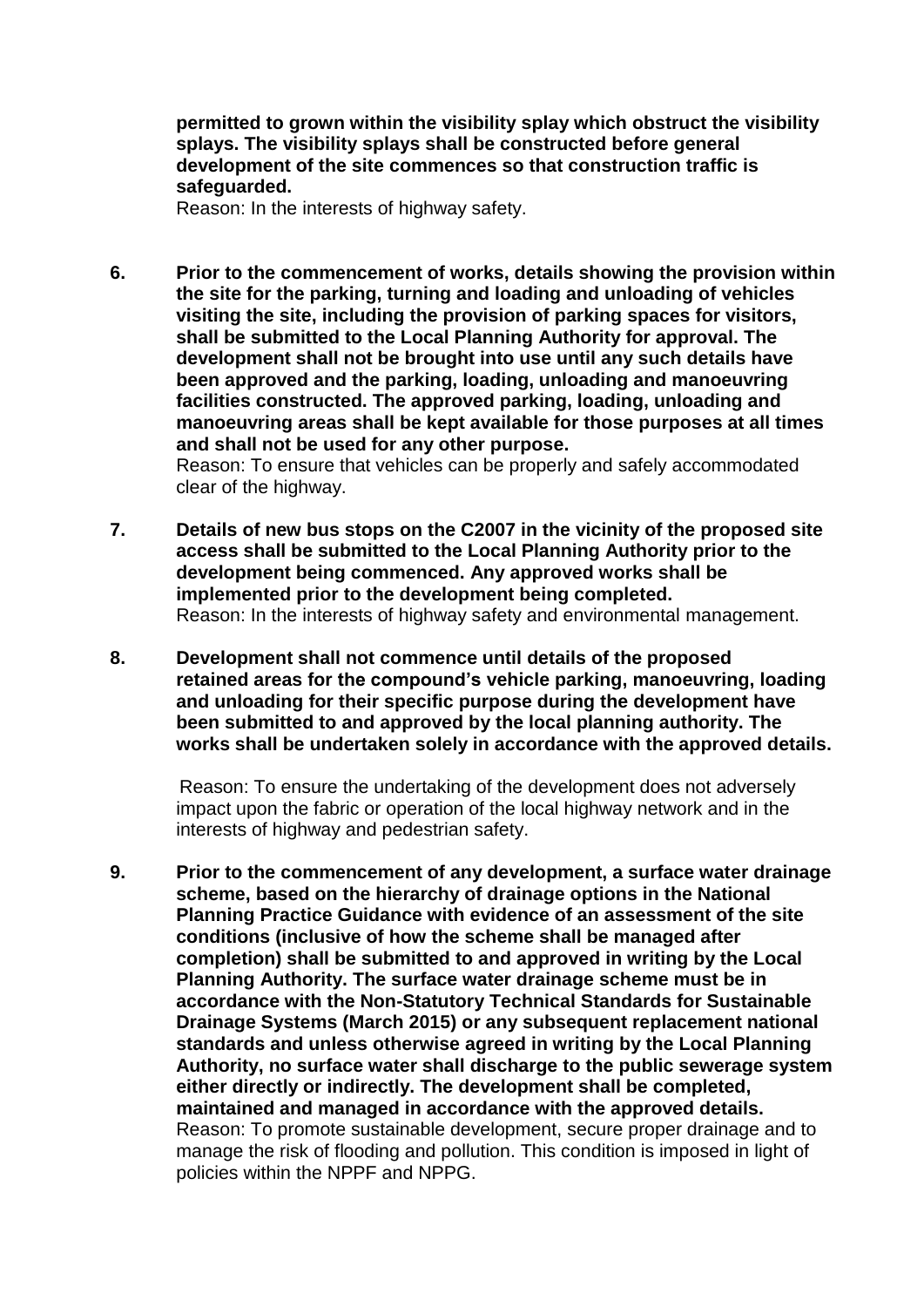**10. The development shall solely be undertaken in accordance with the approved Construction Environmental Management plan (CEMP) which includes traffic management details dated 25/02/22.** Reason: In the interests of highway safety and safeguarding the amenity of the occupiers of neighbouring properties during the construction works of the development hereby approved, in compliance with the National Planning Policy Framework and Policies S22 and S32 of the Allerdale Local Plan (Part 1), Adopted July 2014 and in the interests of highway safety.

### **11. No development shall commence until**

- **a) a scheme of intrusive investigations has been carried out on site to establish the risk posed by the development by the recorded mine entry shaft;**
- **b) any remediation works and/or mitigation measures to address land instability arising from the mine entry , as may be necessary , have been implemented on site in full order to ensure that the site is safe and stable for the development proposed.**

**The intrusive site investigations and remedial works shall be carried out in accordance with authoritative UK guidance.**

Reason: To ensure the satisfactory remediation of the existing mine entry of the site in the interests of public safety and land stability

- **12. No development shall take place until a detailed remediation scheme has been submitted to and approved in writing by the Local Planning Authority. The scheme must include an appraisal of remediation options, identification of the preferred option(s), the proposed remediation objectives and remediation criteria, and a description and programme of the works to be undertaken including the verification plan.** Reason: To minimise any risk during or post construction works arising from any possible contamination from the development to the local environment (including local watercourses and aquifers in compliance with the National Planning Policy Framework and Policy S30 of the Allerdale Local Plan (Part 1), Adopted July 2014.
- **13. Should a remediation scheme be required under condition (12), the approved strategy shall be implemented and a verification report submitted to and approved in writing by the Local Planning Authority, prior to the development (or relevant phase of development) being brought into use.**

 Reason: To minimise any risk during or post construction works arising from any possible contamination from the development to the local environment in compliance with the National Planning Policy Framework and Policy S30 of the Allerdale Local Plan (Part 1), Adopted July 2014.

**14. No part of the development hereby permitted shall be commenced until a plan has been submitted to and approved by the Local Planning Authority to show all existing trees which are to be felled or retained, together with**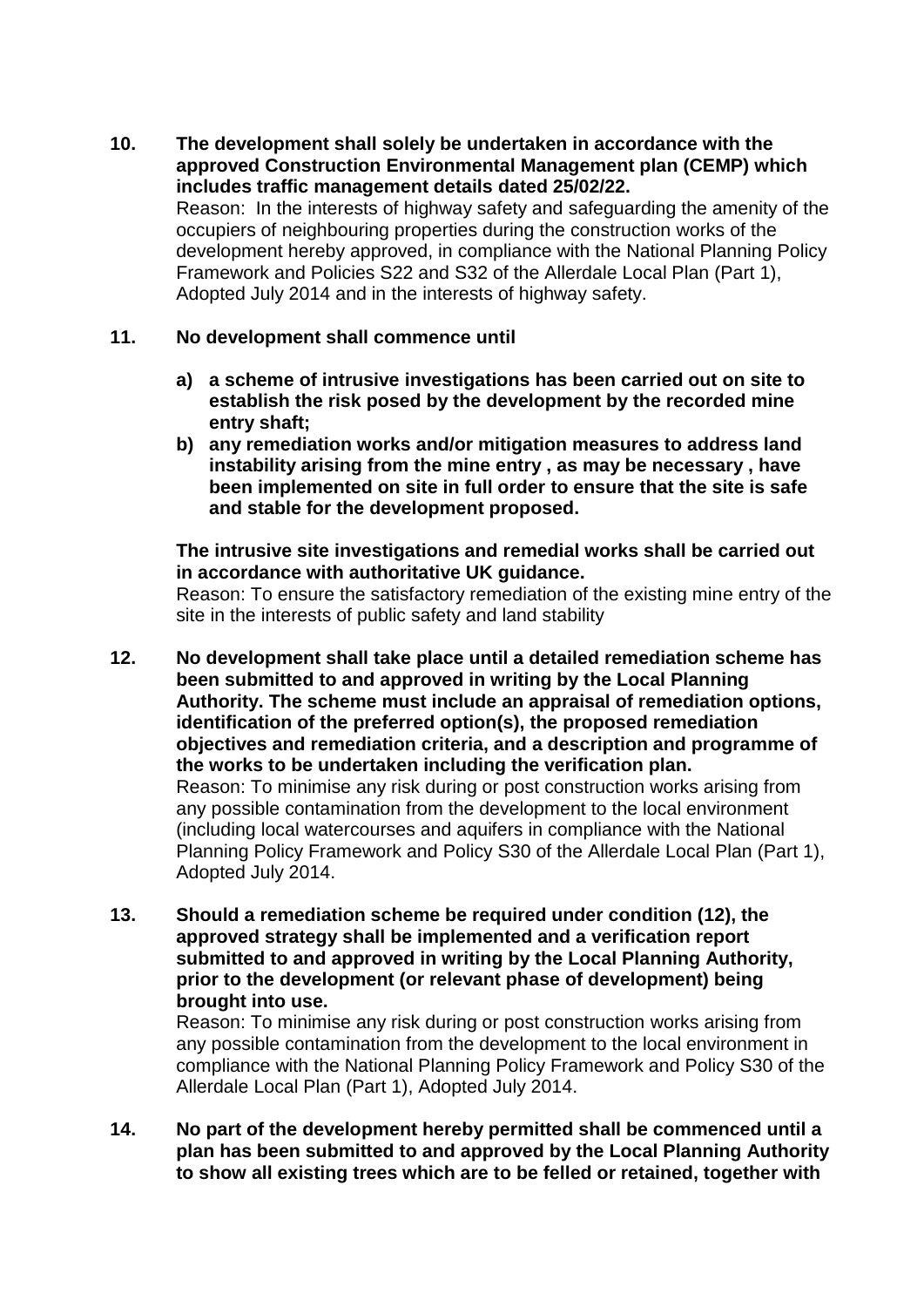**the positions and height of protective fences, the areas for the storage of materials and stationing of machines and huts, and the position and width of temporary site roads and accesses. The details so approved shall be implemented prior to the commencement of the development and maintained at all times during the construction period.** Reason: In order to ensure that adequate protection is afforded to the existing trees on the site prior to any excavation/construction works on the site.

- **15. Prior to the commencement of works a Biodiversity management plan (including Construction management plan) shall be submitted to and approved by the local planning authority. The plan shall include details on the measures to be implemented during and after the course of construction works at the site to safeguard the habitat of The Greater crested newt species at or near the site in accordance with the principles and recommendations of the Appendix 5.3 Greater crested Newt presence/absence survey Feb 2020. The works shall be carried out solely in accordance with the approved details and thereafter managed at all times in accordance with the approved scheme.** Reason: In the interests of safeguarding local wildlife and biodiversity in compliance with policy S35 of the Allerdale Local Plan (Part 1).
- **16. Prior to the commencement of works, details to demonstrate that 5% of the overall scheme's dwellings will be designed and constructed to meet the standards set out in the optional Building requirement M4(3) (or any equivalent standard shall be submitted to and approved by the local planning authority). The works shall be implemented in accordance with the approved details.**

Reason: In order to comply with Policy SA5 of the Allerdale Local Plan Part 2.

 **17. Prior to the commencement of works a Species Protection plan (SSP) shall be submitted to and approved by the local planning authority in accordance with the mitigation measures outlined in section 5.5 & 5.8 of Chapter 5 – Ecology of the Environmental Statement Volume 1. The SPP shall detail measures to safeguard protected species known to be in the area and will include for preconstruction surveys for protected species (complementing the seasonality of the construction start date) as well as ensuring the use of the best practice measures during all construction activities (including badgers). The SPP will describe the process to be followed in the case that new protected species are recorded on site that would need to be protected during construction works as well as ensuring the implementation of effective toolbox tasks to raise awareness to site personnel to sensitive ecological receptors on site.** 

 Reason In the interests of protecting any protected species at the site in compliance with policy S35 of the Allerdale local plan (Part 1)

#### **Post-commencement/Pre use commencing conditions:**

**18. The drainage for the development hereby approved, shall be carried out in accordance with principles set out in the submitted Indicative Drainage**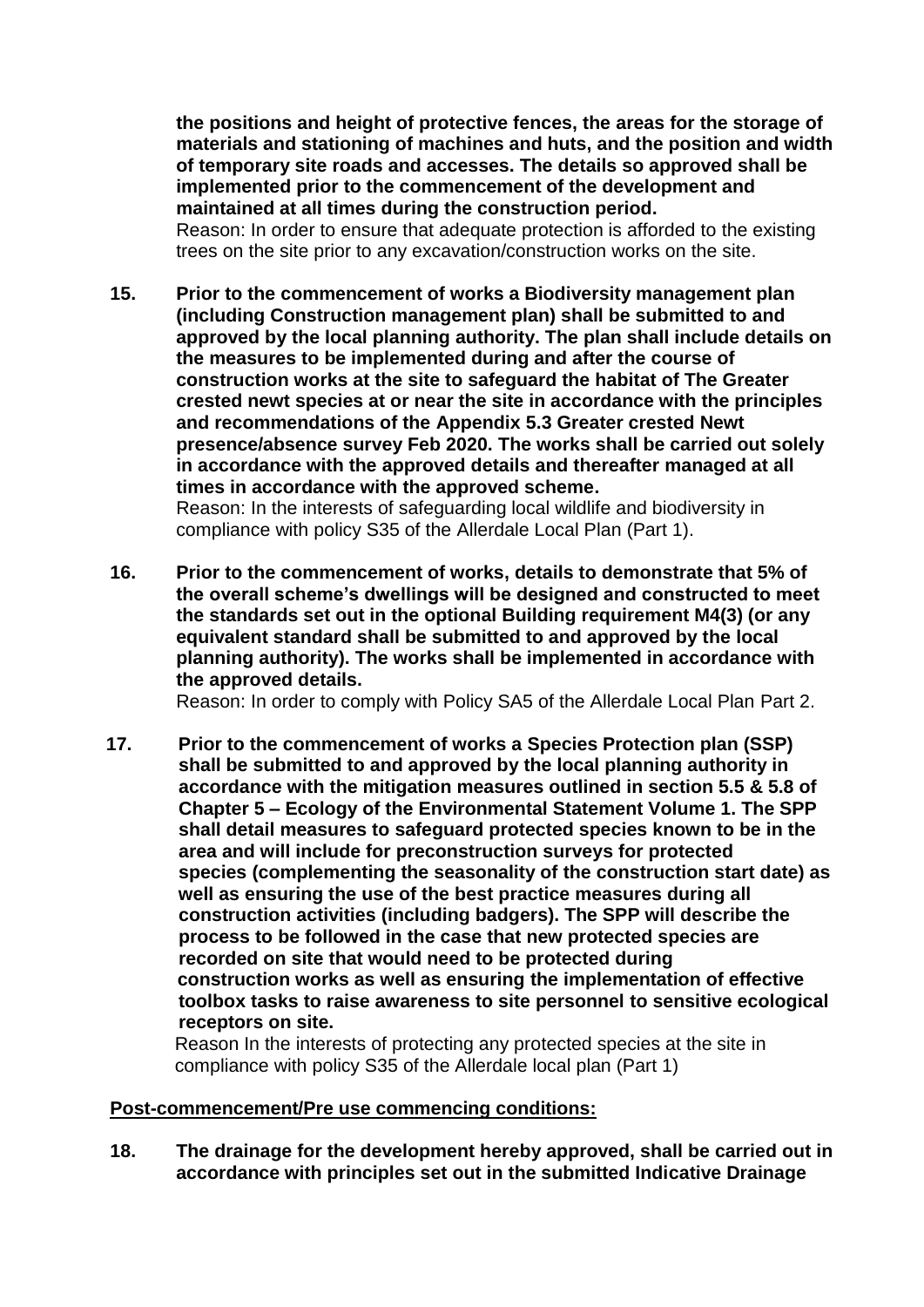**Layout, ref: A115081-21-C-SK003 Revision P1, dated Dec 2019 proposing surface water discharging into watercourse. No surface water will be permitted to drain directly or indirectly into the public sewer. Any variation to the discharge of foul shall be agreed in writing by the Local Planning Authority prior to the commencement of the development. The development shall be completed in accordance with the approved details.**  Reason: To ensure a satisfactory form of development and to prevent an undue increase in surface water run-off and to reduce the risk of flooding.

- **19. Prior to occupation of the development a sustainable drainage management and maintenance plan for the lifetime of the development shall be submitted to the local planning authority and agreed in writing. The sustainable drainage management and maintenance plan shall include as a minimum:**
	- **a. Arrangements for adoption by an appropriate public body or statutory undertaker, or, management and maintenance by a resident's management company; and**
	- **b. Arrangements for inspection and ongoing maintenance of all elements of the sustainable drainage system to secure the operation of the surface water drainage scheme throughout its lifetime. The development shall subsequently be completed, maintained and managed in accordance with the approved plan.**

Reason: To ensure that management arrangements are in place for the sustainable drainage system in order to manage the risk of flooding and pollution during the lifetime of the development.

- **20. No part of the development hereby permitted shall be constructed above ground floor level until details of all external and roofing materials have been submitted to and approved by the Local Planning Authority. Only the materials so approved shall be used in the development as approved.** Reason: To ensure a satisfactory standard of development for the external appearance of the approved scheme which is compatible with the character of the surrounding area, in compliance with the National Planning Policy Framework and Policy DM14 of the Allerdale Local Plan (Part 1), Adopted July 2014.
- **21. Details of the siting, height and type of all means of enclosure/screen walls/fences/other means of enclosure shall be submitted to and approved by the Local Planning Authority prior to the occupation of any dwelling(s). Any such walls/fences etc. shall be constructed prior to the approved building being brought into use/occupied. All means of enclosure so constructed shall be retained and no part thereof shall be removed without the prior consent of the Local Planning Authority.** Reason: To ensure a satisfactory standard of development which is compatible with the character of the surrounding area and safeguard the amenity of neighbouring properties.
- **22. No part of the development hereby permitted shall be built above ground floor level until there has been submitted to and approved by the Local**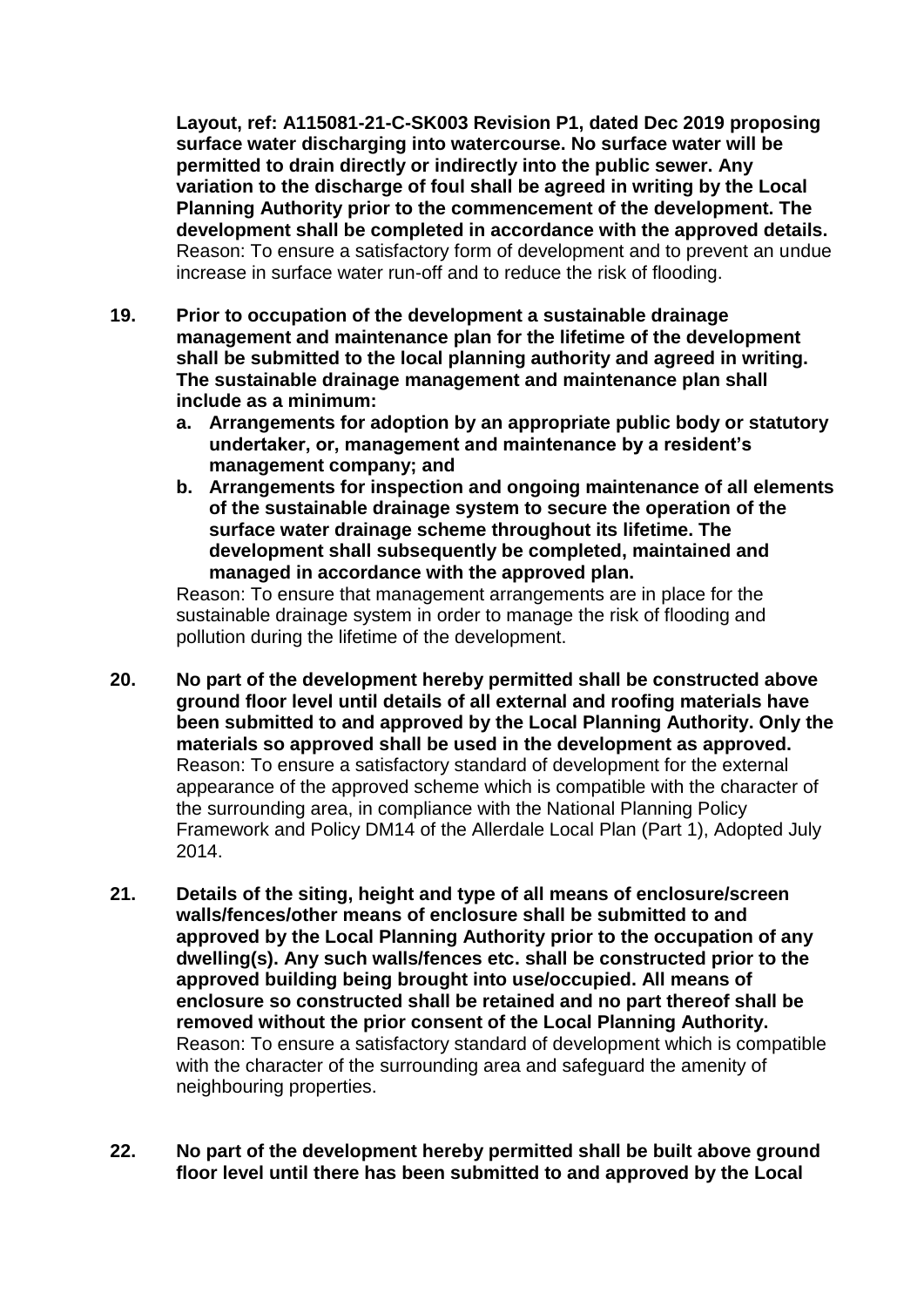**Planning Authority a scheme of hard and soft landscaping which shall include indications of all existing trees and shrubs on the site, and details of any to be retained, together with measures for the protection in the course of development. All planting, seeding or turfing comprised within the scheme shall be carried out in the first planting season following completion of the development and any trees or plants which within a period of 5 years from the completion of the development die, are removed or become seriously damaged or diseased shall be replaced in the next planting season with other similar size and species, unless otherwise agreed in writing by the Local Planning Authority.**  Reason: In order to enhance the appearance of the development and minimise the impact of the development in the locality.

**23. A landscaping management plan including long term design objectives, management responsibilities and maintenance schedules for all landscape areas, other than small privately owned domestic gardens, shall be submitted to and approved by the Local Planning Authority prior to the occupation of any dwellinghouse or any piece of the development, whichever is the sooner, for its permitted use. The development shall thereafter be maintained at all times in accordance with the approved management plan.**

Reason: To ensure the long term maintenance and management of public open space within the residential estate.

**24. The demolition works of existing building (MAG64) within the application site shall be implemented solely in accordance with the recommendations mitigation measures (including further presence surveys) outlined in Annex A of the Appendix 5.2 preliminary Roost Assessment and Barn owl survey.**

Reason: To safeguard the habitat of bats in compliance with the National Planning Policy Framework, Policy S35 of the Allerdale Local Plan (Part 1), Adopted July 2014.

**25. Prior to the occupation of the development, or it being taken into beneficial use, a signed statement or declaration prepared by a suitably competent person confirming that the site is, or has been made safe and is stable for the approved development shall be submitted to the Local Planning Authority for approval in writing. This document shall confirm the methods and findings of the intrusive site investigations and the completion of any remedial works and /or mitigation necessary to address the risks posed.**

Reason: To ensure the satisfactory remediation of the existing min entry of the site in the interests of public safety and land stability.

**26. In the event that contamination is found at any time when carrying out the approved development that was not previously identified it must be reported immediately to the Local Planning Authority. Development on the part of the site affected must be halted and a risk assessment carried out and submitted to and approved in writing by the Local Planning Authority.**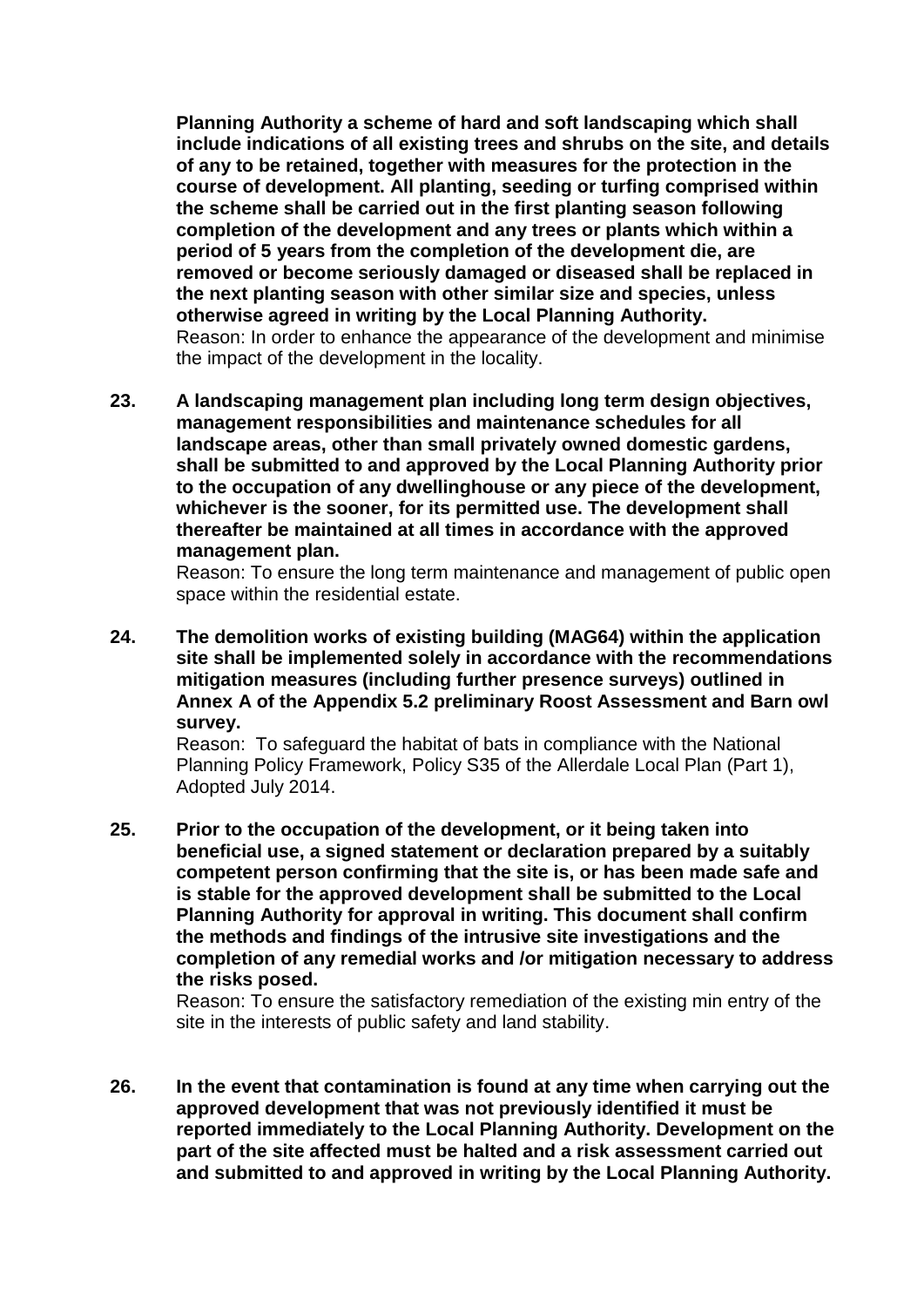**Where unacceptable risks are found remediation and verification schemes shall be submitted to and approved in writing by the Local Planning Authority. These shall be implemented prior to the development (or relevant phase of development) being brought into use. All works shall be undertaken in accordance with current UK guidance, particularly CLR11.** Reason: To minimise any risk arising from any possible contamination from the development to the local environment in compliance with the National Planning Policy Framework and Policy S30 of the Allerdale Local Plan (Part 1), Adopted July 2014.

**27. Notwithstanding the submitted details, all first floor side elevation windows shall be installed with obscure glazing for House types A, B, C and E prior to the occupation of each respective dwellinghouse, and retained at all times for the lifetime of the development unless agreed in writing with the local planning authority.**

Reason: To safeguard the amenity of neighbouring properties in compliance with Policy S32 of the Allerdale Local Plan (Part 1).

- **28. Prior to the first occupation of each dwelling, details for that dwelling shall be submitted to and approved in writing by the local planning authority of either:**
	- **a) Evidence that the applicant will provide onsite access to broadband infrastructure providers during the construction process to allow the providers to install the necessary broadband infrastructure; or**
	- **b) Evidence, following contact with broadband infrastructure providers, that it is not practicably or viably possible to install broadband infrastructure to achieve superfast (as defined by Government standards) fibre broadband connectivity.**

 Reason: To seek to secure sustainable superfast (as defined by Government standards) fibre broadband connectivity in accordance with Policy SA33 of the Allerdale Local Plan Part 2.

#### **Advisory Note**

.

**ENW response**